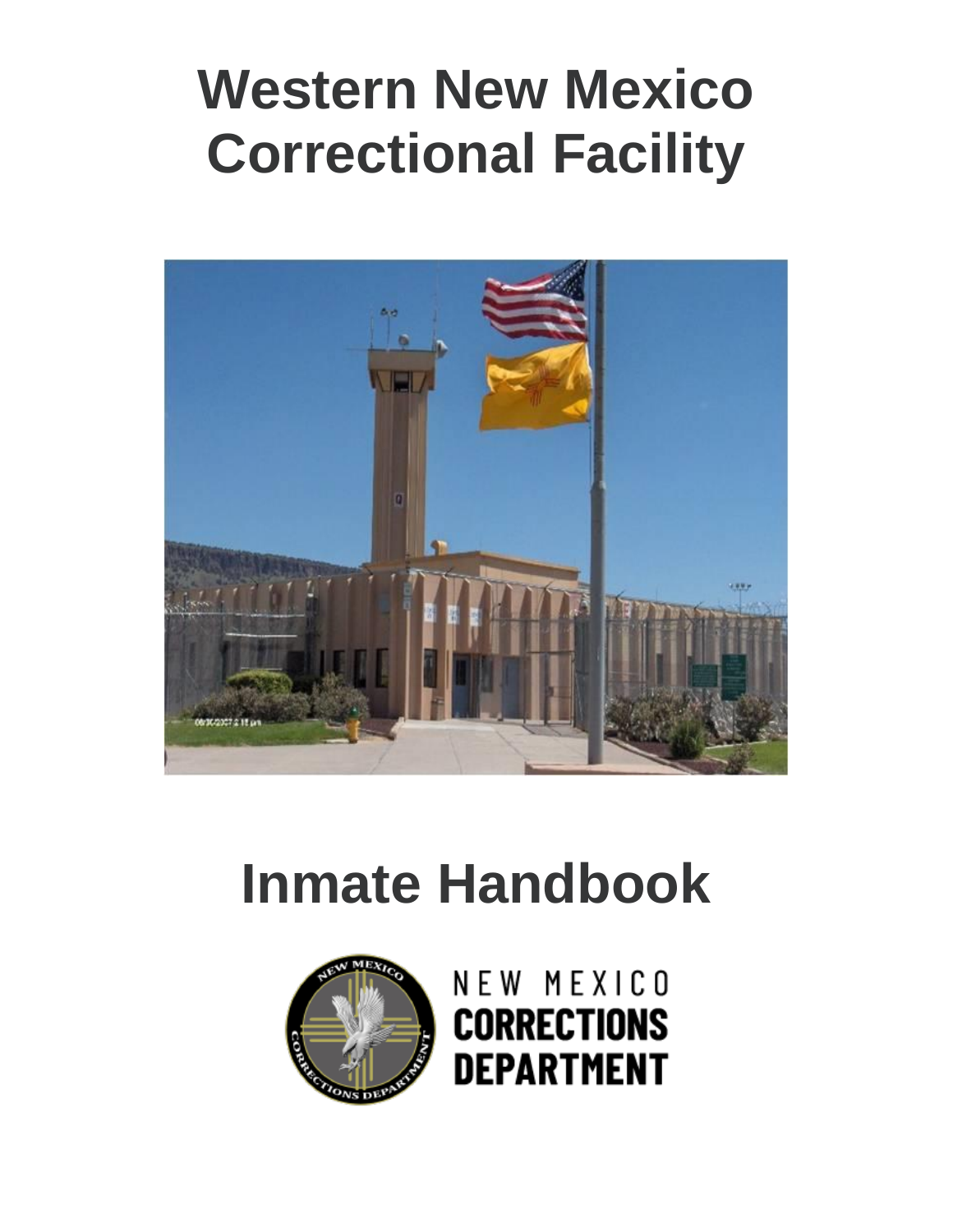# **TABLE OF CONTENTS**

| $\overline{2}$ |
|----------------|
| 3              |
| 6              |
| 8              |
| 11             |
| 12             |
| 14             |
| 15             |
| 19             |
| 20             |
| 21             |
| 22             |
| 23             |
| 24             |
| 28             |
| 28             |
| 29             |
| 30             |
| 31             |
| 32             |
| 32             |
| 33             |
| 34             |
| 34             |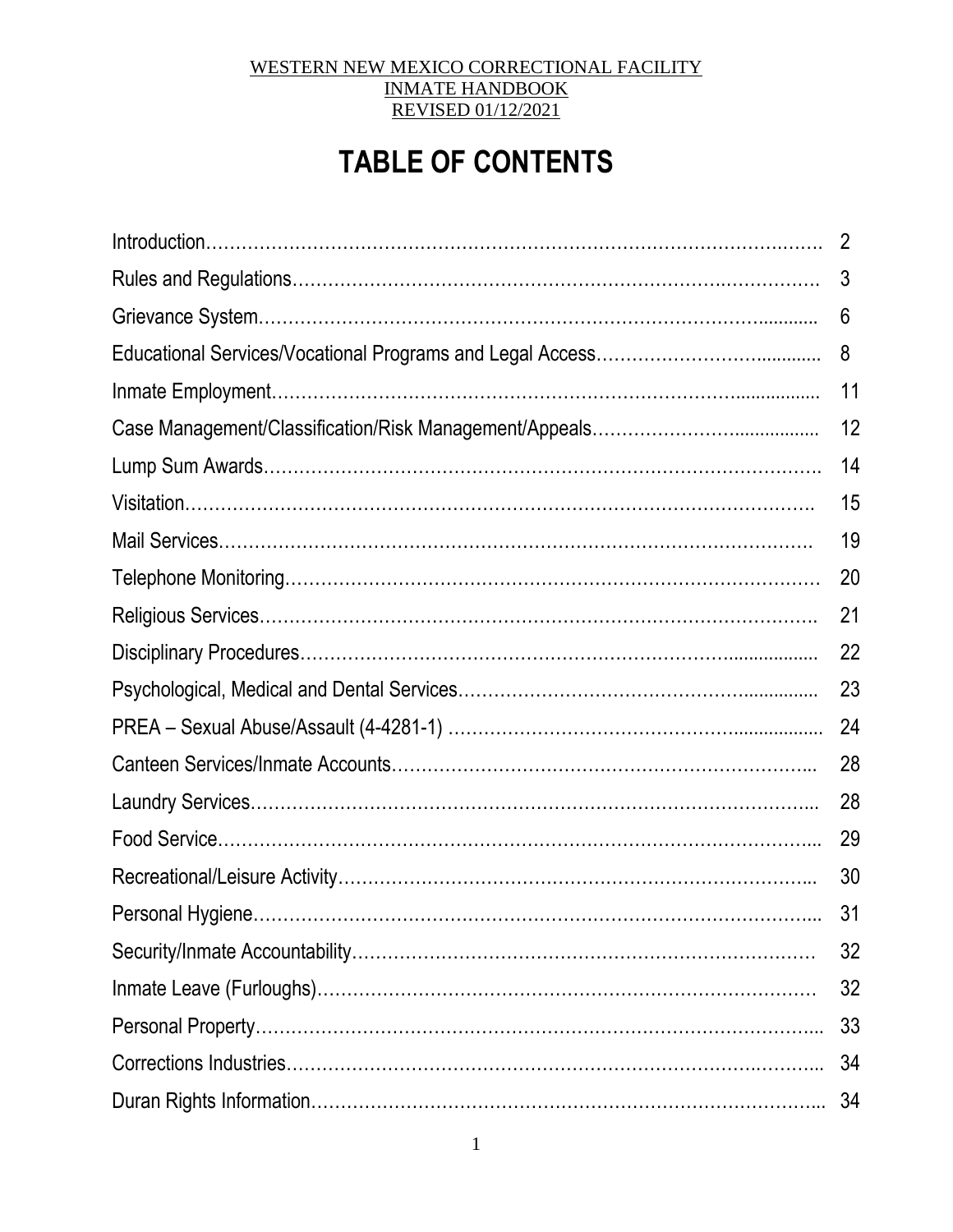# **INTRODUCTION**

The purpose of this handbook is to provide general information to you and others interested in the Western New Mexico Correctional Facility (WNMCF). When policies are changed you will be given notice of the change(s), and the most current policy will become effective, **regardless of what information is in this handbook.**

The handbook is not a guide to the detailed policies of the WNMCF (which are subject to change) or all procedures in effect at the facility. Within the first week of your arrival, you will be required to attend an orientation program, at which time you will be given an opportunity to raise specific questions regarding the policies, operations, programs, and activities at WNMCF. You are encouraged to take this opportunity to learn about this facility and its operation. The material in this handbook will help you understand what you will encounter while residing at WNMCF, and help you in your adjustment to facility life.

You are to keep this handbook from the time it is given to you until you are released. You are expected to conduct yourself in an orderly and mature manner as well as respect the rights of others. Some of the programs and services available to you are mentioned in this handbook. You may get more information about available programs or services by sending a request slip to the appropriate staff member in charge of the program or service. If you should read any part of this handbook and not understand it, contact your Unit Officer, Unit Sergeant, Unit Manager, or any Program or security staff member making regular rounds through the unit.

You are encouraged to discuss your needs, goals, and interest with staff. Your conduct and attitude will be observed and will be reviewed by staff when they consider you for programs and other privileges. You should try to make good use of the time you are at WNMCF by using programs and services to better yourself.

You are responsible for knowing and following all of the rules and regulations at WNMCF that directly affect you. Doing so will prove beneficial in receiving good time, possibly a choice work assignment, and a number of privileges that will make the period of confinement both rewarding and less rigid.

There are many beneficial programs offered to inmates, and it is anticipated that each inmate fully take advantage of all programs which best serve their individual needs. Here at Western New Mexico Correctional Facility, you are personally responsible for your own progress and actions to help better yourself and overcome obstacles. It is ultimately up to you on how you would like your stay at WNMCF to be.

The Western New Mexico Correctional Facility address is: 2111 Lobo Canyon Road

P.O. Drawer 250 Grants, New Mexico 87020 (505) 876-8300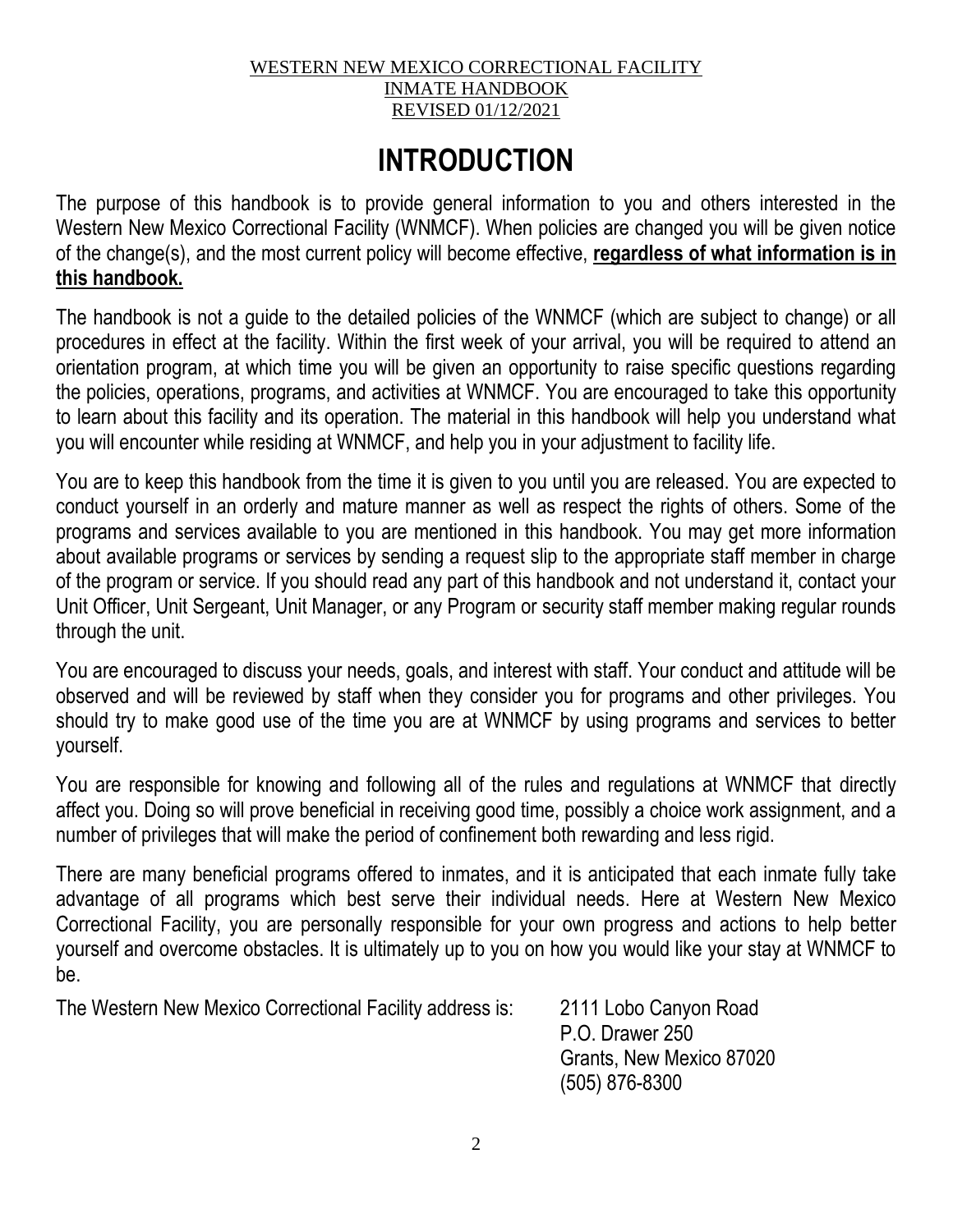# **RULES/REGULATIONS**

# General Conduct and Behavior:

All inmates will abide by the rules and regulations as set forth in the policy statement on Inmate Discipline CD-090100 and CD-090101 as well as the rules set forth in Western New Mexico Correctional Facility policy and procedures.

Inmates will show respect and courtesy to facility personnel, citizens, visitors or other inmates. Inmates are required to follow orders of the staff in a prompt and efficient manner. In the event of conflicting orders, the inmate is to follow the last order given.

Contraband is defined as anything not allowed to be received through the mail, not sold at the canteen or issued by the state, articles in excess of established limits, or used for unauthorized purposes are also considered contraband.

Inmates are prohibited from committing, soliciting, forcing or enticing other inmates to perform any sex act.

Inmates are prohibited from creating unnecessary noise, which includes indecent or vulgar language; verbally threatening or intimidating inmates or officers or general agitation

Inmates will not interfere with staff members in the performance of their assignment.

Inmates are prohibited from possessing any tobacco products or paraphernalia, alcohol or illegal drugs.

Inmates are not allowed to leave their place of assignment without permission of the staff member in charge; enter an unauthorized area; engage in unauthorized activity or access unauthorized doors (i.e., fire exit doors etc.). This includes inmates who are on work release or any approved activity outside the perimeter of Western New Mexico Correctional Facility Grounds.

All inmates will wear their I.D. Tags where the tag can be clearly seen, at all times. Inmates will present their I.D. Tags in Canteen and the Medication Line. At work the I.D. Tag will be given to the work supervisor. The supervisor will return the I.D. Tag at the end of the workday. Inmates will not return to their unit without their I.D. Tag. Noncompliance with this regulation will result in a misconduct report or loss of privileges or both. Tampering with or stealing an I.D. Tag will result in a misconduct report or loss of privileges, or both. Inmates who lose their I.D. tag will sign a debt memo for \$5.00 to cover the replacement cost of an I.D. Tag. Inmates who lose their debit cards for cokes will sign a debit memo for \$10.00 in order to have it replaced.

Inmates are subject to search and inspection of their person, personal property and housing/work assignment at anytime, and will be pat searched before entering or leaving their place of work.

Inmates will be subject to either random or systematic tests for either alcohol abuse detection or drug abuse detection.

Inmates will not use any institutional telephones unless under the direct supervision of the shift Supervisor or their respective caseworker.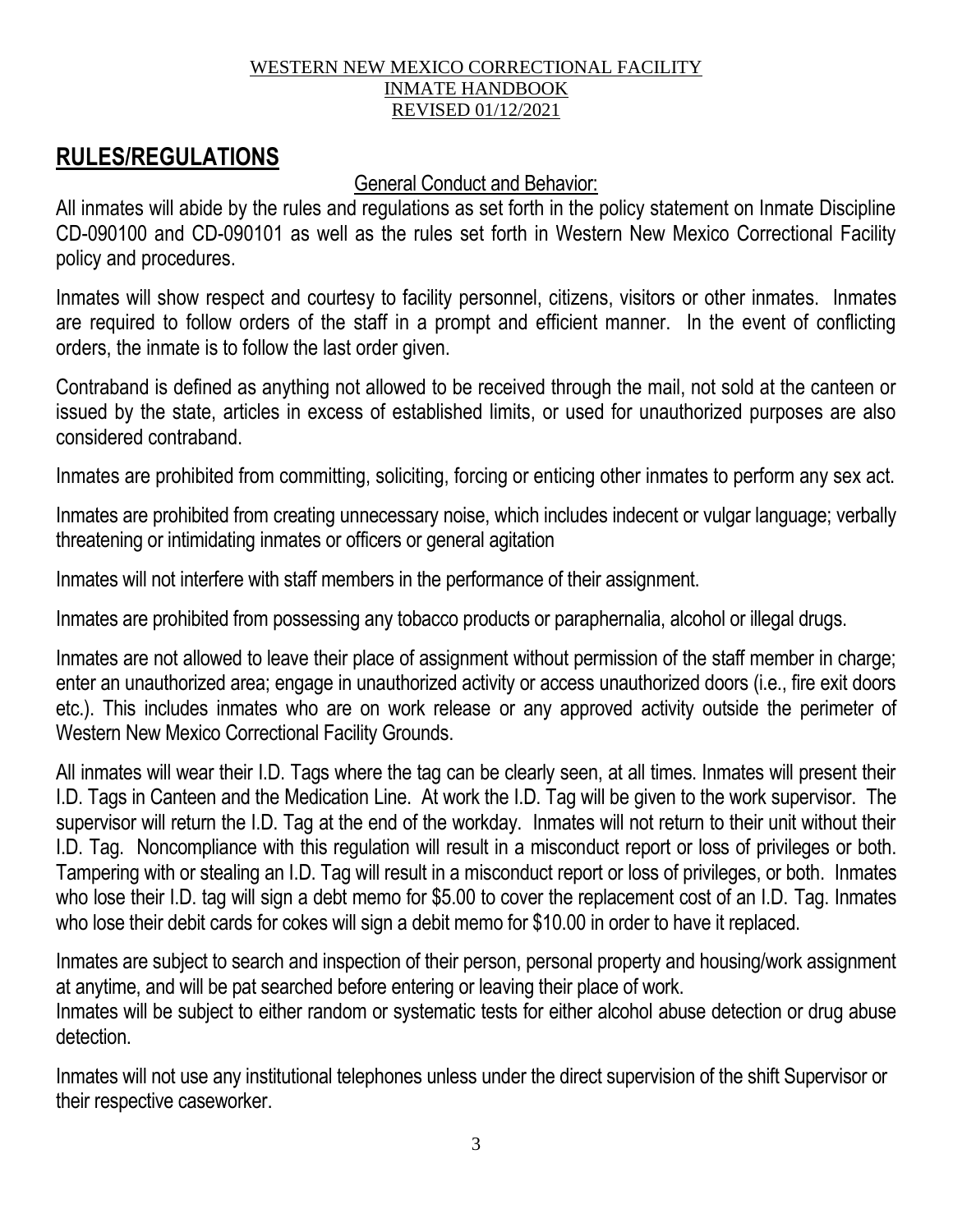Inmates will not feed the wild life. There is a ZERO TOLERANCE in feeding the wild life or to have one in your possession this includes but is not limited to rabbits, birds, pigeons, lizards, snakes, chipmunks, feral cats and dogs. Any inmate who is caught feeding the wildlife or is caught with one in their possession will be subject to Disciplinary Action.

Information Technology Management – CD-044005, page 5, paragraph M. Inmate Usage:

1. Offenders in the custody or supervision of the Department are **not** permitted access to the Internet, nor are they permitted to obtain access to the Internet through third parties.

Inmates will not be permitted to sell, trade, give, exchange, or lend any item to other inmates, inmate families, staff members, or family.

- a. Inmates are not permitted to transfer funds (money) to another inmate
- b. Inmate accounts are subject and open to audit by the auditor who may be assigned to examine the accounts

Eating or drinking will not be allowed while inmates are being escorted to and from their units.

Inmates are prohibited from utilizing headphones with the exception in the gym, yard, or housing areas.

Inmates will not be allowed to use unit showers between the hours of 10:00 p.m. to 5:00 a.m. (Exception will be those inmates leaving the unit for work during this time.

# Housing Unit Rules:

All inmates are required to maintain their cell or personal and common areas in a clean, sanitary and orderly condition.

- 1) All property must be stored within the assigned furniture or footlocker. Property found stacked outside of furniture or in boxes/bags will be considered contraband.
- 2) All inmates in custody will be required to keep the common areas clean at all times.
- 3) Inmates will not change their assigned cell or bunk without authorization.

Inmates are prohibited from entering other security yards or living areas other than their own assigned yard or living area unless authorized and supervised by appropriate staff.

Reveille will be at 5:00 a.m. seven days a week. Common area lights and televisions will be turned off at 10:30 p.m. during the weekdays and 1:00 a.m. on weekends and holidays with the exception of Level IV. Inmates may keep the lights on; watch TV or other activities in their individual rooms after lights out, provided disruption is kept to a minimum for other inmates who may be sleeping.

Inmate beds will be neatly made by 7:00 a.m. Monday – Friday and by 8:00 a.m. on weekends or holidays. Inmates working early morning shifts will make beds prior to leaving their unit and make sure lights and all electronic devices are turned off. These inmates must have their beds made when they get up prior to leaving the unit. After beds are made, inmates may lie on top of the blankets and must be fully dressed until called out for work or programming assignment.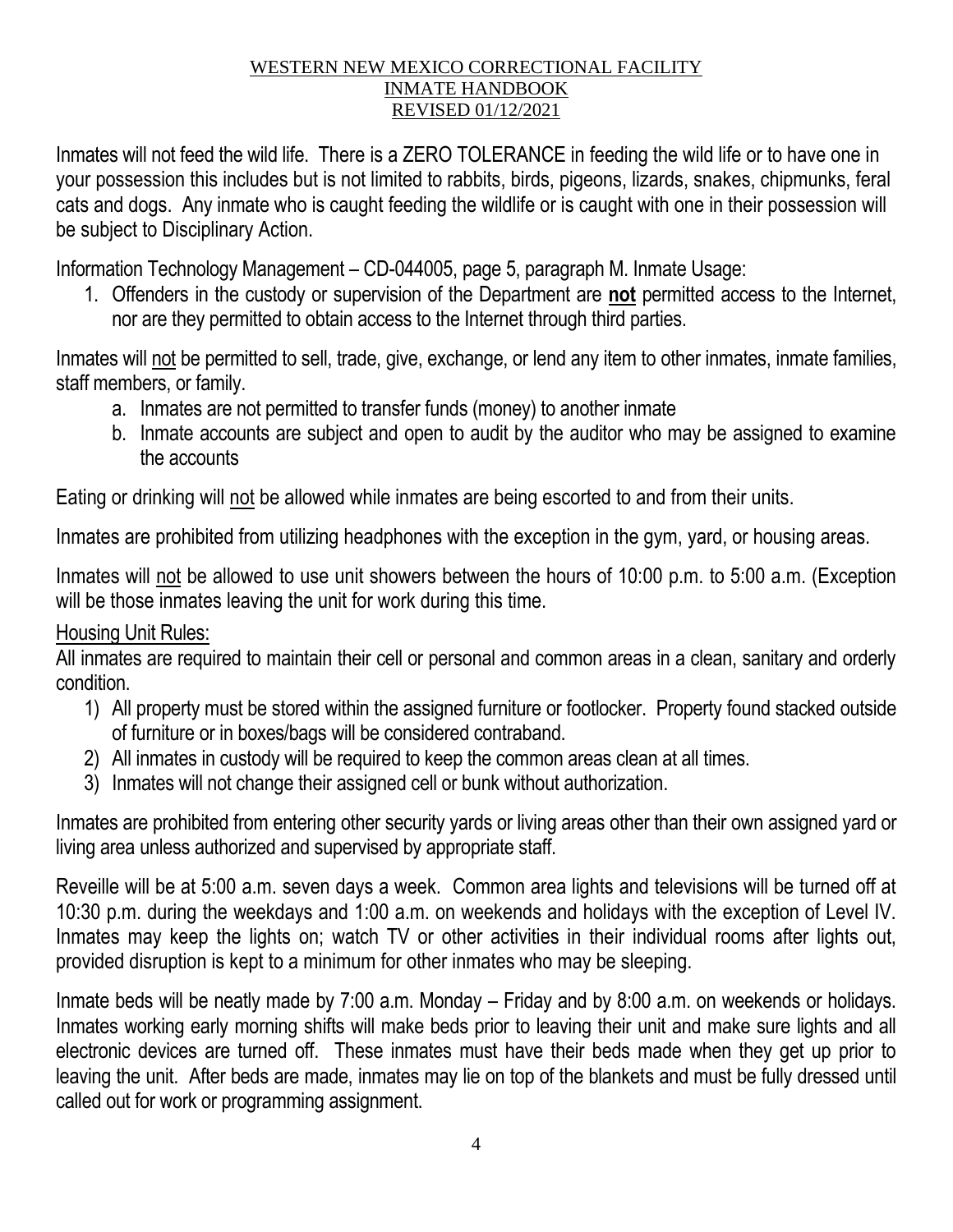Inmates will be in their full uniform from 7:00 a.m. through 4:00 p.m. Monday – Friday and any time they leave their assigned cell with the exception of going to the gym.

Housing Unit 8 beds will be made with pillows toward the wall and inmates must sleep with their heads towards the wall. Inmates in assigned cells will sleep with feet towards the door, and beds will be made with pillow away from the door. HU-8 inmates will have a designated painted area on the wall for hanging pictures.

Inmates are prohibited from altering fixtures, blocking vents, or exchanging unit furnishings. Lighting fixtures will not be altered, covered or damaged in any way.

MP-3 players, cassettes players, etc., are to be used only with headphones while in the unit. Personal televisions are permitted in our facility with a limit of one television per inmate, which must be equipped with earphones. Personal televisions are not permitted in housing unit 8 due to the open dormitory housing.

In decorating of individual living areas or cells, the following procedures will be followed:

- 1) Pictures will be permitted with the exception of nude pictures and must be kept in a photo album.
- 2) Nothing will be attached/taped to the wall except in the designated area and nothing will be hung on or cover the cell door, window or common area.
- 3) Inmates are responsible for insuring that their cell is clean and clear of contraband.
- 4) SHOWERS Only one person will be allowed in the shower at a time with the exception of housing unit 3.
- 5) Inmates will not be nude in any area except the showers and while they are dressing in the assigned area or cell.

Tools will not be taken into the unit without approval from proper authority.

Windows – Unit windows will not be covered with any type of material with the exception of the window coverings already installed. Inmates assigned to cells will not cover their windows with any type of material.

- a) Inmates will not obstruct, bind, wedge, or tamper with unit windows or render inoperative any part of the window mechanism (including screens).
- b) Housing unit 8 inmates must ensure that their windows are closed anytime that they are not in the unit.

In order to maintain better control of fire hazards and provide better safety standards, accumulation of flammable materials such as magazines, newspaper and boxes is prohibited. Flammable decorations, materials, and wall hangings are prohibited and similar items are prohibited

Inmates will be allowed to have in their possession, hot pots (water warmers) that were purchased through the canteen/inmate store and are on the inmate's property list.

Recreational activity will be limited to tabletop games and approved hobby/crafts, etc., in the housing units.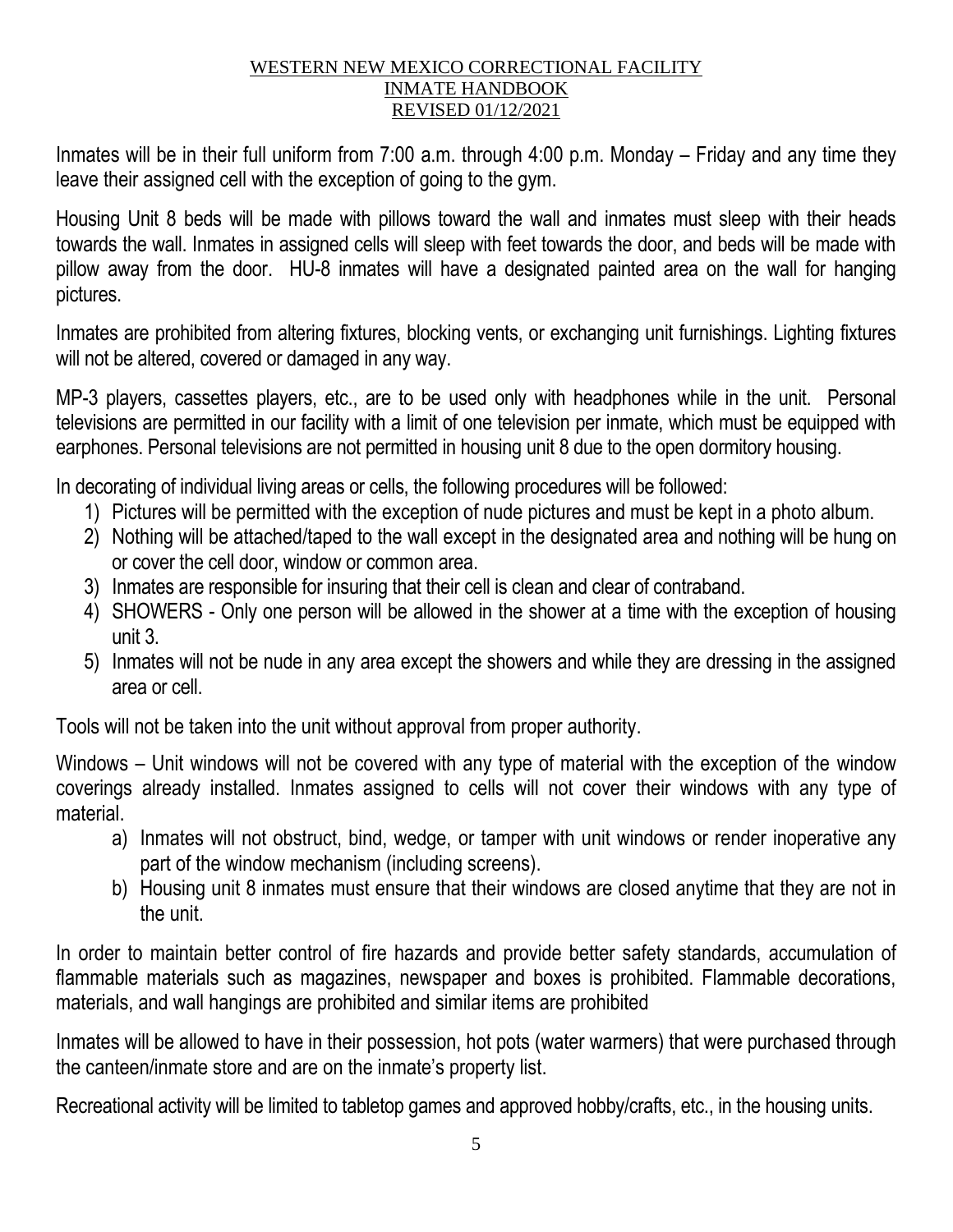(Inmates are prohibited from performing any type of exercises in the pod common area).

When counts are conducted in the units, inmates will be at their assigned bunk. At no time will inmates be allowed outside of their designated housing area while institutional count is being conducted.

Unit chairs will not be placed in walkways so as to obstruct passage by other inmates or staff; nor will wheel chairs be placed so as to obstruct doors or to prop open exterior doors.

Inmates will adhere to security calls for medication, recreation, religious activities, etc. First calls will be announced, followed in approximately five minutes for last call for each scheduled activity.

Inmates are prohibited from possessing unsafe electrical items consisting of hidden extension cords, spliced cords, damaged wire or wiring devices. Items of this nature will be considered contraband because they are not in the original condition, as purchased or issued.

Phones are provided and may be used every day from 8:00 AM to 10:00 PM except during facility counts. During evening hours after dark HU-8 inmates will not congregate at the phones, but will wait inside their assigned pods until a phone is available. Inmates may not leave the area and have the telephone on hold with someone on the line. Inmates must hang up the telephone when they leave the area. Telephone time must not be abused. When inmates are using the telephone for excessive periods of time, the officer may invoke a 15-minute time limit so as to allow time for other inmates to use the telephone.

Housing 8 inmates assigned to outside work details will be in full uniform and ready to depart the institution at the time designated by their immediate supervisor.

a) Inmates will be pat searched prior to departure and stripped searched upon return from outside work activities.

Inmates are prohibited from entering another inmate's cell.

Inmates must be ready for escort within 10 minutes, once the unit rover and/or control center officer has announced that the inmate and/or inmates are on the call out list. Inmates are required to report to work on time as scheduled. HU-8 inmates will be on an hourly movement on the half hour starting at 7:30 am until 10:30 am, and then at 12:30 pm until 4:30 pm.

# **GRIEVANCE SYSTEM**

To establish an administrative means for the expression and/or the efficient and fair resolution of legitimate inmate grievances and provide for an appeal process; to provide a regularly available channel for hearing and resolving concerns of inmates; to provide a mechanism to help keep managers informed and better able to carry out the Department's mission; and to meet national standards.

Under no circumstances will an inmate be denied the right to file a grievance. Grievances are legal/privileged correspondence and shall be handled in accordance with CD-151201.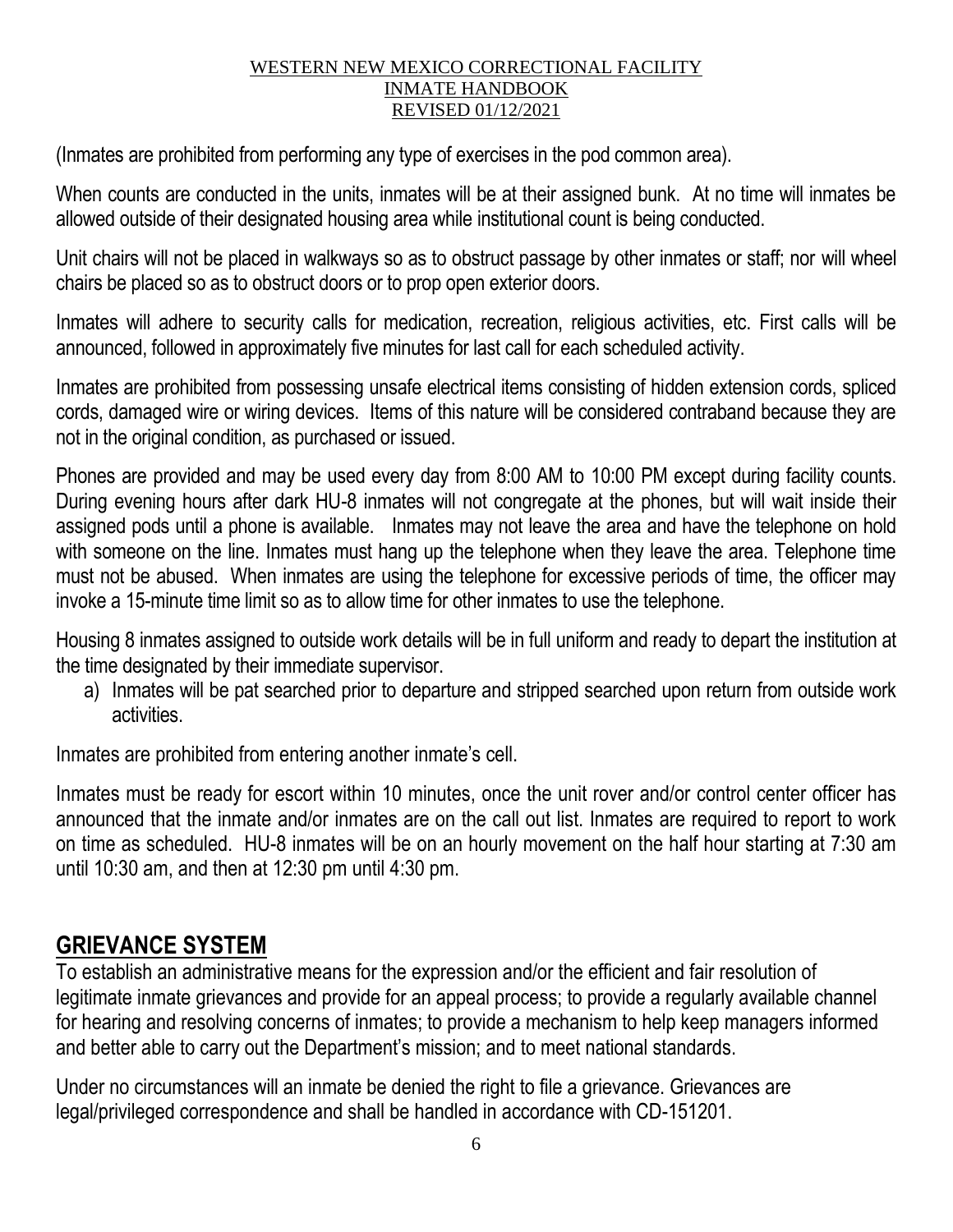Upon arriving at WNMCF, inmates will be presented with written notification of the inmate grievance procedure. Notification will be provided in both English and Spanish; special provisions shall be made for sight-impaired or mentally disabled inmates. Written notification will include the following information:

- a. A list of matters those are grievable and non-grievable;
- b. Description of grievance forms and location where the forms can be obtained;
- c. Description of grievance process, including time limits at each level;
- d. Description of steps taken to assure confidentiality;
- e. Description of what constitutes abuse/misuse of the grievance procedure; and
- f. Location of policies and procedures concerning inmate grievances
- 1. The following matters are grievable by inmates:
	- a. The substance, interpretation and application of policies, rules and procedures of the institution or Department including, but not limited to, decisions regarding mail, visitation, staff treatment, lost property or medical/mental health care excluding security issues.
	- b. Individual employee actions.
	- c. Perceived reprisal for use of, or participation in, the grievance process.
	- d. Any other matter relating to conditions of care or supervision within the authority of the New Mexico Corrections Department or its contractors, except as noted herein.
	- e. Department personnel sexual misconduct. This also includes any Prison Rape and Elimination Act, (PREA). Grievances submitted by the inmate or another individual who has knowledge of the incident.
	- f. PREA Grievances may be filed on behalf of a third party in regards to an alleged victim. The alleged victim does not agree, there must be written documentation noting that concern.
- 2. The following matters are not grievable by inmates:
	- a. Any matter over which the Corrections Department has no control, for example: parole decisions, sentences, tort claims and claims regarding inmate compensation which is regulated by statute.
	- b. Matters involving the loss or delay of mail by the U.S. Postal Service or other carriers, e.g. UPS, Federal Express, etc.
	- c. Any matter involving disciplinary procedure and findings. A separate appeal process is provided by Department policy for disciplinary actions.
	- d. Any matter involving a classification decision. A separate appeal process is provided by Department policy for classification actions or placement in Level 6.
	- e. Complaints on behalf of other inmates.
	- f. The subject of any prior grievance on which a final determination has been made or which is currently under review.
	- g. Other matters beyond the control of the Department.

3. If a grievance is ruled non-grievable at any level, that decision may not be appealed through the remaining levels of the grievance procedure.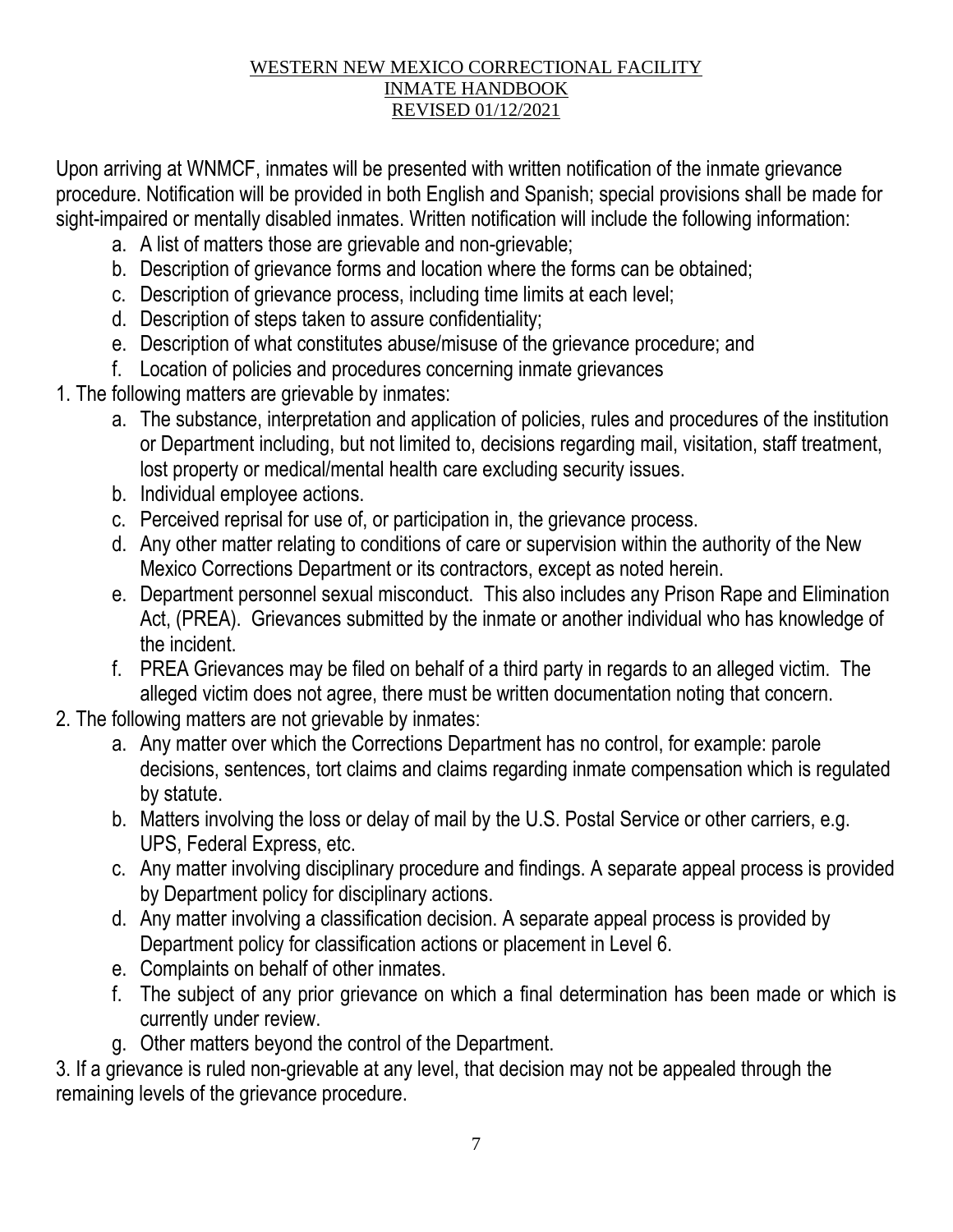## Time Constraints:

Grievances shall be processed in a timely manner. No more than 90 working days will pass from the filing of a grievance by an inmate to the appeal decision.

Before using the formal grievance procedure, an inmate is expected to attempt to resolve the grievance or particular area of concern informally through discussion with the person or persons responsible for the incident, giving rise to the complaint. The inmate shall first file an informal complaint using the Inmate Informal Complaint Form *(CD-150501.3)* within five calendar days from the date of the incident-giving rise to the complaint. The inmate shall explain in detail his/her complaint and address their complaint to the Unit Manager or designee in units with a Unit Manager and to the Chief of Security or designee in units without a Unit Manager. The Unit Manager, Chief of Security, or Institution's designee who is designated to respond to the informal complaint will make every effort to resolve the informal complaint within five (5) working days from receipt of the informal complaint. The response to the informal complaint will be documented on the form (CD-150501.3). A copy of the written response is given to the inmate. If the inmate is not satisfied with the response to the informal complaint, it is the inmate's responsibility to initiate a formal grievance using the Inmate Grievance Form (CD-150501.1) within five (5) working days after receiving response to the informal complaint. If the inmate has not received a response to the informal complaint within ten (10) working days after submitting the informal complaint, the inmate may proceed to initiate a formal grievance. In this case, the inmate should state on the Inmate Grievance form that no response to the informal complaint was received.

Inmates filing grievances for Department personnel sexual misconduct must mark the grievance form as "Emergency". All grievances for Department personnel sexual misconduct will be completed in an expedited manner with fairness and consistency. The Grievance Officer willnotify the Warden or his or her designee within one (1) working day of the verifiable emergency grievance. The Warden shall complete a referral for an OPS investigation on all PREA related grievances. The grievance officer will immediately respond to the inmate with "this grievance has been referred for investigation to Office of Professional Standards." The investigation will be handled by an investigator that has completed special training for sexual assault cases

# **EDUCATIONAL SERVICES/VOCATIONAL PROGRAMS & LEGAL ACCESS**

Educational Requirements – Course Descriptions**:**

The Education Department offers: Adult Basic Education (ABE), Computer Technology, Post-Secondary, Special Education, and English as a Second Language. Three cognitive classes are offered: Moral Recognition Therapy (MRT), MRT-DV and charting a New Course (CNC). All programming is without cost and is available to all inmates (open entry/open exit).

Adult Basic Education (ABE): Available to all inmates who do not have a HSE and wish to attain one while at WNMCF. The TABE test is given upon an inmate's enrollment in order to determine reading and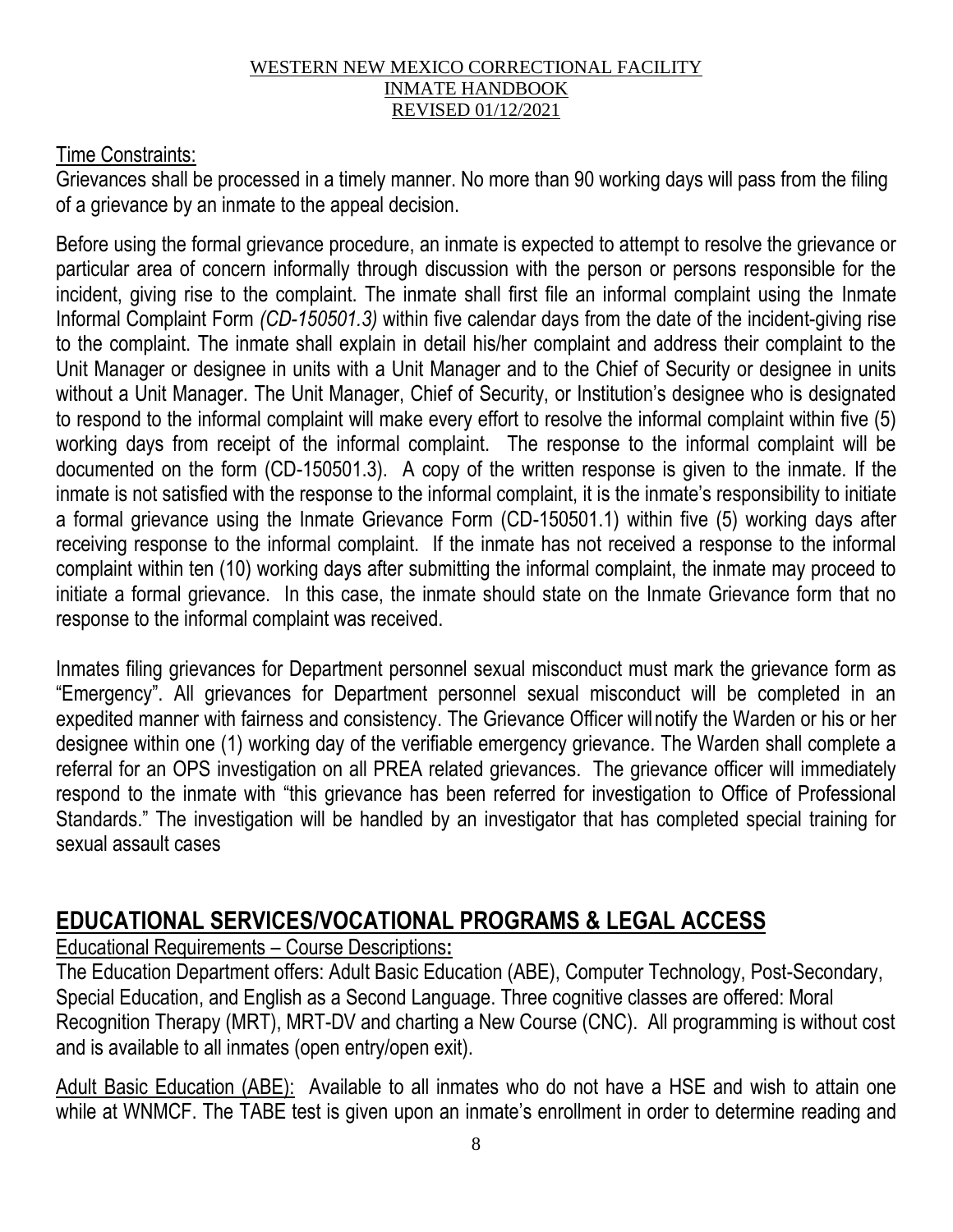math grade levels for academic placement. The purpose of ABE classes is to A) prepare an inmate to pass the HSE exam suite, and B) provide learning opportunities in areas where the inmate may have difficulty.

Classes meet Monday through Friday, 8:00 to 10:00 am and 12:30 to 3:00 pm. Homework is required for some educational classes. To enroll in education, inmates need to register with the Education Supervisor. If the class is full, the inmate will be placed on a waiting list for that class. When enrolled, a memo will be sent to the Unit Manager for committee action.

Computer Technology: This program is offered through New Mexico State University and is a 30 credit hour certificate program. Classes are offered Monday through Friday, 6:30 – 8:00 am, 8:00 – 10:00 am and 12:30 – 3:00 pm. Enrollment requires a high school diploma or a GED and reading and math level at the ninth grade.

Roots of Success, another re-entry program, is a curriculum for training in careers in the green economy which can be thought of as an alternative vision for growth and development; one that can generate growth and improvements in people's lives in ways consistent with sustainable development. It promotes sustaining and advancing economic, environmental and social well-being. Students are given the opportunity to examine society's most pressing environmental problems, identify innovative solutions, and put their ideas into practice as they respond to community needs and pursue environmental careers. The job readiness/career pathways component provides detailed information about employment opportunities in the green economy. It also expands interview, resume-building, and financial skills needed for successful employment.

College Programming: We offer Mesalands Community College courses. The requirements are a tenth grade reading level, and a GED or High school diploma. Classes are offered as an Associate of Arts degree program. Registration will be held in July and December.

Attendance – Enrolling in educational programming is a commitment. Students are expected to attend all classes. Absences are subject to Misconduct Reports. Anyone dropped for attendance problems will be required to wait until there is spaces in a class before being allowed to re-enroll in educational programs.

Inmate Literacy Program – All inmates who do not have a GED or High School Diploma and have between 18 months and 10 years FLAT TIME are required to participate in Education in order to receive Good Time AND compensation for any job assignment.

By enrolling in Education, inmates are eligible to earn Good Time and lump sum awards according NMCD Policy. One year clear conduct is required for Computer Technology or College Programming.

# EDUCATION RULES: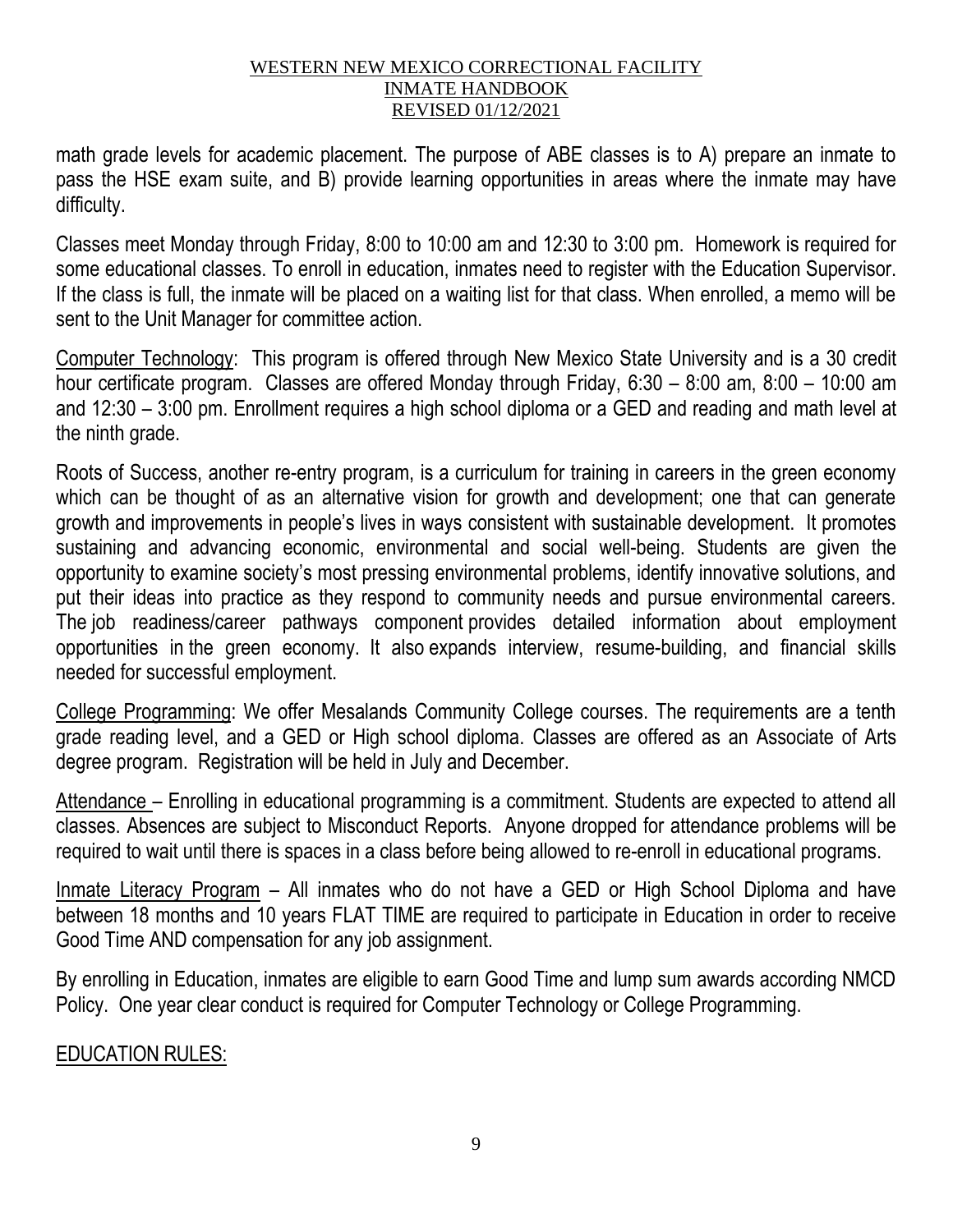All inmates are subject to be pat-searched upon entering and leaving the Education Building. All inmates will sign in by PRINTING their name, NMCD number, date, time and selecting the Education Staff member they are here to work with.

Per policy, proper dress code will be enforced. Pants not sagging and shirts must be tucked in; head gear and white uniforms (kitchen worker's uniform) are not allowed; sunglasses must be verified by Medical; and shoes and must be worn with socks (no shower shoes).

Inmates will act appropriately in the Education Building. There will be no arguing with staff members, no loud or disorderly conduct, no profanity, no displays of affection, no feet on the furniture and no sitting on tables. Inmates and staff will show mutual respect.

Inmates will remain in class unless instructed elsewhere by Security or Staff. There will be no loitering in offices or hallways. Only one inmate at a time will be allowed in the restroom.

Inmates will come to class prepared to work. No non-educational material will be allowed. All work done on the computers will be schoolwork. Inmates will not install or remove any software or data from computers, or change any settings on computers. Inmates will use only the software needed to do their work.

Textbooks issued will be returned in the same condition as when they were issued. Inmates will not write, highlight, or deface textbooks or workbooks unless permission is given by the instructor. All inmates will be on task 100% of class time.

Attendance will be monitored. Inmates are required to attend enough classes to complete their course during the semester. Inmates are required to complete additional assignments as posted by the instructor.

Inmates who fail to comply with any of the above rules and regulations will receive a misconduct report, or may be dismissed from education.

Library Services – The library houses a variety of reading materials, including newspapers and magazines. Inmates will be allowed to check out four (4) books for a maximum of two (2) weeks. When library material is past due, inmates will not be allowed to check out any additional material until it is returned. Library staff is available to assist with Career Resource material. Restrictive Housing will receive Library services with the designated staff circulating a variety of books each week to their unit. Inmates in Restrictive Housing are allowed to check out Two (2) books with the exception of inmates on PHD Status or (72)-hour adjustment control.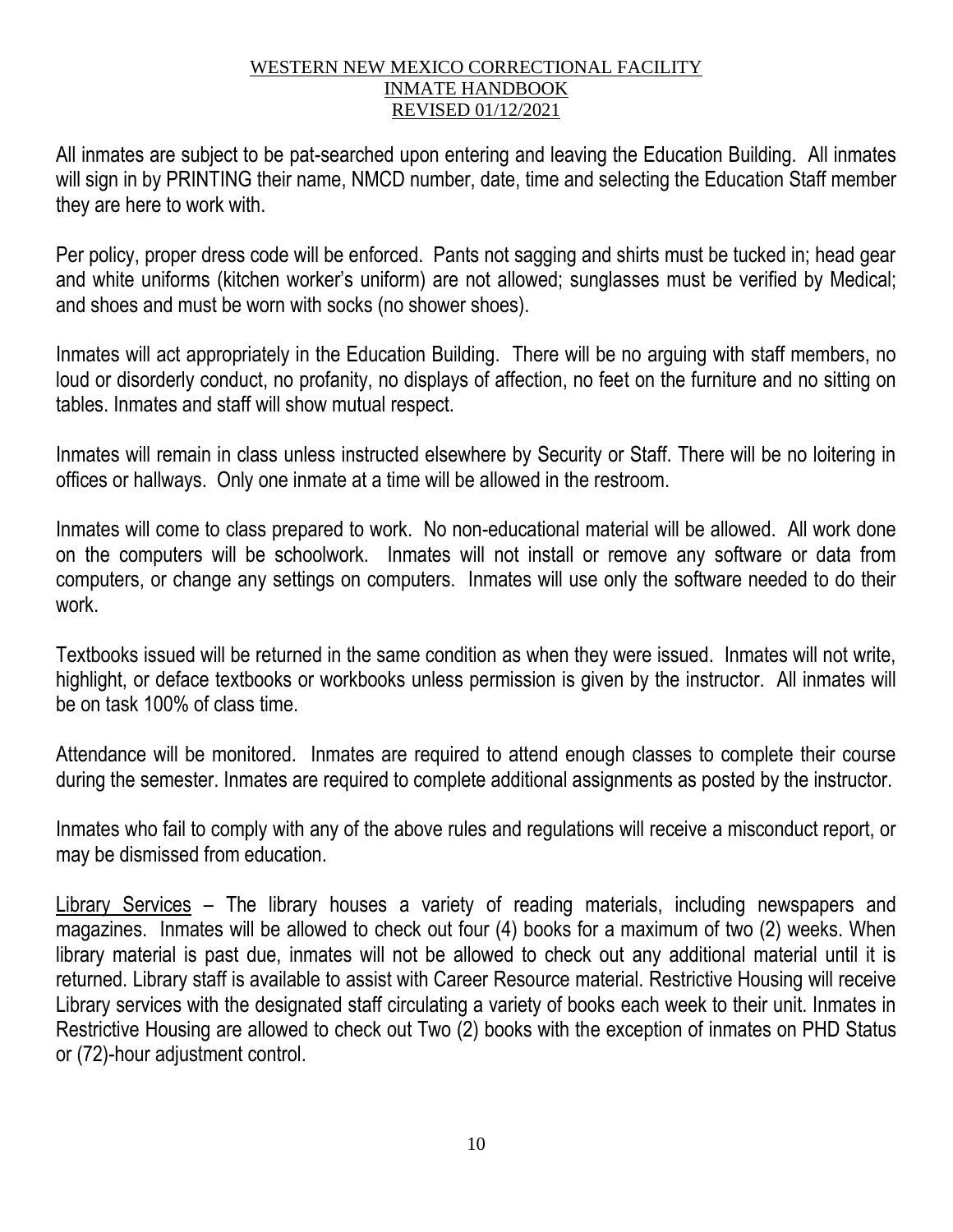Legal Access – Legal Texts and Resource Material are available in the library, including; Policies, Statutes, Tort, State Habeas, Federal Habeas, Civil Rights, State Appeal, Divorce packet, Power of Attorney, Last Will and Testament. The Corrections Department Policies and WNMCF Policies are also provided. A designated staff member is available to assist inmates with locating information during legal access hours. Restrictive Housing inmates will be provided legal access upon request.

## LIBRARY (Education Resource Center) RULES:

- 1) There is a limit of 6 inmates in the ERC (Library) at any one time.
- 2) No food drinks, or personal headphones/ players are allowed.
- 3) Inmates must sign in and out.
- 4) No horseplay. No sitting on tables. No playing cards or games. All chair legs must remain on floor at all times. No displays of affection.
- 5) The ERC (Library) is NOT a meeting place for socializing, unless the meeting is for an approved activity.
- 6) A total of four books in the general collection can be checked-out for two weeks with some exceptions.
- 7) If you check out a library book, you are solely responsible.
- 8) Reference and reserve books cannot be checked-out unless approved by the Librarian.
- 9) Overdue notices will be sent for overdue books once a month.
- 10) No books will be checked-out to an inmate until all his overdue books are returned.
- 11) If an inmate damages a magazine or books, they will be charged for its replacement plus a \$5.00 processing fee.
- 12) No inmate shall be allowed to provide legal services/ assistance.
- 13) While in the ERC, you MUST either be reading a book, a magazine or a newspaper.
- 14) Violations of these rules can/may result in loss of ERC privileges and/or disciplinary sanctions
- 15) Inmates will show respect to the Librarian, library material and to each other.

Below are the Library hours of operation which are subject to change. See the Library Bulletin Board for the latest schedule.

| <b>MONDAY</b> | TUESDAY                                                                                                        | WEDNESDAY                                                                                                                                                | <b>THURSDAY</b>                                                              | FRIDAY               |
|---------------|----------------------------------------------------------------------------------------------------------------|----------------------------------------------------------------------------------------------------------------------------------------------------------|------------------------------------------------------------------------------|----------------------|
| <b>CLOSED</b> | $8:00 - 9:00$ AM HU3<br>$9:00 - 10:00$ AM HU1<br>$12:30 - 1:30 \text{ PM}$ HU7<br>$1:30 - 2:30 \text{ PM}$ HU2 | $8:00 - 10:00$ AM CCU<br>$12:30 - 1:30 \text{ PM}$ Workers $9:00 - 10:00 \text{ AM H}$ HU11 (Librarian will visit SMU's)<br>$1:30 - 2:30 \text{ PM}$ HU8 | 8:00 - 9:00 AM TBHU<br>12:30 - 1:30 PM RDAP<br>$1:30 - 2:30 \text{ PM}$ HU5N | $8:00 - 9:00$ AM CCU |

# **INMATE EMPLOYMENT**

All new inmates will be assigned to the Utility Crew/Labor pool at \$.20 cents per hour, and/or other programming as needed. The unit officer on a daily basis will direct this Assignment. Specific jobs will be posted and if interested in the job you may submit a job application through your Inmate employment coordinator.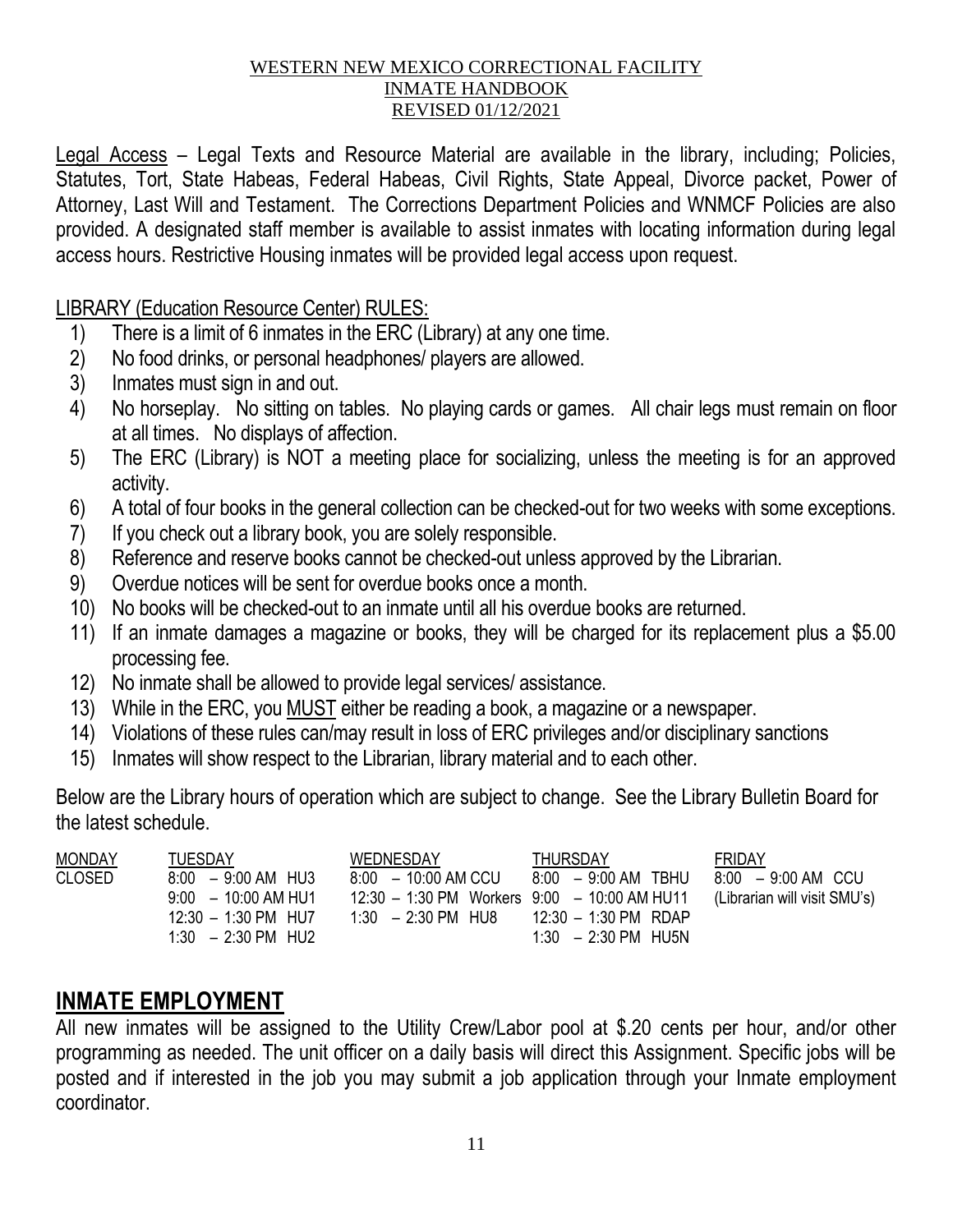All eligible inmates can be required to work unless assigned to an approved education or training program. Inmates have the option of refusing to participate in any rehabilitation or treatment program except adult basic education and programs required by statute or ordered by the sentencing court or paroling authority [4-4449] However, any inmate who is assigned to a program by the classification committee and refuses to participate is subject to disciplinary action as well as termination from earning good-time. Inmate positions in Industries shall be defined by published job descriptions. The facility shall attempt to approximate the normal workday in the community.

The inmates will obtain a blank Inmate Job Application Form (CD-100701.1) from their assigned Classification Officer or from the Inmate Employment Coordinator. The inmate will complete the inmate job application form and submit the completed form to the Inmate Employment Coordinator.

Termination: The Supervisory Review based on the following may terminate an inmate from his job assignment:

An inmate may be terminated from a job assignment based on a recommendation from the inmates work supervisor. The work supervisor will submit the Request for Termination of an Inmate from Job Form (CD-100701.2) to the inmate employment coordinator explaining the reasons for termination. This may or may not include a misconduct report received by the inmate. The inmate employment coordinator will forward the form to the Unit Manager.

An inmate may be terminated from a job assignment based on a misconduct report for refusing to work at his assigned job. In such cases, the inmate may be reviewed by the Classification Committee for termination of Good Time.

# **CASE MANAGEMENT/CLASSIFICATION/RISK MANAGEMENT/APPEALS**

You will have an assigned Case Manager who will conduct open office hours for a period of ten hours per week, Monday through Friday during posted hours. Hours will be posted in units/dining halls. You can also make an appointment to see your Case Manager. An appointment would be necessary if the Case Manager needs to have your file to address your issues. Lines outside the Case Manager's offices will be kept to a minimum of two inmates to avoid noise and maintain order in the walkway.

If you disagree with an institutional classification decision you have the right to appeal the action within 15 days of the decision. Appeal forms are available through your Case Manager. If the inmate is not satisfied with the decisions, they may challenge them by filing an appeal. See Policy CD-080100, Classification Appeals.

The classification process for inmates begins the day the inmate arrives at RDC and ends only when the inmate is finally discharged from custody. Classification encompasses custody, classification, housing assignments, programming assignments, education, treatment and good time. The Committee makes all classification decisions with input from the inmate and final approval of the unit manager or designee.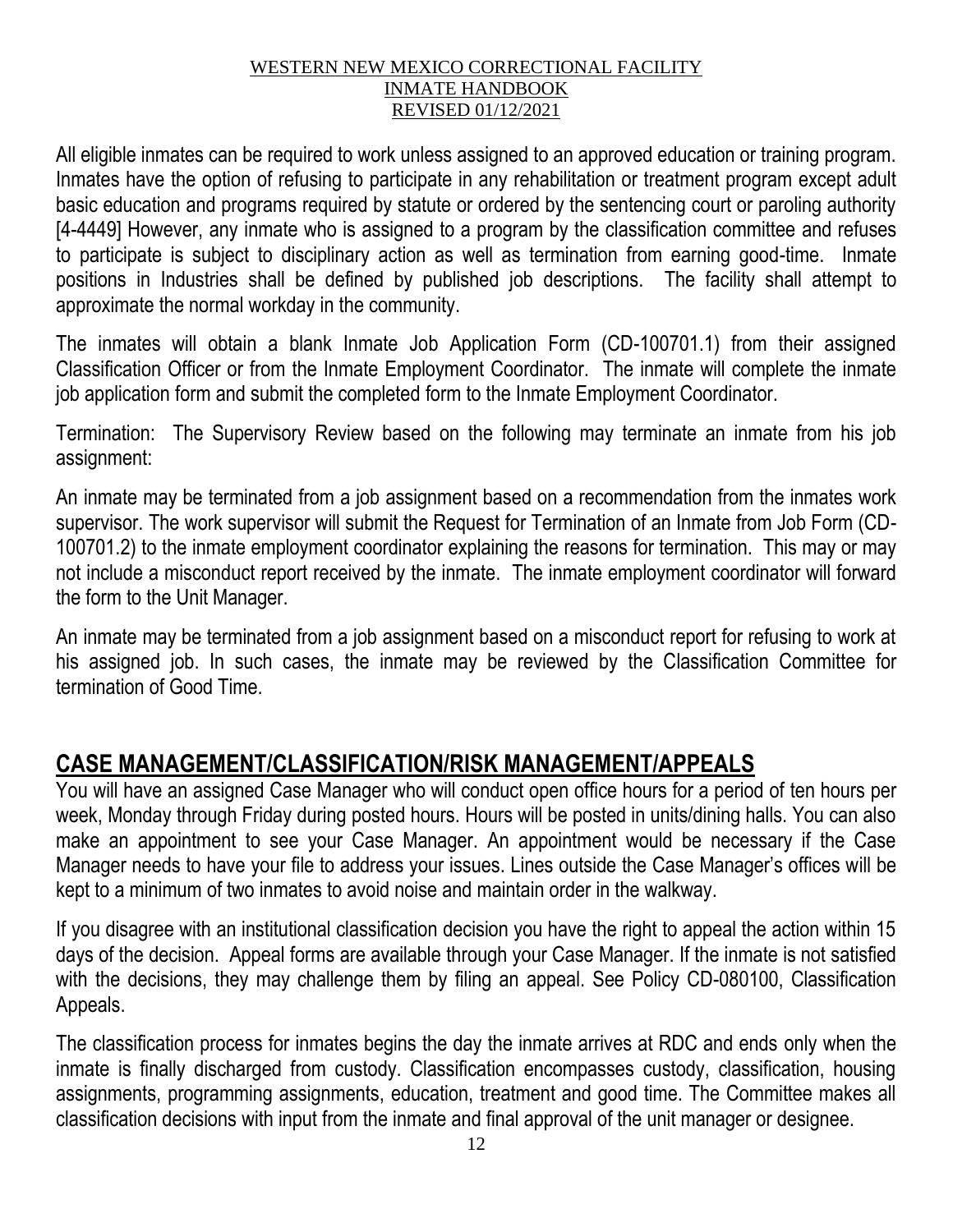A review for custody level and programming assignments is held every six (6) months. Inmates who have been reclassified are reassigned to the proper custody-housing unit and the inmate is assigned to that unit's Case Manager. Any changes in programming, or for custody levels II, III, and IV, require Committee action by the Institutional Reclassification Committee (IRC) and review or approval by the Warden. Also, your Case Manager will process forfeitures of good time, restorations of good time, and lump sum awards.

The inmate has the right to appear before any Committee, but may waive that right if he feels he does not need to be present. Inmates are given 48 hour written notice of any hearing in order to give them time to prepare. This time limit may be waived if the inmate wishes. All Committee actions are recorded on "chronos" and require the inmate's signature. Signature on the chrono does not indicate agreement with decisions, but merely indicates that the inmate received a written copy of the Committee's decisions. Inmates not satisfied with the decisions made by the Committee may file an appeal in accordance with Policy CD-080102.10, Classification Appeals.

The following are general descriptions of the custody designations:

Level I – An inmate is eligible for assignment to a Level I status if the criminal background and record of institutional behavior indicate the ability to function appropriately and productively among staff and other inmates without the need for continuous staff supervision or a security perimeter (to include double fences with razor wire, armed towers and armed vehicle patrol).

Level II – An inmate is eligible for assignment to a Level II status if the criminal background and record of institutional behavior indicate that the inmate can function among staff and other inmates in a dormitory setting without presenting a significant risk to the safe, secure, and orderly operation of the institution. There must be no history of recent violent incidents or recent escapes. A significant threat does not exist to the safety of staff, other inmates, or the community. The inmate has the ability to work outside the confines of the facility with staff supervision without posing a risk of escape.

Level III – The inmate is eligible for assignment to a Level III status if the criminal background and record of institutional behavior indicates that the inmate requires placement within the confines of the security fences and armed vehicle patrols. The inmate has the ability to function among other inmates in general population under staff supervision without posing a threat to the safety of other inmates, staff, or the security of the institution.

Level VI – The inmate is eligible for assignment to a Level VI status if the institutional behavior threatens the security of the institution requiring separation from the general population. This behavior includes, but is not limited to, assault, escape, murder, inciting riots, and planning or participating in security threat group activities. This behavior poses a high risk and inmates are not allowed to congregate with other inmates.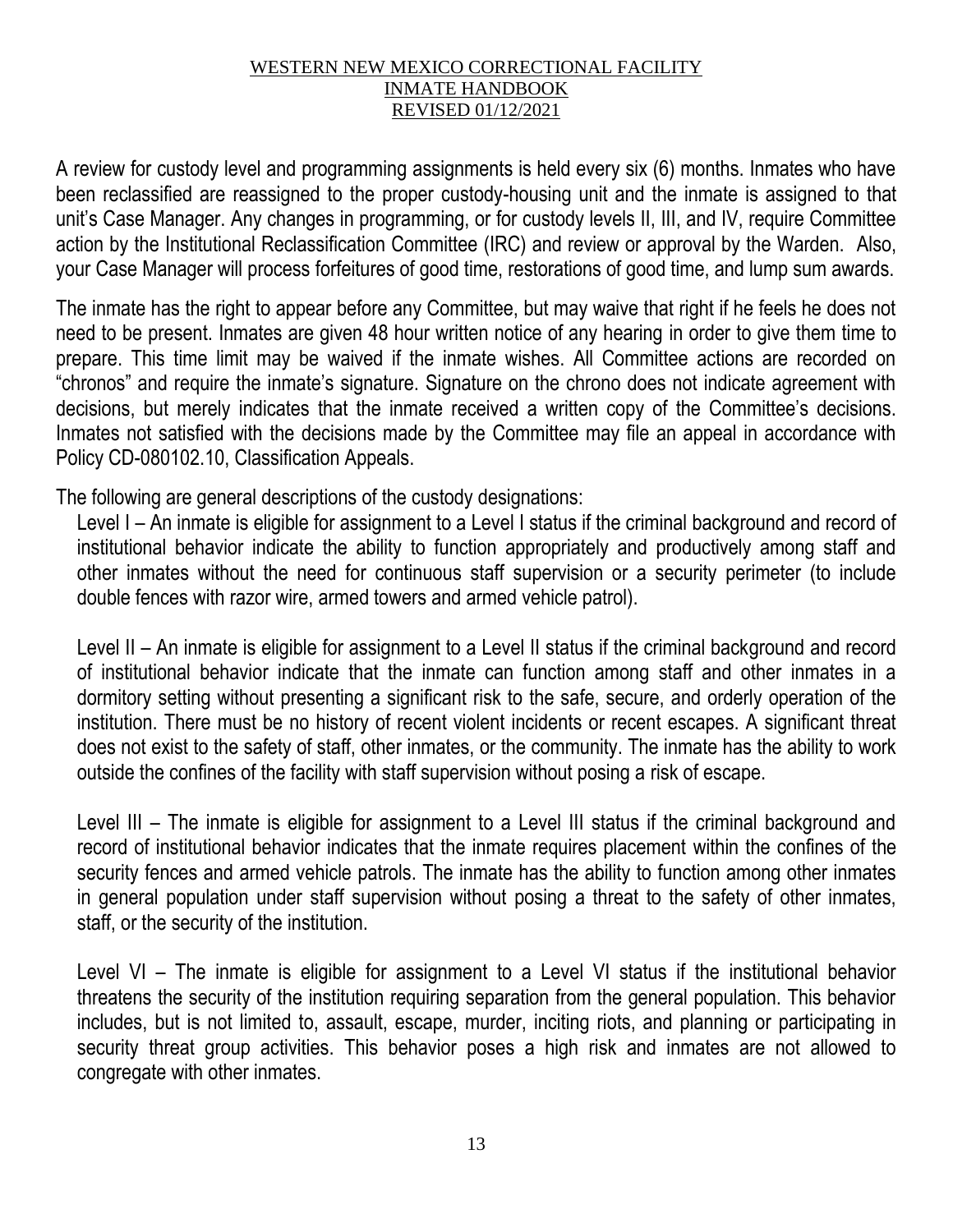## GOOD TIME

There are several types of good time. Inmates are eligible to earn good time deductions based on recommendation by the Classification Committee and approval of designated staff. There are exceptions to earning good time identified in CD policies 080201 and 080601. The exceptions include, but are not limited to, failure to program, parole violators before their parole is formally revoked, or serving in-house parole, AND failing to pursue an acceptable parole plan in good faith.

MGT- Meritorious Good Time is awarded at the rate of 0-12 days per month for crimes committed prior to June 19, 1981, based on 90 days clear conduct, satisfactory work or program record, 30 days in present work assignment and recommendations of the supervisor.

MD- Meritorious Deductions **-** All inmates committed to the New Mexico Corrections Department (NMCD or Department) whose crimes were committed on or after May 18, 1988, but before July 1, 1999, with the exception of inmates serving life sentences for capital offenses.

Any inmate confined in an institution designated by the New Mexico Corrections Department for the confinement of criminal offenders may be awarded a Meritorious Deduction ("MD") of up to 30 days per calendar month if engaged in programs recommended for the inmate by the Classification Supervisory Review Process and approved by the Warden or Deputy Warden.

EMD- Earned Meritorious Deductions - Any inmate serving a sentence for a crime which was committed on or after July 1, 1999 except for an inmate serving a sentence of life imprisonment or a sentence of death.

Meritorious Deductions awarded for active and satisfactory participation in full time programming. These deductions can be prorated based on date of eligibility, performance evaluations, and time spent in restrictive housing. EMD is awarded at 30, 8, & 4 days per month based on inmate's charges and dates the crime was committed.

# **LUMP SUM AWARDS**

In addition to an inmate's eligibility for quarterly good time, the inmate may also be eligible for Lump Sum Awards. An inmate may be eligible for a Lump Sum Good Time Award, not to exceed one (1) year per award and not to exceed a total of one (1) year for all LSA's awarded in any consecutive twelve (12) month period.

Lump Sum Awards are for inmates who engage in a heroic act of saving life or property or engage in extraordinary conduct far in excess of normal program assignments that demonstrates the inmate's commitment to habilitate himself/herself and for participation in approved programs designed to meet the inmate's needs for re-entry into the community.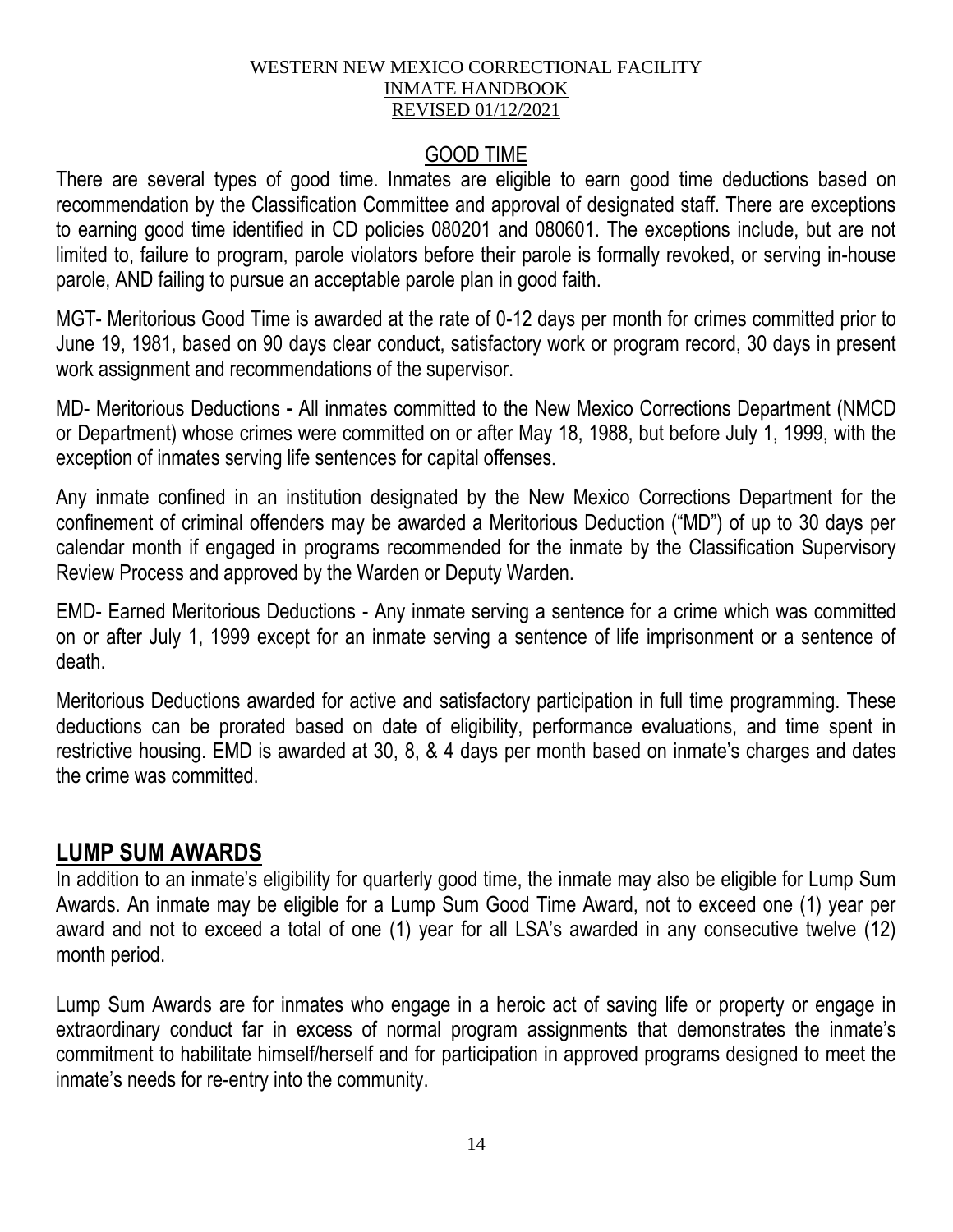All inmates may be eligible for a Lump Sum Award with the exception of inmates serving life sentences or a sentence for a capital offense.

Lump Sum Awards for Approved Programs are retroactive to the current Judgment and Sentence.

Each program must consist of a minimum of 100 hours of supervised activity on the part of inmate participants with exception to the General Education Diploma (GED).

Faithful observance of the rules of the institution is demonstrated by six (6) months (or since arrival at RDC, whichever is shorter) clear conduct and exemplary work/program participation from the incident date of the last misconduct report to the date of the specific act or of the completion of the program qualifying the inmate for the lump sum award.

For all inmates whose good time falls under either policy *CD-080600* (MD) or policy *CD-080200* (MGT), approved programs must be in addition to normal work or programs that are assigned by the classification committee for which inmates are earning monthly good time. For example, an inmate who is recommended for an LSA for having completed a substance abuse program must also be participating in a normal program assignment such as a job, education, etc., to be eligible for the LSA.

For all inmates whose good time falls under policy *CD-080400* (EMD), approved programs do not have to be in addition to normal work or programs that are assigned by the classification committee for which inmates are earning monthly good time.

An inmate is eligible for only one (1) Lump Sum Award per program listed in the Programs Approved as Eligible for LSA Consideration table.

A Lump Sum Award recommendation that has been denied by the Classification Committee, Warden, Director or Deputy Director of Adult Prisons due to the inmate's failure to meet the eligibility criteria may not be reconsidered for the same Lump Sum Award at a later date (even if the inmate completes the program again) unless the basis for the original denial resulted from a misconduct report that was later dismissed and the inmate otherwise qualified for the Lump Sum award. However, the inmate may be considered for another LSA at a later date based on the inmate's completion of a different program or project.

If an Inmate is released on parole or discharged and is returned to prison as a parole violator or new commitment, the inmate shall not be eligible for a Lump Sum Award based on actions or programs participated in or completed prior to the inmate's original release.

# **VISITATION**

Visiting is processed different at every facility. The visiting department will audit each inmate's file that arrives at WNMCF. During this audit all visiting forms will be screened for original signatures, dates,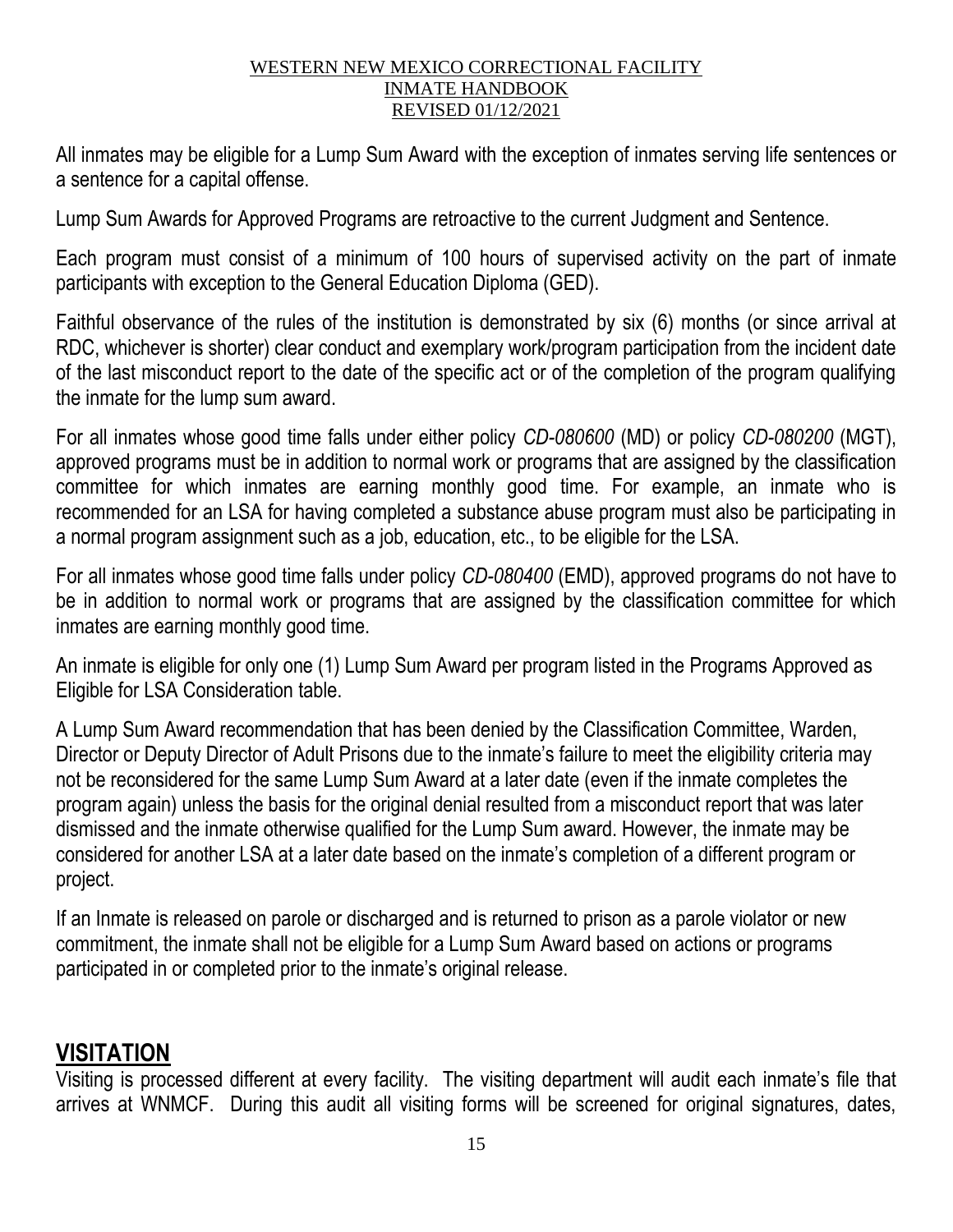social security numbers and date of birth, etc. If any of the information is missing they will automatically need to resubmit another application for visiting privileges. Also, if you have paroled and came back into the system all your applications will be considered invalid and all our visitors will need to re-apply.

The applicant must mail all visiting applications directly to the visiting coordinator. All inmates will receive a notice in the mail of the visitor's names highlighted needed to resubmit applications within 2 weeks from arrival at WNMCF.

> Level III: Tuesday, Wednesday, and Thursday – 8:30 a.m. to 7:00 p.m. Level IV: Tuesdays  $-8:30$  a.m. to 7:00 p.m., by appointment only, no contact RDC: Wednesday and Thursday – 8:30 a.m. to 7:00 p.m., no contact Restrictive Housing Unit / PBMP: Tuesday, Wednesday and Thursday – 8:30 a.m. to 7:00 p.m., by appointment only, no contact

# RULES FOR VISITATION:

Inmates will be subject to a mandatory strip-search upon entering and leaving the visiting room.

- 1. Inmates will not be allowed to transfer any type of item in the Visiting Room with the exception of photographs and letters after inspection and approval of the Visiting Room Officer.
- 2. Vending Machines
	- a) No food is allowed in the visiting room except for those items available in the vending machines.
	- b) Inmates will not be allowed to take soft drinks, candy, chips, etc., from the visiting room.
	- c) Visitors will not be allowed to take soft drinks, candy, chips, etc., from the visiting room.
	- d) Inmates are not allowed to handle money for vending machines while in the visiting room.
	- e) All items purchased from vending machines will be given to officer for inspection.
- 3. Inmates will be allowed to possess only the following items of personal property in the visiting room:
	- a) Wedding Band
	- b) Comb
	- c) Religious Necklace
- 4. A kiss and embrace at the beginning and end of each visit will be permitted. Prolonged kissing and embracing is prohibited. Physical displays of affection, which are disruptive to the visiting environment, will not be permitted. Inmates will be permitted to hold infant children during visits and may assist with feeding.
- 5. Disorderly conduct, which disrupts the orderly operation of the Visiting Room or would offend others, is not permitted.
- 6. Inmates may only visit with their approved visitors.
- 7. All inmates are required to wear a complete institutional uniform with the shirt buttoned and tucked in. No civilian clothes are allowed.
- 8. Seating and furniture arrangement:
	- a) Chairs will NOT be moved.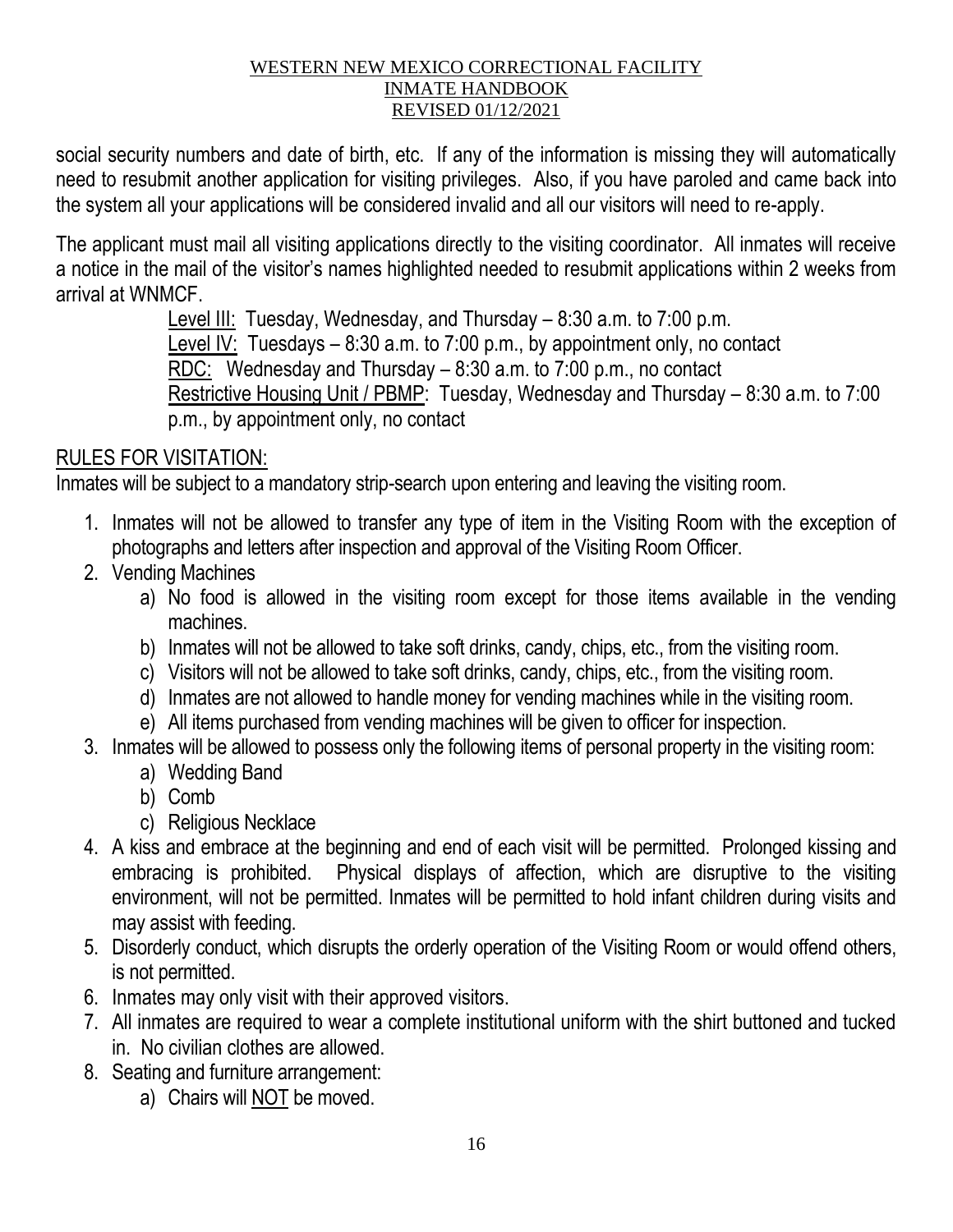- 9. Chairs must not be used as footstools.
- 10. Only one inmate at a time may utilize the inmate restroom.
- 11. Only one visitor at a time may utilize the visitor's restroom.
- 12. An inmate may be limited to three visitors (six years of age and older) and limited to three children (five years of age or younger) at any one time if space permits. The length of the visit may be limited only by the individual institutions schedule and space availability. Exceptions may be made on a case-by-case basis.

# Dress Code for Visitors

# General:

All visitors must be appropriately attired in accordance with this policy before entering any New Mexico Correctional Facility or Privately-Operated Facility. Visitors may not be allowed into the institution if their clothing would make it difficult to distinguish the visitor from an inmate. Visitors are subject to denial of visiting privilege for that day if their attire is not in accordance with this policy. Male Visitors:

- a. Trousers and a shirt with sleeves must be worn at all times. Plain whit undershirts or muscle, "A" shirts are not allowed when used as an outer garment.
- b. Restricted clothing colors will depend on the facility inmate uniform code.
- c. Shorts, beach-type shorts or cut-offs will not be worn.
- d. Tank tops are not allowed.
- e. Undergarments shall be worn, but not visible through outer clothing.
- f. Footwear must be worn at all times. Beach-type thongs, flip-flops, slippers, and steel-toed boots or shoes are not permitted. Open-toed shoes are allowed.
- g. No hats, scarves, bandanas, or other types of headbands will be brought into the institution or worn in the Visiting Room.
- h. Sweat clothes or athletic (warm-up) clothes may be worn, with the exception of shorts.
- i. Skintight clothing or spandex is not permitted.

# Female Visitors:

- a. Dresses, skirts or pants must be worn.
- b. Skirts or dresses with a slit higher than mid-thigh are not acceptable.
- c. Skirts or dresses that are more than three inches above the knee are not acceptable.
- d. Shorts, cut-offs, or beach-type shorts are not acceptable.
- e. Sweat clothes or athletic (warm-up) clothes may be worn, with the exception of shorts.
- f. Skintight clothing or spandex is not permitted.
- g. Undergarments must be worn, including brassieres, but must not be visible through outer clothing.
- h. Tank top blouses, spaghetti straps, tube tops, halter-tops, or spandex or spandex-like pants are not acceptable, nor is any type of see-through clothing.
- i. Clothing must not expose cleavage, the midriff, shoulders or any part of the breast or upper thigh.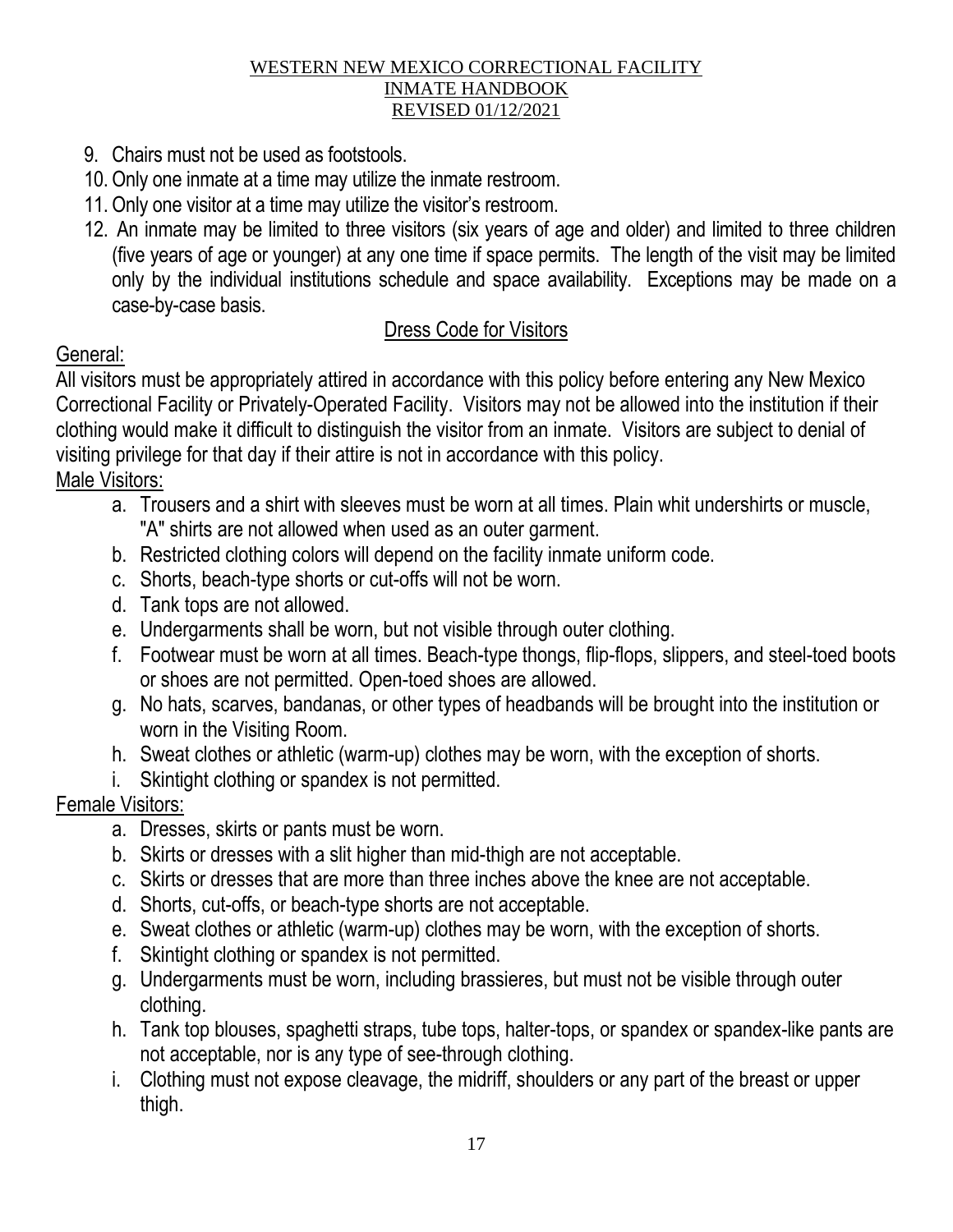- j. No hats, scarves, bandanas or other types of headbands will be brought into the institution or permitted in the visiting room.
- k. No bathing suits will be worn as an outer garment.
- l. Footwear must be worn at all times. Beach-type thongs, flip-flops, slippers, or steel-toed boots or shoes are not permitted. Open-toed shoes are allowed.

# Children:

All children the age of 8 or above will be required to adhere to the adult dress code, according to gender. Children that are 7 and younger will be required to adhere to the adult dress code according to gender with the following exceptions:

- a. They may wear short pants that are nor shorter than three inches above the knee.
- b. All children, including infants, will be fully clothed at all times. Infants may wear a diaper but will not be permitted to wear only a diaper.

# Miscellaneous: *(Regardless of Age)*

- a. Clothing expressing profanity, derogatory statements or remarks is not allowed.
- b. Clothing which promotes drugs, alcohol or sex is not allowed.
- c. Clothing that, in the opinion of facility staff, is promoting gangs or that has gang symbols, is not allowed.
- d. Clothing worn in a baggy or sagging fashion, normally identified with gang dress, is not allowed.
- e. Headwear of any sort (including head bands) is not allowed.
- f. No sunglasses unless they are prescription.
- 1. Children must be kept under control at all times while in the visiting room and waiting area. Nuisance created by children and/or adults will be sufficient reason to suspend a visit.
- 2. All special visits (e. g., visitors traveling a long distance, prospective employers, law enforcement officers, etc.) may be requested using the Special Visit Request form (CD-100201.3). Visitors must have prior initial approval by the Unit Manager and final approval from the Deputy Warden.
- 3. No visitor under the age of 18 will be allowed to visit without first having been properly indentified and accompanied by a responsible adult relative, a parent or legal guardian, or has been verified as the inmate's legal spouse.
- 4. Visitors under the age of (18) eighteen will also be required to submit to drug detection device testing procedures. However, at no time will a minor be subject to a strip search. A positive result on a minor will result in Face-to-Face Non-Contact visiting or denial of visitation for that day if Face-to-Face Non-Contact visiting is not available.

# **Western New Mexico Correctional Facility (2111 Lobo Canyon Rd., Grants, NM 87020)**

Driving directions to WNMCF from Albuquerque, NM

- 1. Take I-40 West towards Gallup, NM
- 2. Take Exit #89 at Quemado
- 3. Turn right on McBride Rd. (NM-117)
- 4. Turn right on Sackelares Blvd.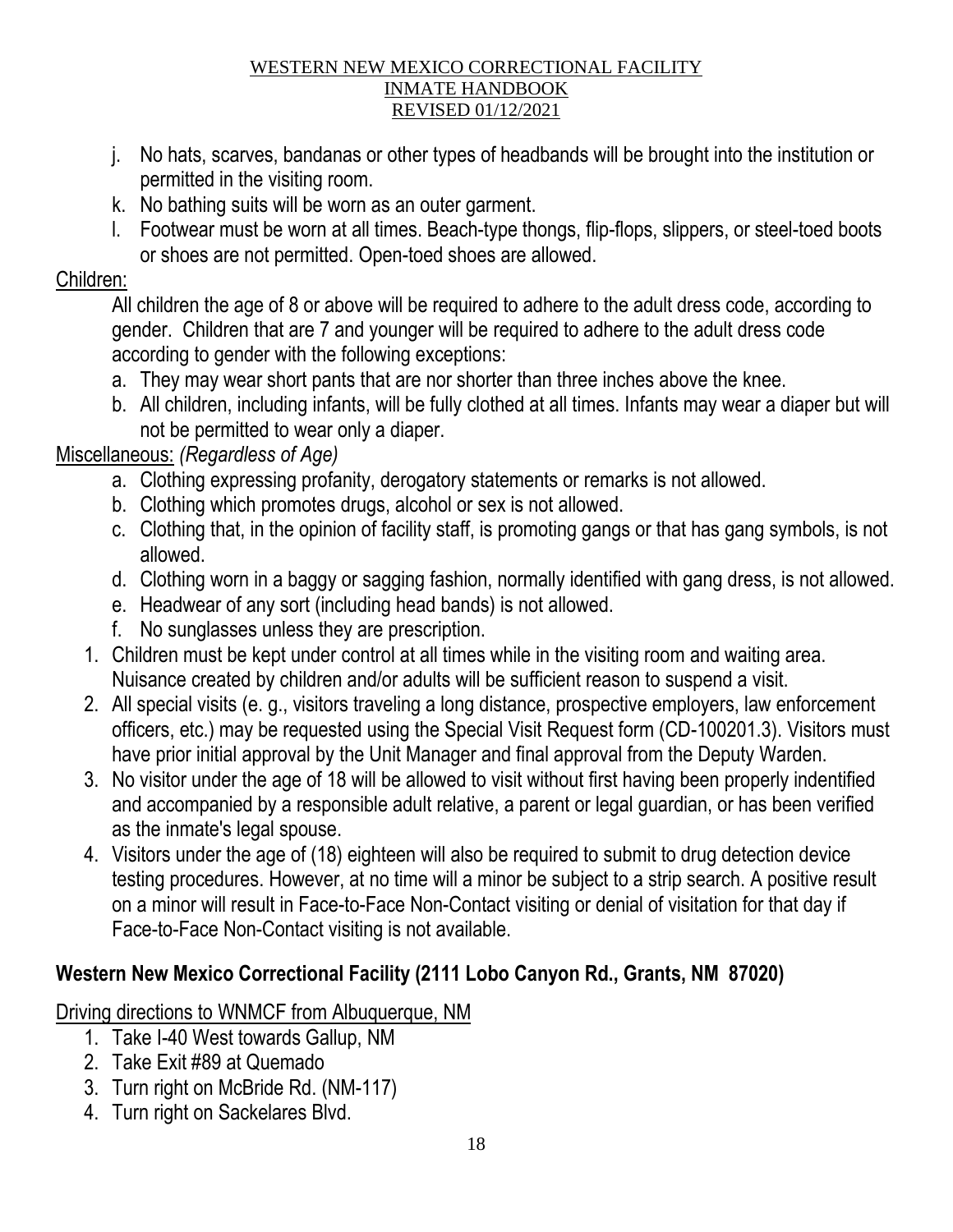- 5. Turn right on Lobo Canyon Rd. (NM-547)
- 6. Arrive at WNMCF on the right

Visitor Hospitality Center is a non-profit organization located on the grounds of the WNMCF that offers a warm supportive waiting place to the families and friends of those housed at WNMCF. These services are for assistance and provide support for those approved visitors who have traveled long distances.

# **MAIL SERVICES**

The Corrections Department encourages correspondence on a wholesome and constructive level between inmates and members of their families, as well as other friends or associates.

When the inmate bears the mailing cost, there is no limit on the volume of letters the inmate can send or receive or on the length, language, content, or source of mail or publications except when reasonable belief that limitation is necessary to protect public safety or institutional order and security. However, correspondence may be rejected by prison officials pursuant to the other rules as stated in this procedure. [4-4488]

All incoming mail is opened and examined for contraband. When any mail is rejected, inmates will be notified of the rejection. Books, newspaper and magazines must be received from a bookstore or publisher. Any items depicting nudity will be rejected.

Indigent, Reception and Diagnostic (RDC), and Special Management inmates (i.e., segregation, MHTC/ACU, LTCU) will receive postage for two (2) first class letters and (2) sheets of paper per week. The inmate will pay the cost of any other postage. All other inmates will pay for their own writing paper and envelopes. All inmates in Level II, III, IV, and Special Management inmates will receive postage for two (2) First-class letters per week for personal, legal, or privileged correspondence.

Stamps, stickers, blank/personal stationery or writing paper, self-addressed stamped envelopes, prestamped or self-stamped blank envelopes are not permitted.

Inmates will only receive money from, or send money to, persons listed on their approved visitor's list. Money orders must be signed by the sender and must be legible.

Non-indigent inmates must submit only one Debit Memo for all mail being sent out at once along with the outgoing mail (to the Mailroom), unless it is in a pre-stamped envelope. The amount of postage will be deducted from the inmates' account.

Mail collection is completed daily, at 10:30 a.m., with the exception of Saturdays, Sundays, and postal holidays. All outgoing mail must have the inmate's name, DOC # and return address. Mail will be delivered to the U.S. Post Office before 4:00 p.m. weekdays.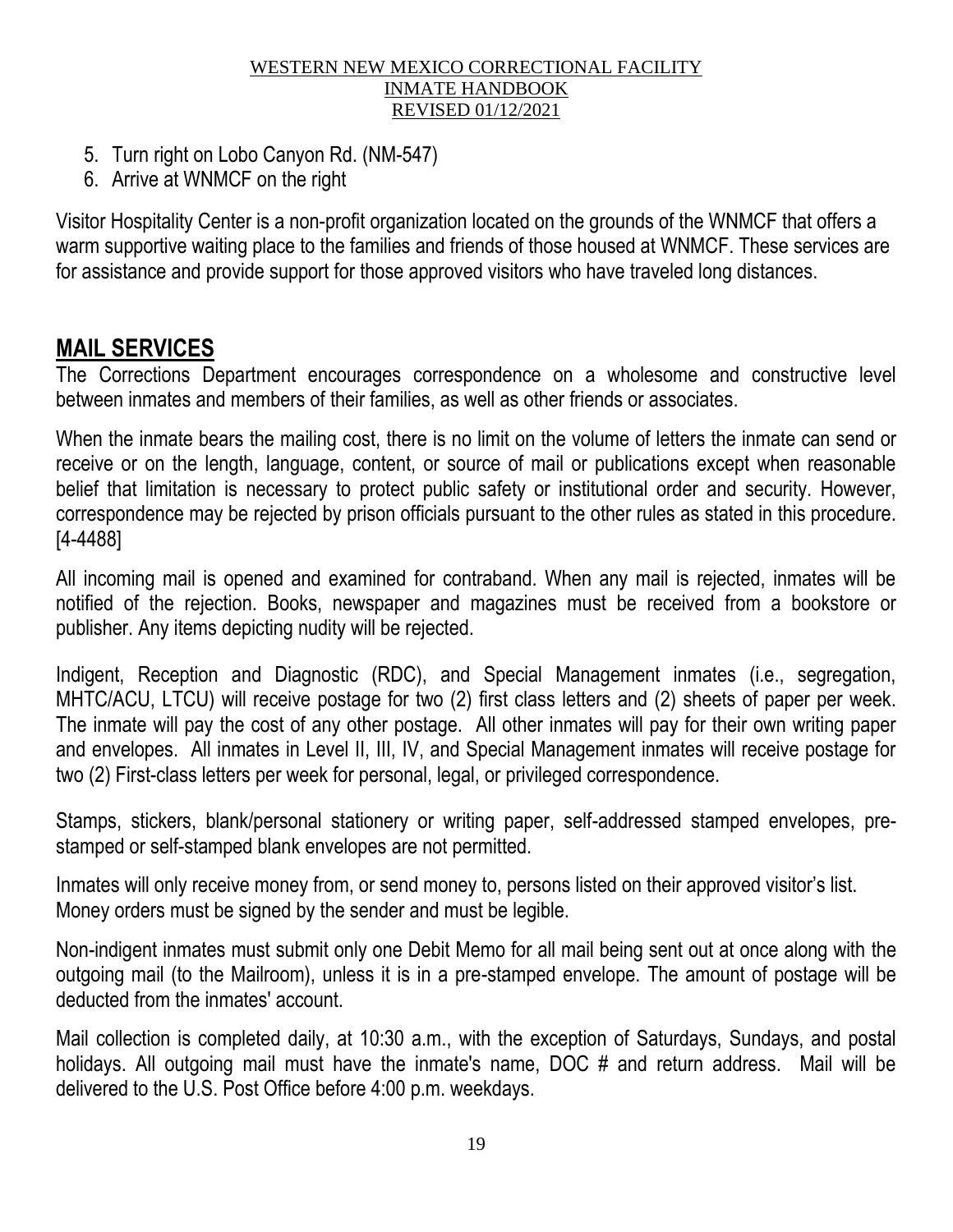All temporary visiting lists will expire after 30 days. During these 30 days, inmates are required to send visiting forms to those they wish to have on their permanent visiting list.

All outgoing mail from inmates, except legal mail and privileged correspondence will be routinely inspected for contraband.

All inmates will be held responsible for the contents of their outgoing letters and deliberate violations may result in a misconduct report. Violations of Postal Laws may result in referral for prosecution to federal authorities.

# Legal Mail and Privileged Correspondence:

Inmates are permitted to send sealed legal mail and/ or privileged correspondence. Staff, in the presence of the inmate, may inspect out-going legal mail and privileged correspondence for contraband before it is sealed. Incoming legal mail and privileged correspondence to inmates may be opened in the presence of the inmate only to inspect and read to the limited extent necessary to look for contraband, determine its legitimacy or when there is an indication of contamination. The Warden or a designee will do this in an appropriate, secure area of the facility. Inmates are required to pay postage for all legal mail.

For further issues regarding incoming and outgoing mail, legal mail, or privileged correspondence, please refer to Policy (CD-151200)

# **TELEPHONE MONITORING**

All calls are subject to monitoring with the exception of Attorney Calls. Attorney phone calls will be arranged through your assigned Case Manger.

Telephones are available in each day room area for placing personal phone calls. All calls are prepaid for and are subject to monitoring and recording. Incoming calls placed to the facility's phones shall not be accepted on behalf of the inmate nor will messages be taken, unless in the case of an emergency. The Shift Commanders will deliver the emergency message.

Telephones will be turned off at lockdown and during counts and emergencies.

Inmates cannot use other inmate's pre-paid cards and no 3-way calls are allowed.

The use of unmonitored phone calls is based strictly for privileged/attorney phone calls. Attorney phone calls must be requested in writing using the Privileged/Attorney Phone Call Request (CD-150302.1) from your Case Manager. Privileged phone calls will be made collect and long-distance charges are applicable. In instances when a collect call is not possible, the inmate will sign an Inmate Purchase Order Form for \$0.20 a minute and will be processed by inmate accounts. Attorney phone calls requests will be given to the Case Manager and will be handled within a reasonable amount of time. Emergency calls may be authorized by the Unit Manager or Shift Supervisor and will be a Bona Fide-verifiable emergency. An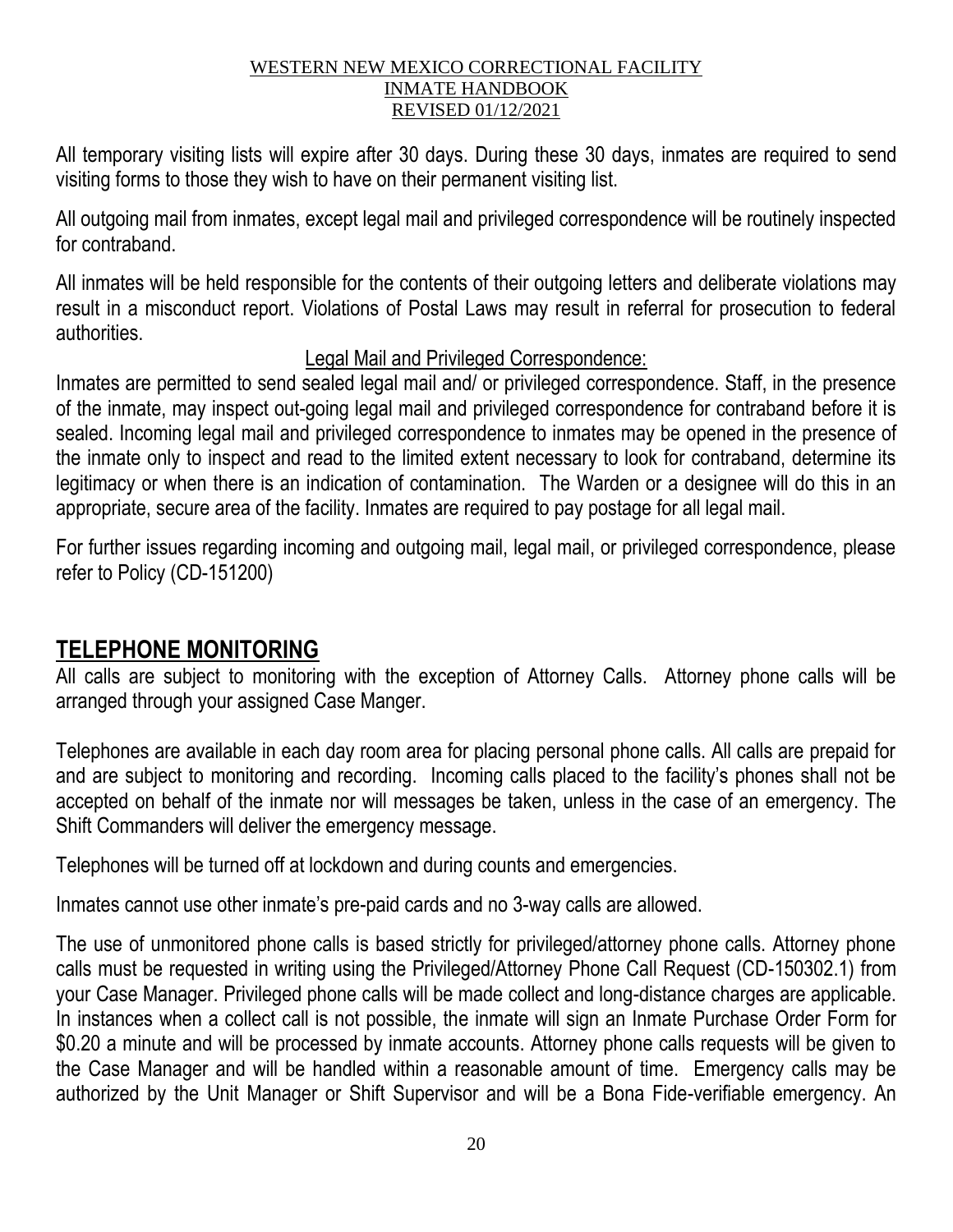emergency is defined as a serious situation or occurrence that happens unexpectedly and demands immediate action.

Attorney telephone calls will be made collect if long-distance charges are applicable to the extent possible. In instances when a collect telephone call is not possible, the inmate will be informed in writing, prior to the telephone call being placed, that the cost of the telephone call will be \$.20 a minute deducted from the inmate's account and the inmate will sign a debit memo. After termination of the call, the staff member will post the time the telephone call started and ended and the cost of the telephone call to the debit memo and forward to inmate accounts for processing. The debit will be carried on the inmate's account until such time as there are funds to cover it.

# **RELIGIOUS SERVICES**

The facility employs a full-time Chaplain who facilitates the care for each inmate's spiritual needs through the provision of weekly services. Pastoral counseling, religious study, and spiritual leadership are available upon request.

Any inmate may submit a request form to set up counseling with the Chaplain and/or their personal Pastor. Communication between an inmate and the Chaplain is confidential, except for an inmate's statement that he/she plans to harm themselves or others, or whose actions would jeopardize the security of the institution.

Religious services are offered and scheduled weekly and monthly. Special services are posted when scheduled and posted throughout the facility. By choosing to attend any religious services or related events in the Chapel you are agreeing to respect the facility staff, volunteers, chapel property/equipment; and abide by all the rules as posted in the Chapel. Immediately upon entering the Chapel you must sign in providing all of the required information on the official Chapel Sign in Sheet. Always follow the directions of the volunteer leader. He or she has the authority and backing of the facility administration to give a directive. Please follow it. Unless there is a personal emergency please stay in the chapel until the service is over. When leaving the Chapel, it must always be with an escorting officer. There will be absolutely no expressions of romancing in or around the Chapel. This includes but is not limited to holding hands, hugging, touching, caressing, fondling, embracing, and any such prohibitive behavior is not allowed or tolerated. Nor is vandalism or the removal of any kind of restroom supplies. Bring only your bible to Chapel. Bringing, exchanging, bartering or in taking food, beverages, tobacco, alcohol, or any unprescribed drug is a violation. Violations of any of these rules will result in an inmate receiving a misconduct report, being escorted from the Chapel and future privileges being suspended depending upon the severity of the offense committed. Let us use and respect the Chapel for its intended purpose (i.e., to glorify the Divine, be spiritually nourished, grow, edify one another, and become better...)!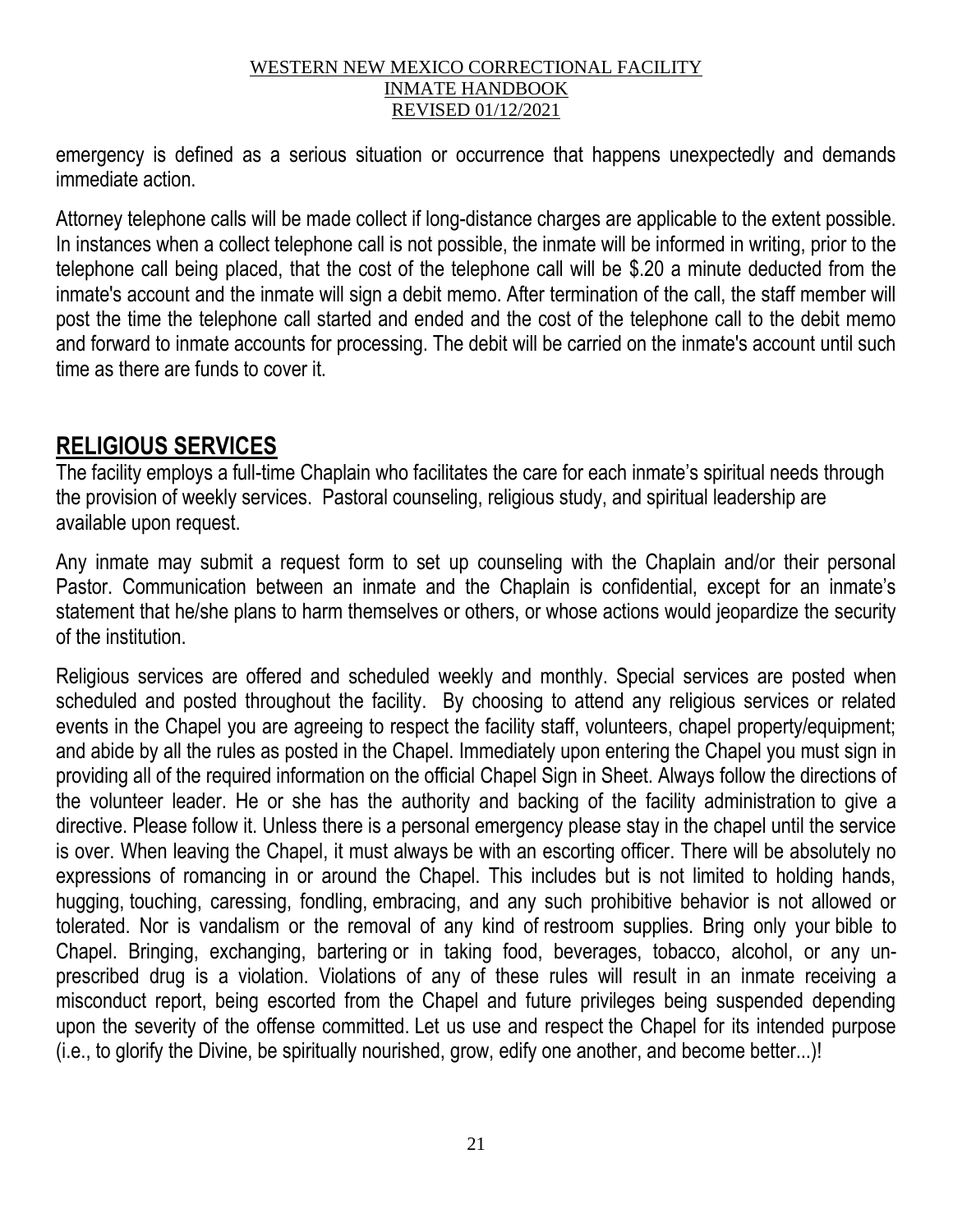Religious literature, publications, devotional guides, and pamphlets are available upon request through the Chaplain's office. Inmate must have prior approval by the Chaplain before any religious items are purchased from the facility vendor. Inmates may request approval by submitting an inmate request form to the Chaplain

Do any of you claim Native American heritage? (If an inmate claims Native American affiliation and states that he is interested in participating in Sweat Lodge, obtain his Census number and Tribal affiliation. Turn this information to Chaplain) Pursuant to CD101100 sweat lodge for levels I through IV will normally be available for participation on a regular weekly basis for at least six (6) consecutive hours for these Native American with a tribal census or enrollment number.

# **DISCIPLINARY PROCEDURES**

All alleged violations of facility rules and regulations are to be dealt with through established policies to ensure that all due process rights are afforded to the inmate. Inmates violating a specific prohibited act will be resolved with a reprimand, warning, counseling, or issuance of a Misconduct Report. The following points are some of the procedures of and rights available to the inmates regarding disciplinary procedures. The entire procedure regarding disciplinary action is found in NMCD Policy 090100 Disciplinary Procedures.

When an inmate allegedly commits an act covered by criminal law, the case shall be referred to the appropriate court or law enforcement officials for consideration for prosecution.

An inmate charged with a rule violation shall receive a copy of the disciplinary report, which includes the written statement of the charge(s), a description of the incident and specific rules violated. The inmate shall be given the copy of the report prior to the report being forwarded to the Hearing Officer and no less than twenty-four (24) hours prior to the disciplinary hearing. The hearing may be held within the twentyfour (24) hours with the inmate's written consent. RHU can be ordered when it is necessary to protect the inmate or others.

An inmate may waive his/her right to a hearing provided that the waiver is documented and physically witnessed along with their printed name and signature of one additional staff member's and reviewed by a Deputy Warden or Facility Designee.

An inmate charged with rule violations shall be scheduled for a hearing as soon as practicable but no later than seven days, excluding weekends and holidays, after the alleged violation. Inmates are notified of the time and place of the hearing at least twenty-four (24) hours in advance of the hearing.

An inmate shall have an opportunity to make a statement and present documentary evidence at the hearing and can request witnesses on their behalf; the reasons for denying such a request shall be stated in writing.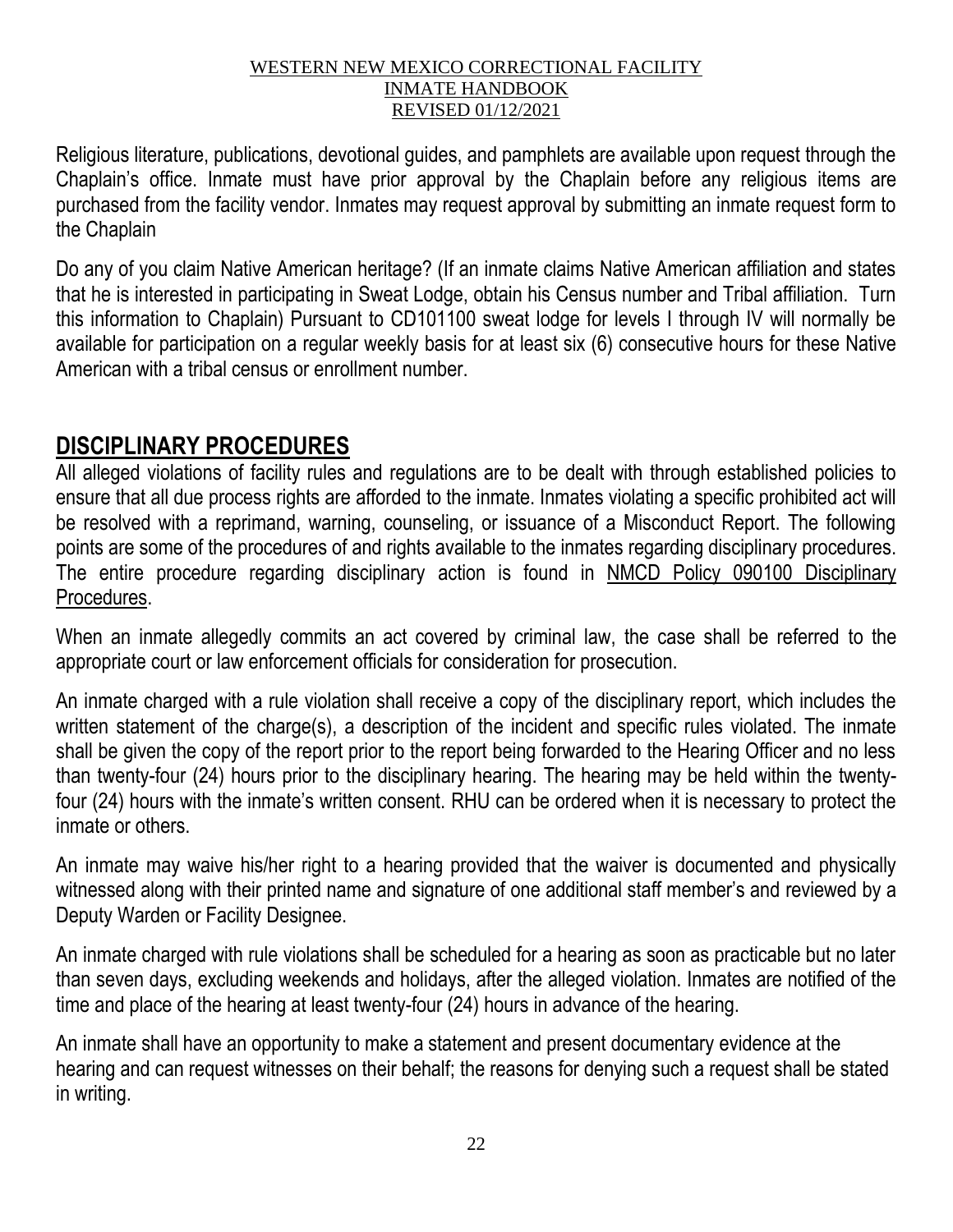An impartial person shall conduct disciplinary hearings on rule violations. A written record of the proceedings shall be made and maintained in accordance with state archive rules; a taped record of all major level proceedings shall be made and maintained for at least one year.

A written record shall be made of the decision and the supporting reasons and a copy shall be given to the inmate. The hearing record and supporting documents shall be kept in the inmate's file and in the disciplinary archive file.

If an inmate is found not guilty of an alleged rule violation, the disciplinary report shall be removed from the inmate's file.

The hearing officer's decision shall be based solely on information obtained in the hearing process, including staff reports, the statements of the inmate charged, and evidence derived from witnesses and documents.

Inmates have the right to appeal any decision of the hearing officer to the Warden. Inmates shall have up to fifteen (15) days of receipt of the decision to submit an appeal. The appeal shall be decided within thirty (30) days of its receipt by the Warden's office and the inmate shall be promptly notified in writing of the results.

# **PSYCHOLOGICAL, MEDICAL AND DENTAL SERVICES**

All inmates have access to Behavioral Health, Medical and Dental care. Sick call is held daily, Monday through Friday. Sick call and dental request forms should be put in sick call boxes in designated housing locations, and facility locations. Emergency care is available twenty-four hours a day. Sick call and medication call will be conducted during posted hours. Infirmary visits will be by appointment only unless it is an emergency. Tampons are available through commissary and are not handed out in medical

Sick Call Are triaged 24/7

Physician Schedule *(Days subject to change)* Monday – Thursday  $(5:30$  a.m. to  $4:30$  pm)

Nurse Practitioner Schedule *(Days subject to change)* Monday – Friday- 8:00 a.m. to 4:30 p.m.

Nursing Follow-Ups Monday – Sunday

Tele Psych *(Days subject to change)* Monday – Friday 7:00 a.m. to 4:30 p.m. Dentist Schedule *(Days subject to change)* Monday – Friday 6:00 a.m. to 4:30 p.m.

Medical Laboratory Schedule Monday – Friday RHU – 4:30 a.m. All other Units - 5:30 a.m. to 4:30 p.m.

Radiology Schedule *(Days subject to change)* **Wednesday** 

Optometry Schedule Twice a Month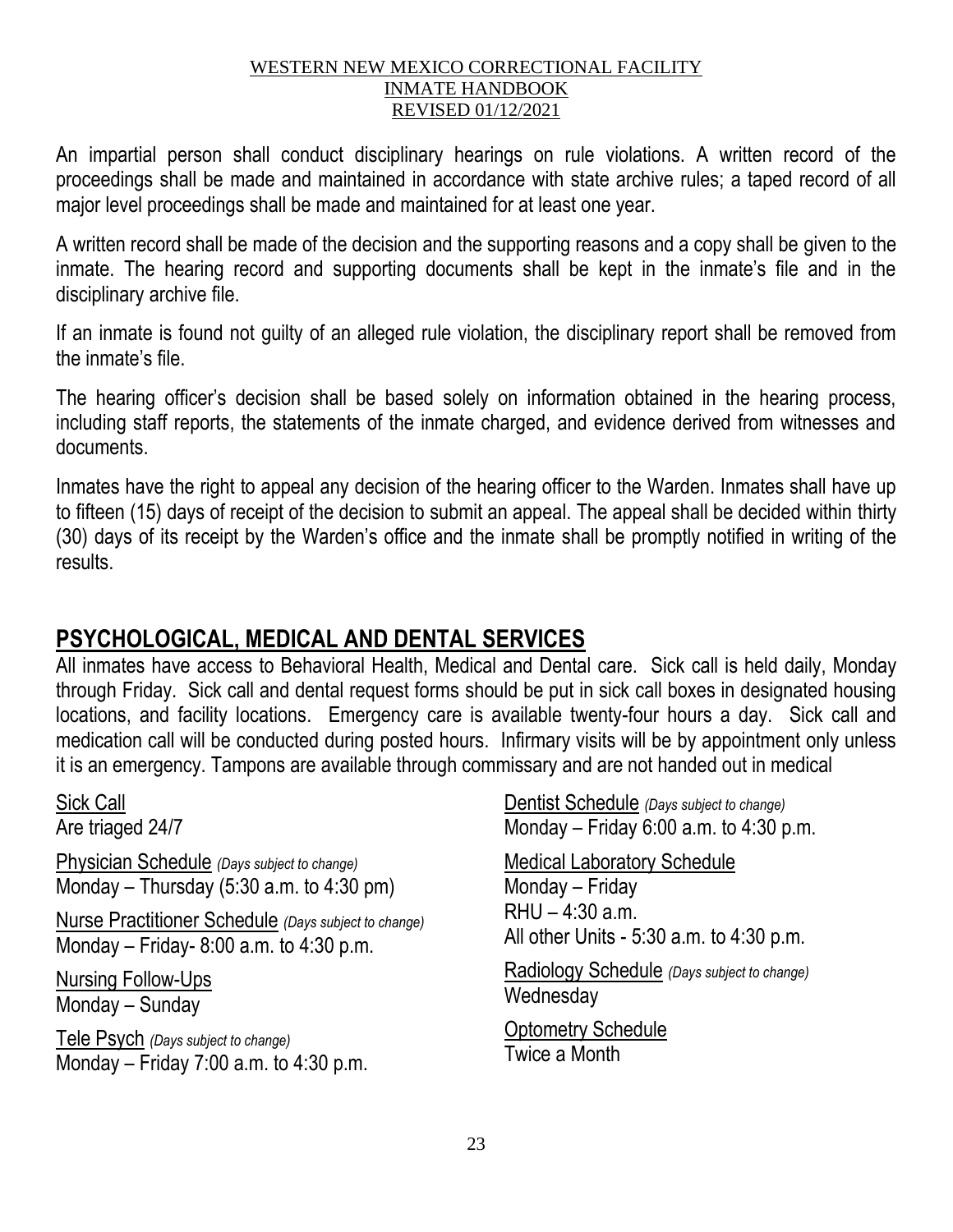## Medical Emergencies

There is a nurse on duty all week including weekends and holidays 24hrs a day to attend all medical emergencies. There is also a Physician on call after hrs.

# Behavioral Health Services

Behavioral Health Services provides diagnostic assessment, treatment and programming utilizing a biopsychosocial model that considers physical, psychological, and social factors that impact the inmate's well being. Services are designed to assist offenders in attaining and/or maintaining their cognitive and emotional well being in the sometimes-stressful environment that is associated with incarceration. Furthermore, Behavioral Health Services provides services to those individuals who are interested in addressing problem areas in their lives, including addiction. If you would like additional information or if you need to speak to a behavioral health clinician, please fill out and submit a *Request to See a Behavioral Health Clinician Form*. The form can be delivered to a Behavioral Health Unit/Staff member or placed in the inter-intuitional mail. Immediate concerns can be reported to Security and/or Medical to be addressed.

# **PREA – SEXUAL ABUSE/ASSAULT (4-4281-1)**

# No inmate is immune from sexual abuse/assault.

Sexual Misconduct is sexual abuse or sexual assault. It includes inmate-on-inmate sexual activity or staffon-inmate sexual activity.

# Inmate-on-inmate sexual abuse/assault:

This is one or more inmate(s) engaging in or attempting to engage in a sexual act with another inmate, or the use of threats, intimidating, inappropriate touching, or other actions or communications by one or more inmates aims at coercing and/or pressuring another inmate to engage in a sexual act.

# Staff-on-inmate sexual abuse/assault:

This includes seeking or attempting to engage in a sexual act with any inmate or the intentional touching of the inmate's private parts with the intent to abuse, humiliate, harass, degrade, arouse, or gratify the sexual advances; invasions of privacy beyond the necessary for safety and security, including disrespectful, unduly familiar or threatening sexual comments made to inmates; any solicitation of sexual activity through promises of favors; and threatening an inmate for refusing sexual advances.

Sexual acts or sexual contacts between any inmates or between any inmate and staff member, even if the inmate consents, initiates or pursues, are **always prohibited and always illegal**.

This includes over-familiarity. Over-familiarity is the engaging in or attempting to engage in conduct likely to result in intimacy or a close personal relationship between inmates or inmate(s) and a staff member. Behavior that is prohibited includes, but is not limited to: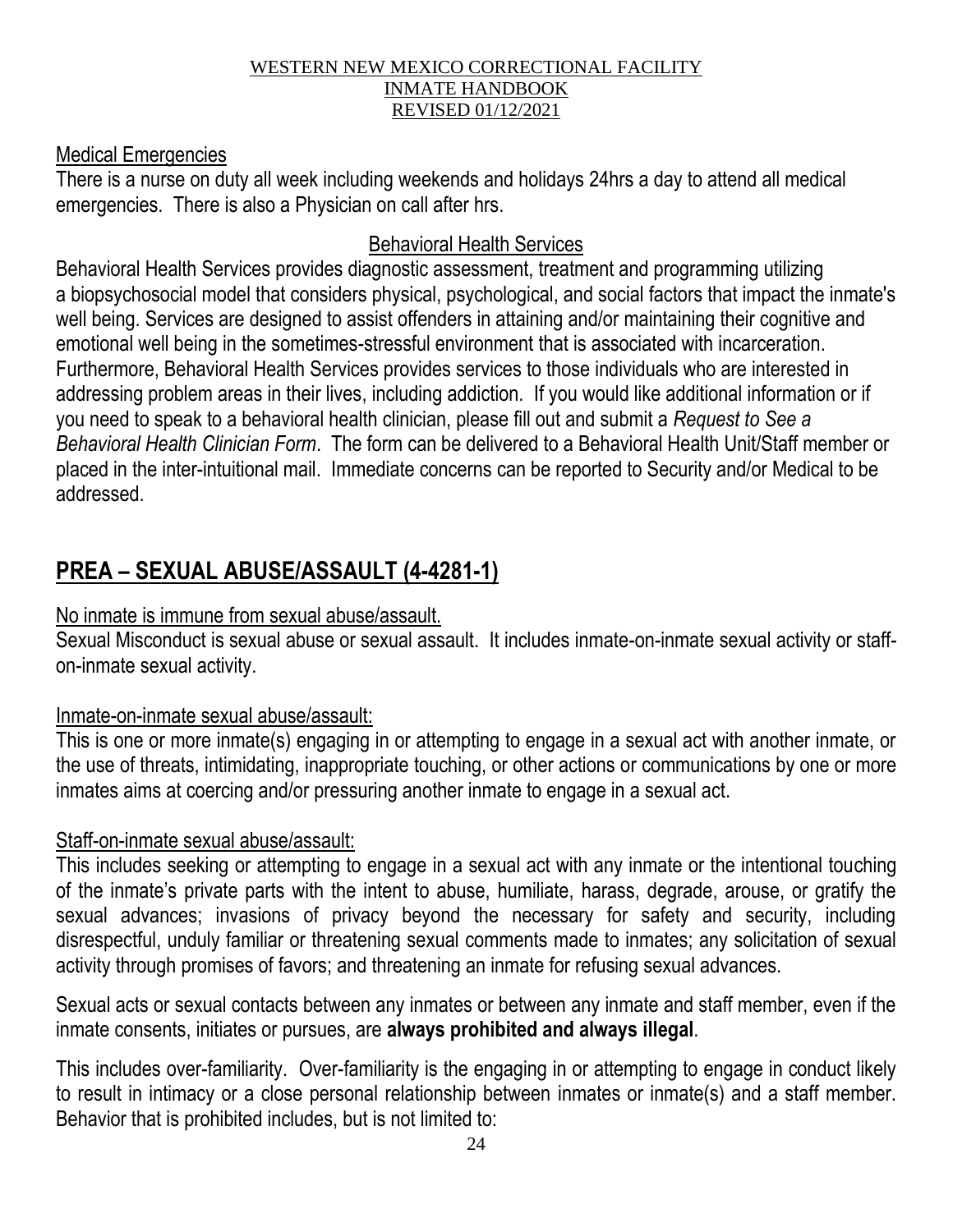- Flirting with each other,
- Exchanging personal letters or gifts,
- Requesting or granting or special favors, and
- Discussing personal matters unless it is an expectation of the staff member's job responsibilities

# HOW CAN I AVOID SEXUAL VICTIMIZATION?

- To avoid sexual victimization:
- Carry yourself in a confident manner.
- Be direct and firm if others ask you to do something you don't want to do.
- Trust your instincts; if you sense danger, it's probably real.
- Be alert! Contraband substances such as drugs and alcohol will weaken your ability to make good judgments.
- Do not accept gifts or favors from others. Most gifts or favors come with strings attached.
- Do not accept any offer from another inmate(s) to be a "protector".
- Avoid borrowing and becoming indebted to anyone.

# WHAT IF I NEED HELP?

If you have been assaulted, the person(s) who assaulted you can only be disciplined and/or prosecuted if the sexual misconduct is reported. You should immediately report it to a staff member (Correctional Officer, Supervisor, Warden, Unit Manager, Mental Health or Medical Provider); call the Rape Crisis Center of Central New Mexico at 505-266-7711; or have a family member or friend report it to the facility. To contact the NMCD PREA Hotline call 575-523-3303 to contact WNMCF PREA Compliance Manager call 505-876-8300. They will refer you for medical and mental health exam and treatment. For an unrecorded, unmonitored and free of charge advocacy, call **\*9999** from an inmate phone. This will also be a free call. You may also report abuse or harassment to the following entity that is not part of the agency: PREA Reporting Office, 1250 Academy Park Loop, Colorado Springs, CO 80910.

Even though you may want to clean up after the assault, it is important that you see the medical staff before you shower, wash, drink, change clothing, or use the bathroom. Medical staff will examine you for injuries, which may or may not be obvious to you.

If you have been assaulted but believe you are being threatened or coerced sexually, it is just as important to report the situation. Again, report it to any Corrections Department staff member (Correctional Officer, Supervisor, Warden, Unit Manager, Mental Health or Medical).

# REMEMBER:

Sexual misconduct is a crime. The Corrections Department will investigate all reports of sexual misconduct. If you are the victim of sexual misconduct, **REPORT IT IMMEDIATELY.**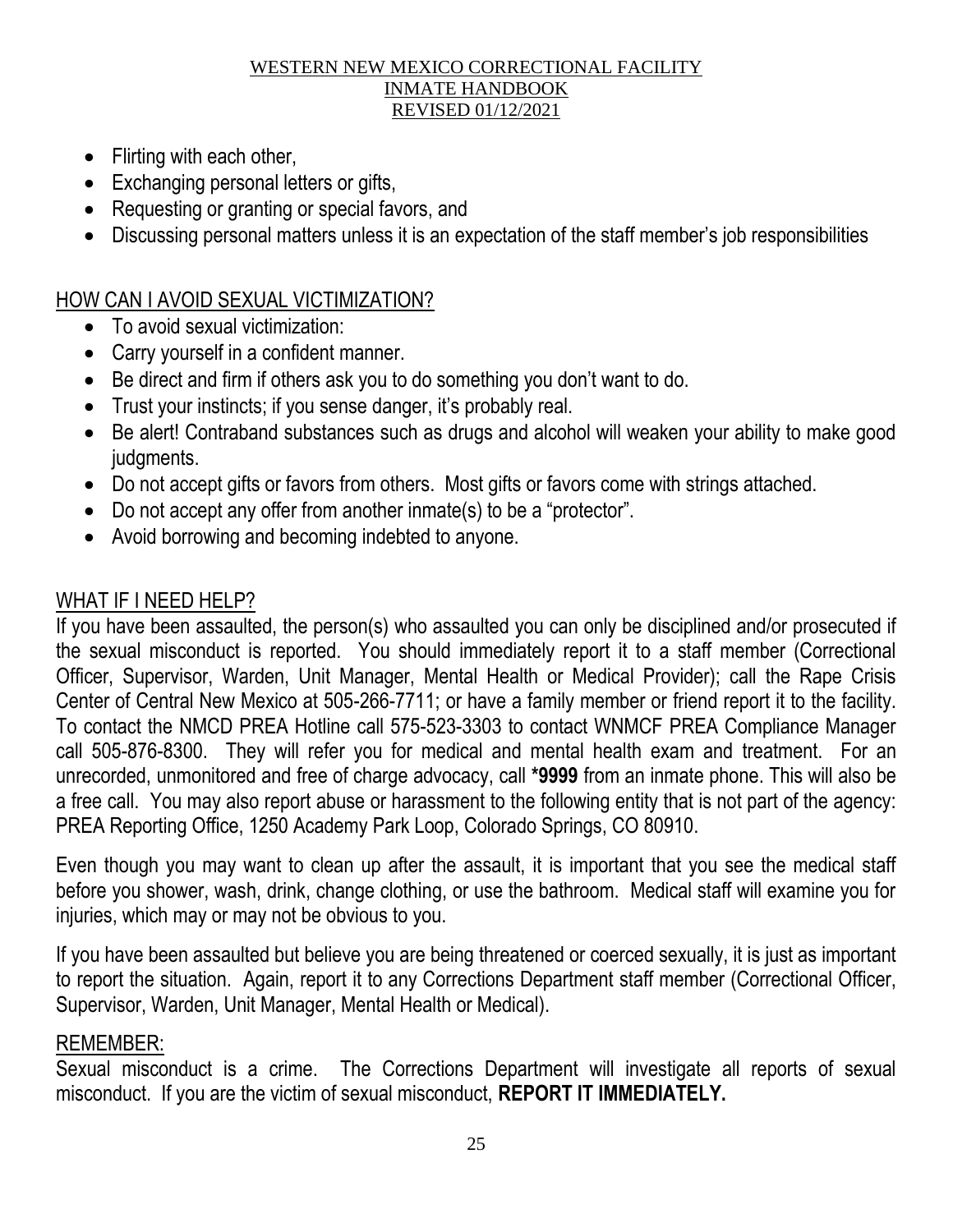New Mexico Corrections Department has **zero tolerance** for **all** forms of sexual abuse, sexual misconduct or sexual harassment. The Department will impose disciplinary sanctions on any staff member who engages in, fails to report, or knowingly condones sexual abuse or sexual harassment of another inmate. Sexual Activity between inmates is strictly prohibited. Inmates can and will be disciplined for this behavior. All Allegations will be investigated.

You have the right to be free from sexual abuse and sexual harassment while in this facility. You have the right to be free from retaliation n for reporting such incidents.

WHAT TO DO IF YOU OR SOMEONE YOU KNOW HAS BEEN SEXUALLY ABUSED

- 1) REPORT IT
	- a. Tell any staff member, contractor or volunteer
	- b. Call the NMCD PREA Hotline, 575-523-3303, (free call and is a recorded line.)
	- c. File a grievance
	- d. Write to the Statewide PREA Coordinator, P.O. Box 639, Las Cruces, NM 88004
	- e. Tell a third party (family or friend) and ask them to make a report for you. They can call the facility directly or email [NMCD-PREArepoting@state.nm.us](mailto:NMCD-PREArepoting@state.nm.us)
	- f. Write to an external third party, PREA Reporting Office, 1250 Academy Park Loop, Colorado Springs, Colorado 80910.
	- g. You can remain anonymous.
- 2) PRESERVE EVIDENCE
	- a. See medical staff before you brush your teeth, shower, use the bathroom or change your clothing, as doing so will destroy valuable evidence.
- 3) SUPPORT SERVICES
	- a. Ask to see medical or behavioral health within the facility.
	- b. You can access victim advocacy, by dialing \*9999 from any inmate phone. This call is free, unrecorded, and unmonitored. Everything you say to the person on the other line is confidential. However, victim advocates are mandatory reporters under State Law and must file a report if you disclosure to them you are going to hurt yourself or others.
- 4) FALSE ALLEGATIONS

NMCD takes all allegations seriously. Every allegation will be investigated. Anyone who intentionally provides a false statement of sexual victimization will be held accountable through NMCD policy and procedure and will be subject to disciplinary sanctions for making a false allegation.

El Departamento de Correcciones de Nuevo México tiene **cero** tolerancia para **todas** las formas de abuso sexual, mala conducta sexual o acoso sexual. El Departamento impondrá sanciones disciplinarias a cualquier miembro del personal que se involucre, no denuncie o a sabiendas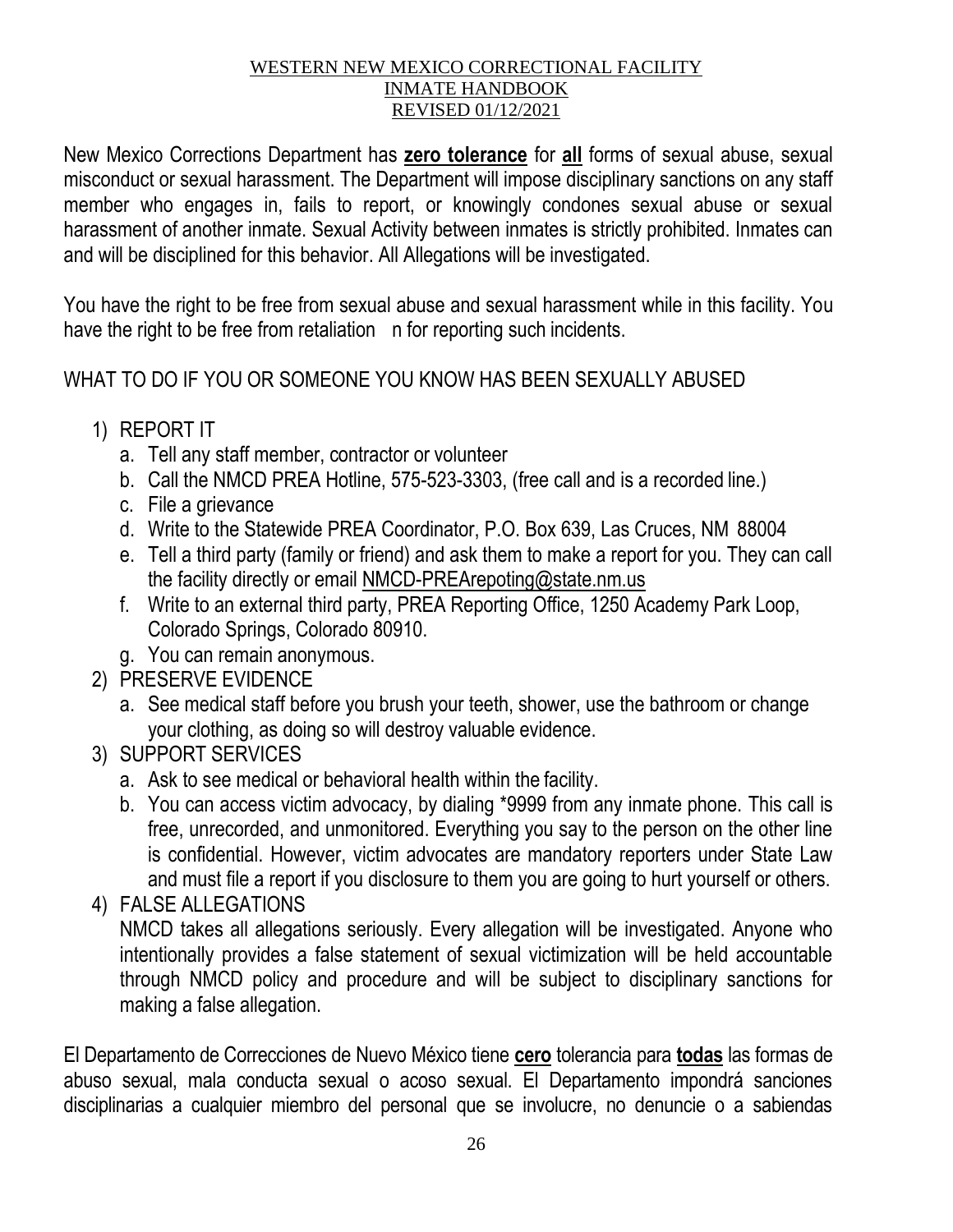arrenda el abuso sexual o el acoso sexual a otro recluso. La actividad sexual entre reclusos está estrictamente prohibida. Los reclusos pueden y serán disciplinados por este comportamiento. Todas las denuncias serán investigadas.

Usted tiene el derecho de estar libre de abuso sexual y acoso sexual mientras esté en esta instalacion centro. Usted tiene derecho a estar libre de represalias por reportar tales incidentes.

# QUÉ HACER SI USTED O ALGUIEN QUE CONOCE HA SIDO ABUSADO SEXUALMENTE 1)INFORMARLO

a.Dígale a cualquier miembro del personal, contratista o voluntario

b.Llame a la línea directa NMCD PREA, 575-523-3303, (llamada gratuita y es una línea grabada.)

c.Presentar una queja

d.Escribir al Coordinador Estatal de PREA, P.O. Box 639, Las Cruces, NM 88004 e. Dígale a un tercer partido (familia o amigo) y pídaleque que haga un informe por usted. Pueden llamar a la instalación directamente o enviar un correo electrónico [NMCD-](mailto:NMCD-PREArepoting@state.nm.us)[PREArepoting@state.nm.us](mailto:PREArepoting@state.nm.us)

f. Escribir a un tercero externo, PREA Reporting Office, 1250 Academy Park Loop, Colorado Springs, Colorado 80910.

g.Puede permanecer en el anonimato.

2)CONSERVAR EVIDENCIA

a. Consulte al personal médico antes de cepillarse los dientes, ducharse, usar el baño o cambiarse de ropa, ya que al hacerlo destruirá pruebas valiosas.

3)SERVICIOS DE APOYO

a.Solicitar ver salud médica o conductual dentro de la instalación.

b. Puede acceder a la defensa de las víctimas, marcando \*9999 desde cualquier teléfono de recluso. Esta llamada es gratuita, no registrada y no supervisada. Todo lo que le dices a la persona de la otra línea es confidencial.

c.También puede enviar una carta a los Servicios de Recuperación de Agresiones Sexuales de Nuevo México al 850 Motel Blvd., Suite B, Las Cruces, New Mexico 88007. Las cartas enviadas a la dirección se tratan como correo legal y son confidenciales.

4)ALEGACIONES FALSAS

NMCD se toma todas las acusaciones en serio. Cada acusación será investigada. Cualquier persona que intencionalmente proporcione una declaración falsa de victimización sexual será responsable a través de la política y el procedimiento de NMCD y estará sujeto a sanciones disciplinarias por hacer una denuncia falsa.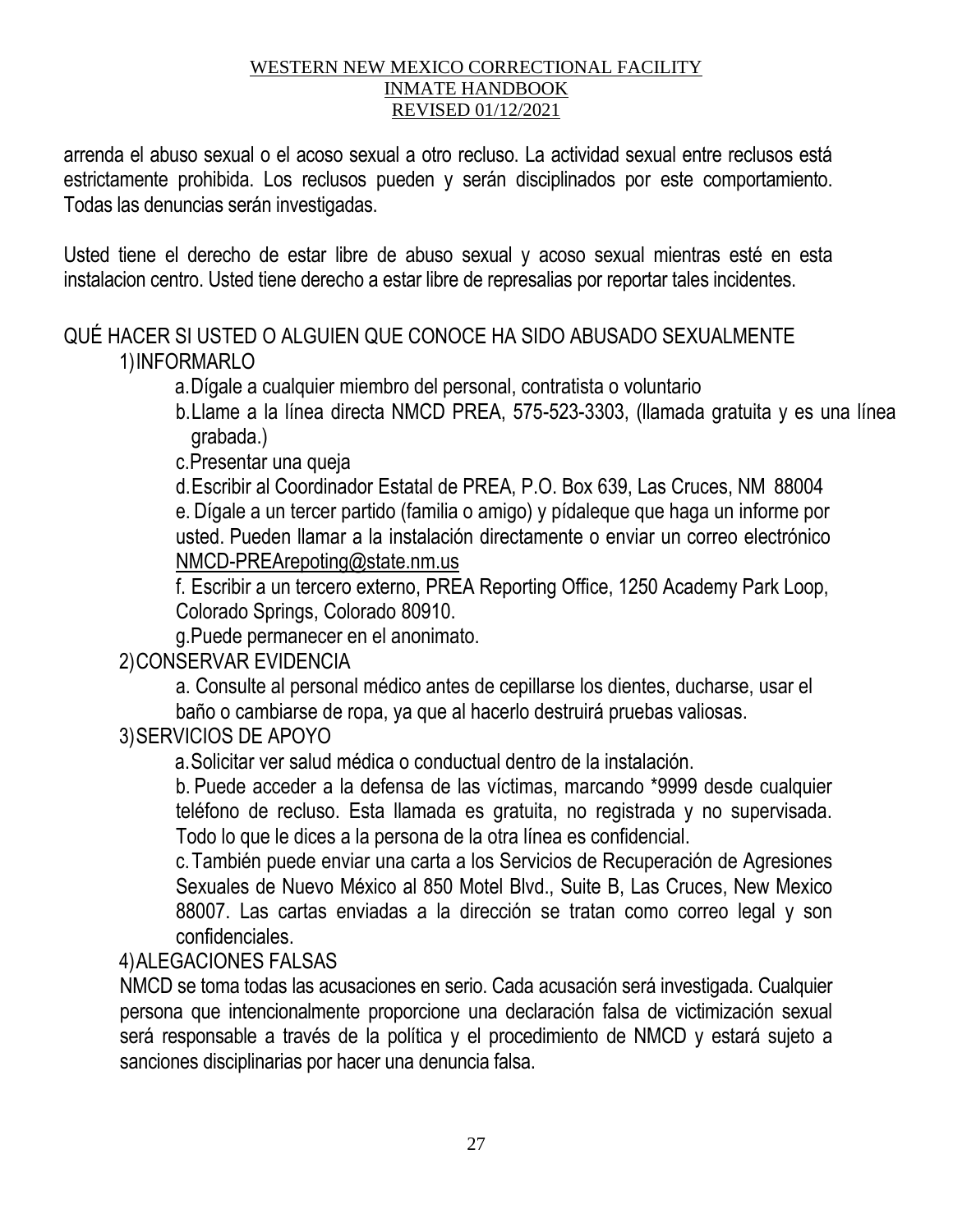# **CANTEEN SERVICES/INMATE ACCOUNTS**

A list of items available in the Canteen, including prices, is to be made readily available to all inmates at the institution and whenever the list is subsequently revised. *Absolutely no credit shall be extended for the purchase of any items.* Inmates will only be allowed to maintain items that fit in their designated storage areas.

The Inmate Accounts Department will send you an inmate account statement through the mail after payday, which is the 10<sup>th</sup> of each month, and weekly receipts will be given to you with your canteen orders.

Debit Cards will be issued for coke machines purchases. Purchases per week are limited to \$40.00 Level III and IV and \$10.00 for RDC. NOTE: No debit cards will be sold to inmates in Restrictive Housing.

# Canteen Hours:

A Canteen Order Form will be available for the inmates in their units. It is to be completed by the inmate. The unit rover then picks up the lists Thursday morning for following week's canteen. Any inmates that have been sanctioned to commissary restriction and those inmates in RDC will be allowed to purchase \$10.00 of hygiene supplies form Keefe (canteen).

DAY/TIME: Friday/8:30 a.m. – 4:00 p.m. or until completion

# **LAUNDRY SERVICES**

Upon transfer to the Western New Mexico Correctional Facility, the Laundry will issue each inmate the following state issue that will be logged on a Receipt for State Property form and retained in the property file

1. *Bedding and Linen (Laundry):* 

Bedding and linen should be clean and suitable when issued.

- One (1) mattress Two (2) sheets
	- One (1) pillow One (1) pillowcase

Two (2) blankets Two (2) towels

Two (2) mesh bag

# 2. *Clothing*

- (a) Clothing should be properly fitted, climatically suitable, durable, and presentable when issued
	- Seven (7) pairs of socks
	- Seven (7) pairs of underwear
	- Three (3) complete sets of clothing (shirt and pants)
	- One (1) coat or jacket (in cold weather)
	- One (1) pair of shoes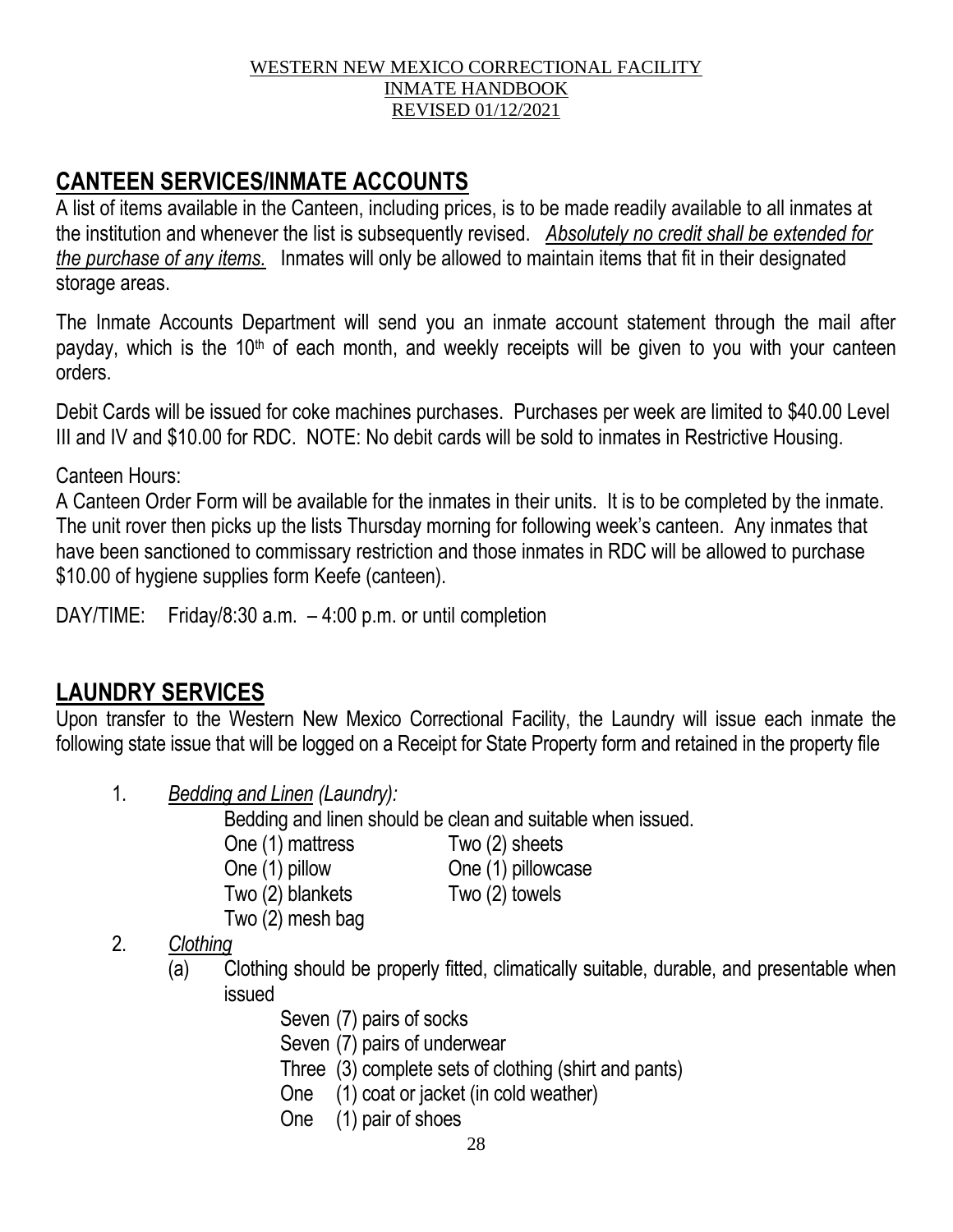Inmates in Level III are provided sufficient clothing to be able to change underwear and socks daily and other clothes three (3) times per week. [Excluding coats, jackets, and shoes] inmates will not be provided with socks and underwear unless they prove to be indigent. Inmates will be required to sign a receipt for all bedding, linen, and clothing issued. Upon receiving these items, their upkeep and condition is the responsibility of the inmate.

Inmates that arrive at WNMCF with a complete or partial issue of proper clothing will only receive those items required for a complete issue. Unusable items of clothing i.e. torn or badly soiled may be exchanged on an item for item basis.

The laundry will provide bi-Weekly clothing and exchange services (clothing and linen) to all units that are not provided with washers and dryers. The following schedule will be observed.

# Laundry Schedule

|                                | MONDAY: $HU - 1, 2, 3, 4, 11, LTCU$                                 | WEDNESDAY: | $HU - 1, 2, 3, 4, 11$       |
|--------------------------------|---------------------------------------------------------------------|------------|-----------------------------|
| TUESDAY: $HU - 8, 5, 6, 7, 10$ |                                                                     | THURSDAY:  | $HU - 8, 5, 6, 7, 10, LTCU$ |
| FRIDAY:                        | Institutional Linen, sweat Lodge blankets and institution mop heads |            |                             |

At 7:00 a.m. on the scheduled housing unit's laundry day, the unit rover and assigned inmate will collect and take the inmate's mesh bags and other clothing items to the laundry. That same day, when notified by the laundry officer, the unit rover and one inmate will pick up the washed mesh items and inmate clothing and return them to their inmate owners. In Restrictive Housing, the Pod Officer is responsible returning the laundry bags to the inmates.

# *Bedding/Mattresses:*

- 1. All Level III, IV and Restrictive Housing
- 2. All mattresses are inspected and sanitized every 3 months.
- 3. Mattresses deemed too damaged on inspection by the Laundry Officer for use/reuse will be exchanged for a new mattress.
- 4. The FSSO and the Laundry Supervisor will ensure that all mattresses are sanitized that extra mattresses are available at all times.
- 5. Blankets and pillows will be washed and sanitized on an "as needed" basis.

# **FOOD SERVICE**

Inmates will be served three meals per day at appropriate intervals. There will be no more than 14 hours between the evening meal and breakfast.

Meals are served according to the following schedule (these are approximate.) Be ready for chow after the 5:00 a.m. stand up count: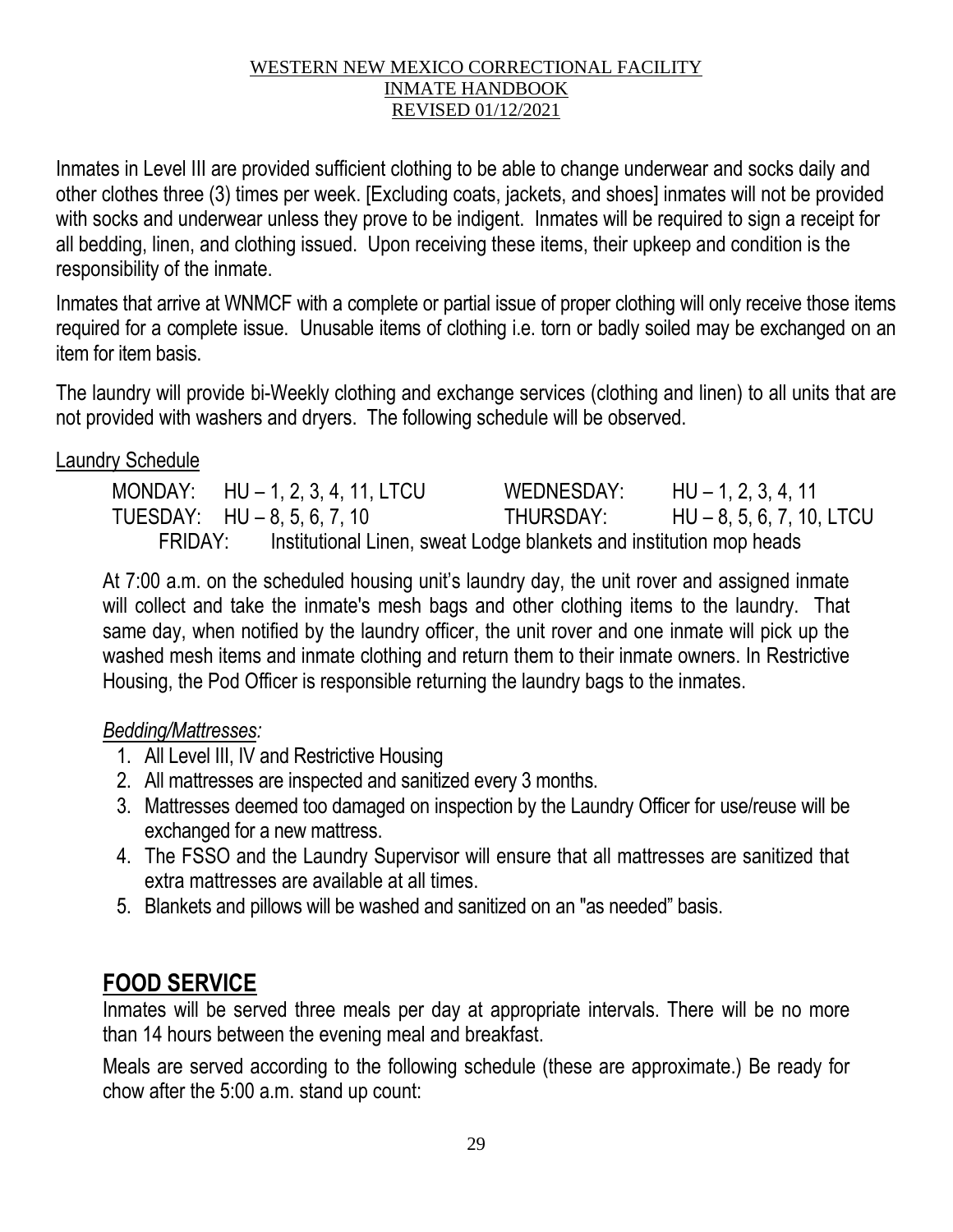|                  | Monday-Sunday            |  |
|------------------|--------------------------|--|
| <b>Breakfast</b> | 5:30 a.m. to Completion  |  |
| Lunch            | 11:15 a.m. to Completion |  |
| Dinner           | 4:15 p.m. to Completion  |  |

Inmates are required to take their trays and cups to the tray deposit window before leaving the dining room.

- 1) Staff will announce the meal call out. You are not permitted to take any food out of the dining hall. You will be pat searched upon exiting the dining hall. You are also not allowed to bring condiments, hot sauce, or empty containers into the dining hall. You are required to wear your uniforms and ID tag to all meals. Any inmates not wearing ID or full uniform will not be permitted to enter dining hall. No shower shoes/flip flops or headgear is to be worn in the dining hall.
- 2) No headgear or sunglasses (except prescription type) will be worn in dining room.
- 3) Eating utensils, cups or glasses will not be removed from the dining room.
- 4) Inmates are not to throw food, napkins or other items on the floor or corridors.
- 5) Inmates may not eat more than one meal during each meal period unless authorized.
- 6) Inmates will be expected to consume their meals in a reasonable amount of time not to exceed 20 minutes.
- 7) In the event of any disturbance in the dining room, inmates are to take no part and remain in their seat or position in line until directed to do otherwise by staff member. If an inmate is in the immediate area of the disturbance, the inmate may, of course, move away from it.
- 8) No loud or disorderly conduct will be tolerated in the dining area.
- 9) Commissary items and canteen food items are not allowed in the dining halls.
- 10) Inmates on the RDC division will served all meals in common area of their pod unless on lockdown. Then they will be served in their cell.
- 11) Inmates will clear their eating area and place their trays, cups in the designated counter area. Accumulation of food items in their cells is NOT permitted. Only Canteen or snack items in original container may be kept in an inmate's cell.

# **RECREATIONAL/LEISURE ACTIVITY**

The Recreation Officers plan and supervise programs and activities in intramural sports, field events, and arts and crafts. Special events are planned around holidays. As activities are approved, information will be posted on bulletin boards throughout the facility.

In-cell Hobby crafts – Inmates must apply for a hobby craft contract and be approved in order to be able to posses any arts and crafts items. Inmates can apply during their assigned gym hour. Completed handmade arts and crafts will not be kept in inmate cells/pods or unit at any time. All completed items must be sent home through visiting or mail, with the recreation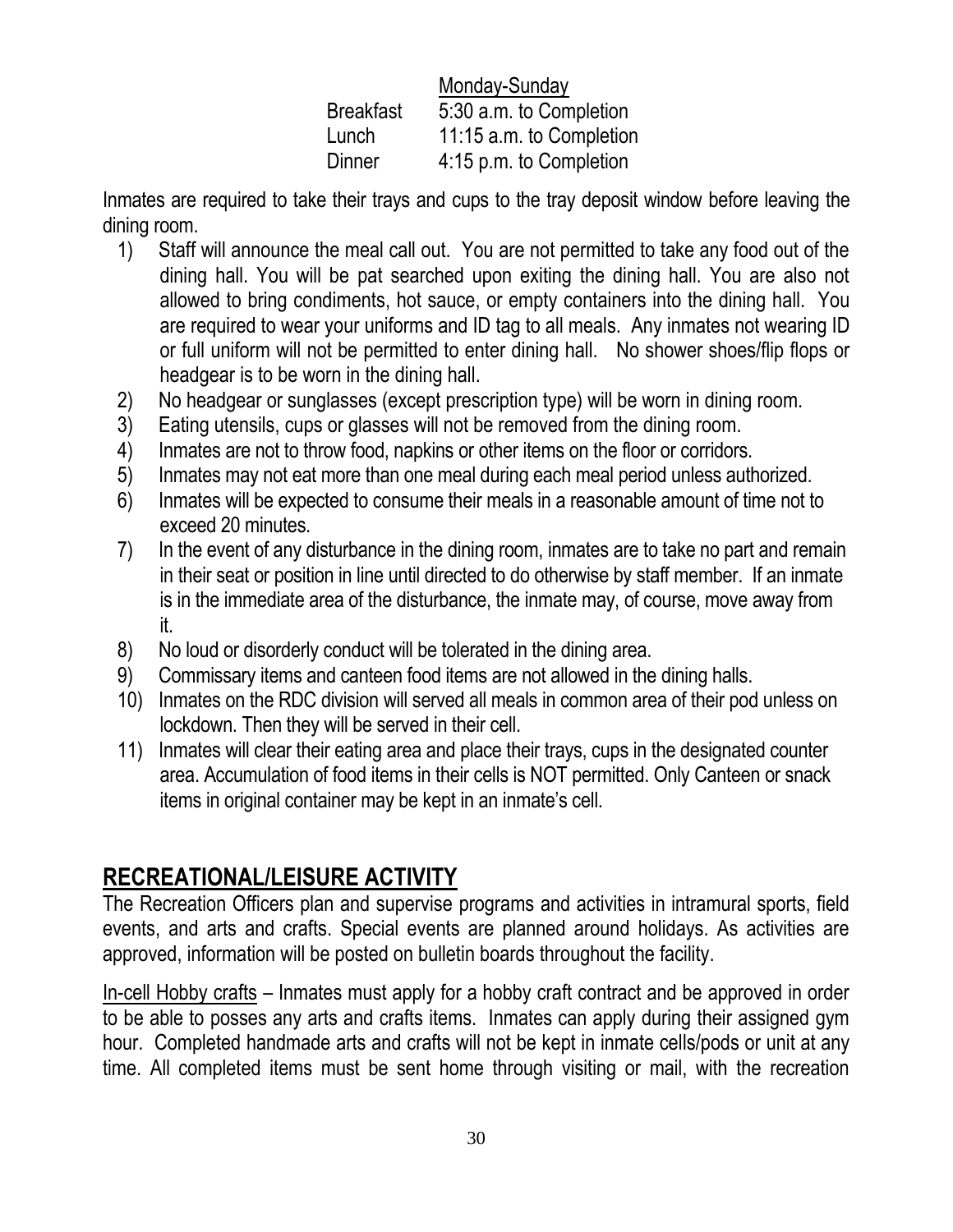Director approval (i.e. Property Disposition Form). Per policy, inmates are not allowed to sell, barter, trade, give, exchange, or lend hobby/crafts items or tools to other inmates.

# **PERSONAL HYGIENE**

Inmates are allowed freedom in personal grooming so long as their appearance does not conflict with requirements set forth in this policy. All inmates are permitted and encouraged to shower daily. **Indigent/RDC/RHU** inmates are issued items needed to maintain personal cleanliness including soap, toothbrush, toothpaste, cloth towels, toilet paper and razors. Inmates are permitted to purchase such items as soap, shaving cream, deodorant, etc., in the canteen. Barber services are provided during posted hours.

There is no standard hair length or style required.

- 1) Inmates with long hair will be required to wear a head covering and/or cap or hairnet when working in Food Service or around machine.
- 2) Inmates may not wear artificial hairpieces.

Inmates will be required to wear a complete institutional uniform of shirt and pants in the visiting room, dining room, infirmary, classrooms, library, for religious activities and organizational meeting. Inmates are not allowed to move about the security area in under shorts or without wearing some acceptable form of dress. Inmates on work details or work assignment will be required to wear a complete institutional uniform of shirt and pants. This includes housing unit porters, shower porters, etc. At no time will inmates be allowed to sunbathe in the recreation yard.

Sweat suits are to be worn only in the recreation yard, in the gym and in the unit with the exception of Monday thru Friday, from 7:00 a.m. to 5:00 p.m. Sweat suits will not be worn in the dining room, classrooms, library, warehouse, chapel, visiting room and/or other areas. Sweat suits will not be altered in any way.

Colored t-shirts, tank tops and undershirts, other than authorized colors or free from any printed designs by policy will not be permitted. All inmates in route to and from work details will be required to wear a complete institutional uniform.

Coveralls will be worn only in designated work areas. Only inmates assigned to those work details will wear white uniforms in the kitchen and dining room. This uniform will be worn only while on the job.

Inmates will be allowed to wear authorized hats, and prescription sunglasses in the housing units, work areas and recreation yards only.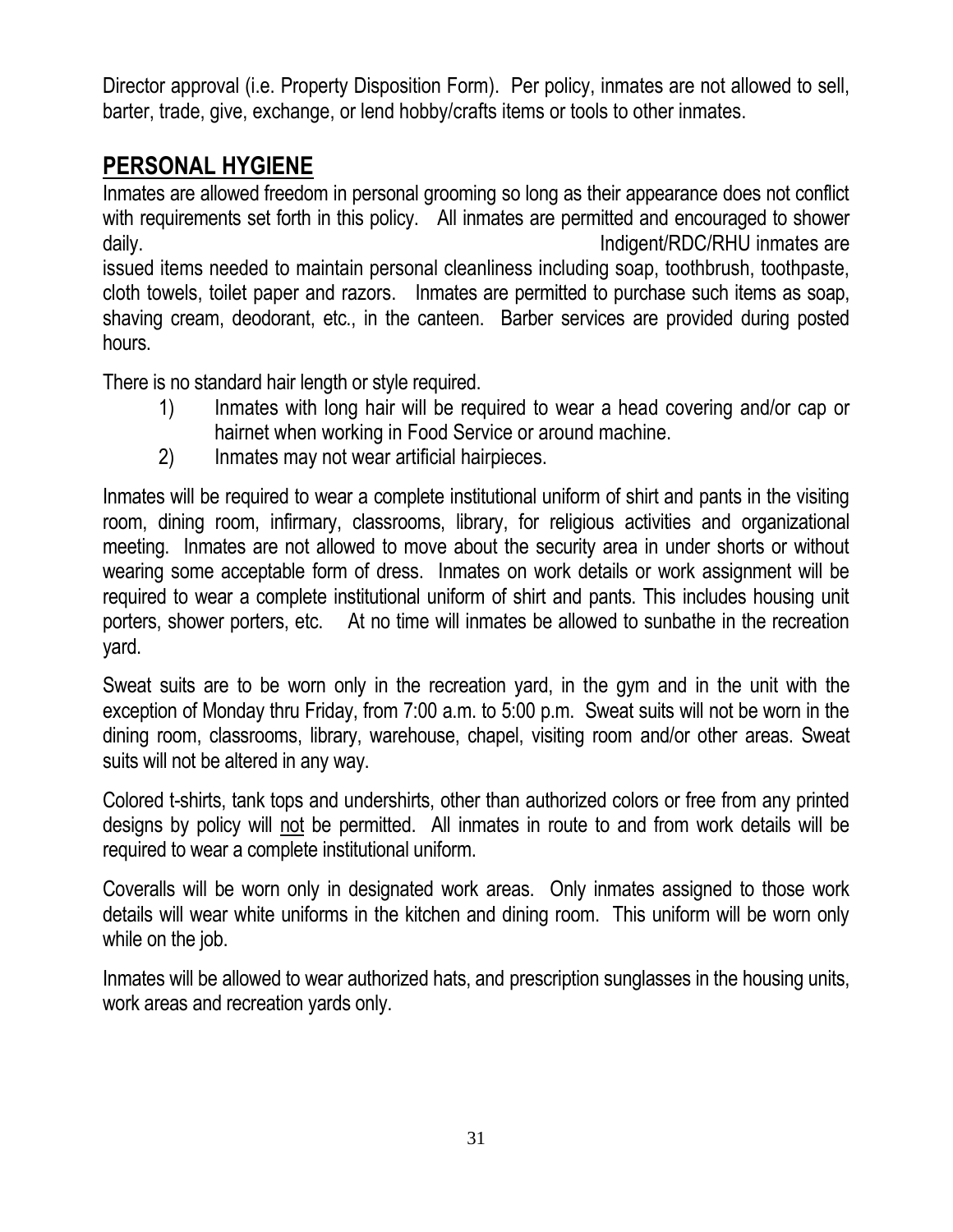# **SECURITY/INMATE ACCOUNTABILITY**

There will be six counts during each twenty-four-hour period. There will also be unofficial counts conducted during mandatory security checks. All official counts will be stand up counts. Frequent unannounced searches of inmates, cells, and other areas of the facility are conducted as often as necessary to ensure the safety and security of the facility. ALL MOVEMENT WILL BE UNDER ESCORT

|              | Institutional Movement/Quarters Call | <b>Count Times</b>      |
|--------------|--------------------------------------|-------------------------|
| 5:00 a.m.    | (Reveille)                           | 5:00 a.m. (Stand Up)    |
| 6:30 a.m.    | <b>Early Education Call</b>          |                         |
| 7:30 a.m.    | Quarters Call (10-minute movement)   |                         |
| 8:15 a.m.    | <b>Work Call/Activity Call</b>       |                         |
| 9:30 a.m.    | Quarters Call (10-minute movement)   |                         |
| $10:30$ a.m. | <b>Final Quarters Call</b>           |                         |
|              |                                      | 11:00 $a.m.$ (Stand Up) |
| 12:30 p.m.   | Activity Call (10-minute movement)   |                         |
| $1:30$ p.m.  | Activity Call (10-minute movement)   |                         |
| 2:30 p.m.    | Activity Call (10-minute movement)   |                         |
| 3:30 p.m.    | Activity Call (10-minute movement)   |                         |
|              |                                      | $4:00$ p.m. (Stand Up)  |
| 5:30 p.m.    | Activity Call (10-minute movement)   |                         |
| 6:30 p.m.    | Quarters Call (10-minute movement)   |                         |
| 7:30 p.m.    | <b>Final Quarters Call</b>           |                         |
|              |                                      | $8:15$ p.m. (Stand Up)  |
|              |                                      | 10:30 p.m. (Stand Up)   |
|              |                                      | 12:00 a.m.              |
|              |                                      | $2:30$ a.m.             |

# Escape Penalties

Escapes or attempts to escape will result in disciplinary action and criminal charges may be filed against you, which could result in additional prison time. It could also result in loss of good time and the ability for you to earn good time.

# **INMATE LEAVE (FURLOUGHS)**

Emergency bedside visits or funeral furloughs for immediate family members are allowed if all criteria are met per policy and by the approval of the Warden. Expect to be in full restraints and in an orange jump suit during the escorted leave.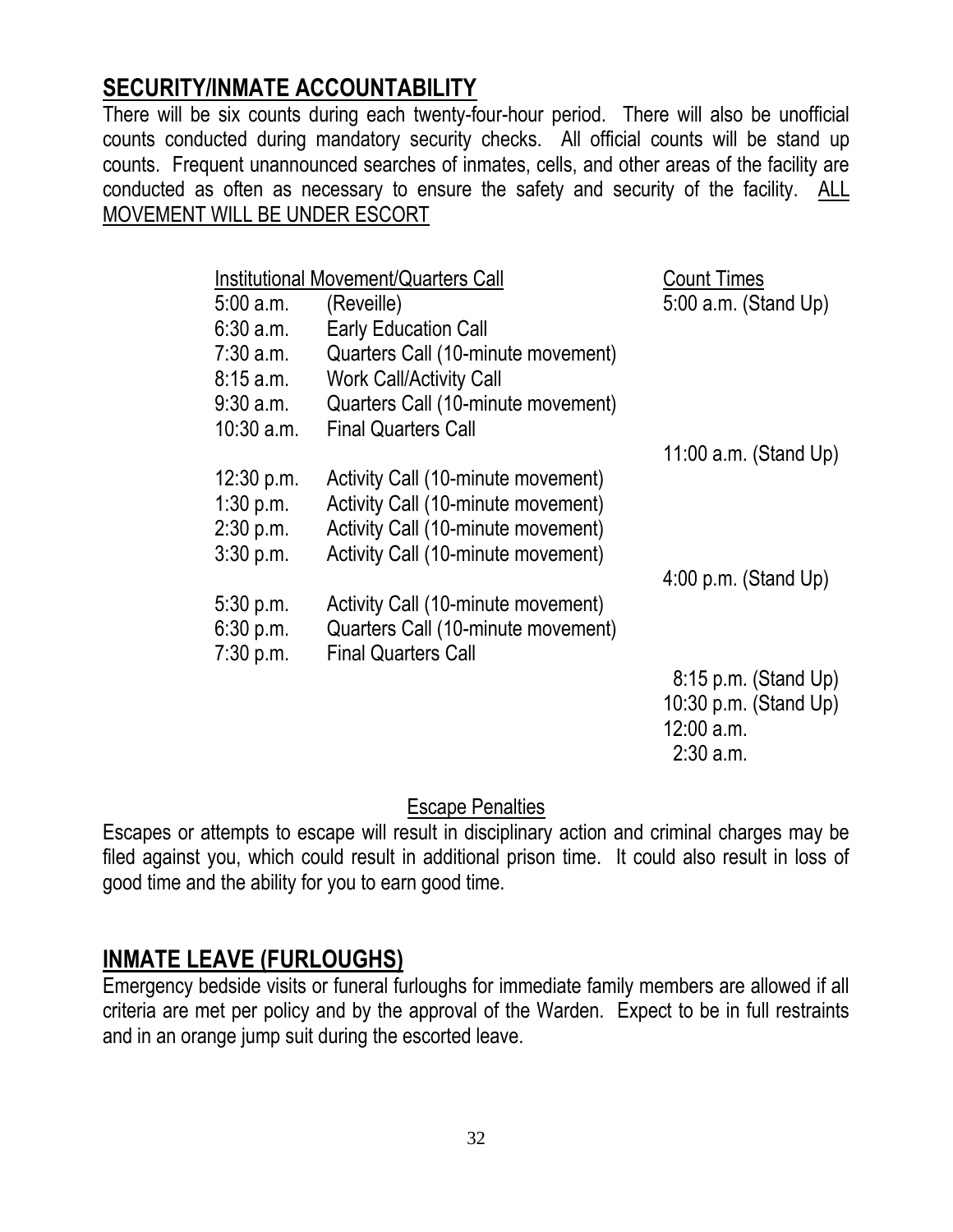An inmate shall be informed in a timely manner of the verified death or critical illness of an immediate relative. In case of a critical illness of an immediate relative, the inmate is allowed, whenever statutes and circumstances allow, going to the bedside under escort or alone.

- 1. Emergency leave determined to be of an emergency nature (i.e., funerals for the death of an immediate relative or bedside visit at a hospital with an immediate relative who has a verified terminal illness) may be granted by the Warden to inmates.
- 2. Prior to approval, the inmate must decide whether to attend the bedside visit or the funeral service, not both. Inmates will not be allowed to attend the burial services.
- 3. The Classification Officer of an inmate who has requested emergency leave shall verify information with the attending physician and shall ascertain if, in the opinion of the physician, the illness is terminal and if the patient can receive visits.
	- a. A careful study is made by the caseworker or classification officer of the central file prior to departure to determine any special or significant factors involving possible security hazards including the following;
		- 1) Escape History
		- 2) Misconduct History
		- 3) Enemy Listing
		- 4) Gang Affiliation
		- 5) Any behavior that may influence additional security precautions
		- 6) Verify inmate's classification level
		- 7) Time left to serve
		- 8) Severity of Offense
		- 9) Inmates classified Level V, Level VI and Interim Level VI shall not be considered
- 4. Time limits shall be established on a case-by-case basis.
- 5. An Escorted Leave Application Form *(CD-130202.1)* must be completed by an inmate requesting this type of leave. Security recommendation regarding the number of escorting officers and restraints shall be made by the Deputy Warden with final approval by the Warden regardless of the inmate's custody level.
- 6. The inmate is required to pay all of the cost of the escorted leave (including, but not limited to, cost of staff, transportation and other NMCD expenses associated with the leave) based on normal security requirements.

# **Personal Property NMCD Policy 150200**

Newly arrived inmates will receive a copy of the property policy that includes a list of personal items allowed by Custody Level. REFER TO CD-150200 FOR A LIST OF ALL PROPERTY ITEMS THAT ARE ALLOWABLE.

Inmates may obtain personal property through packages. All packages must come directly from the approved vendor and all gang related clothing is prohibited. As these packages are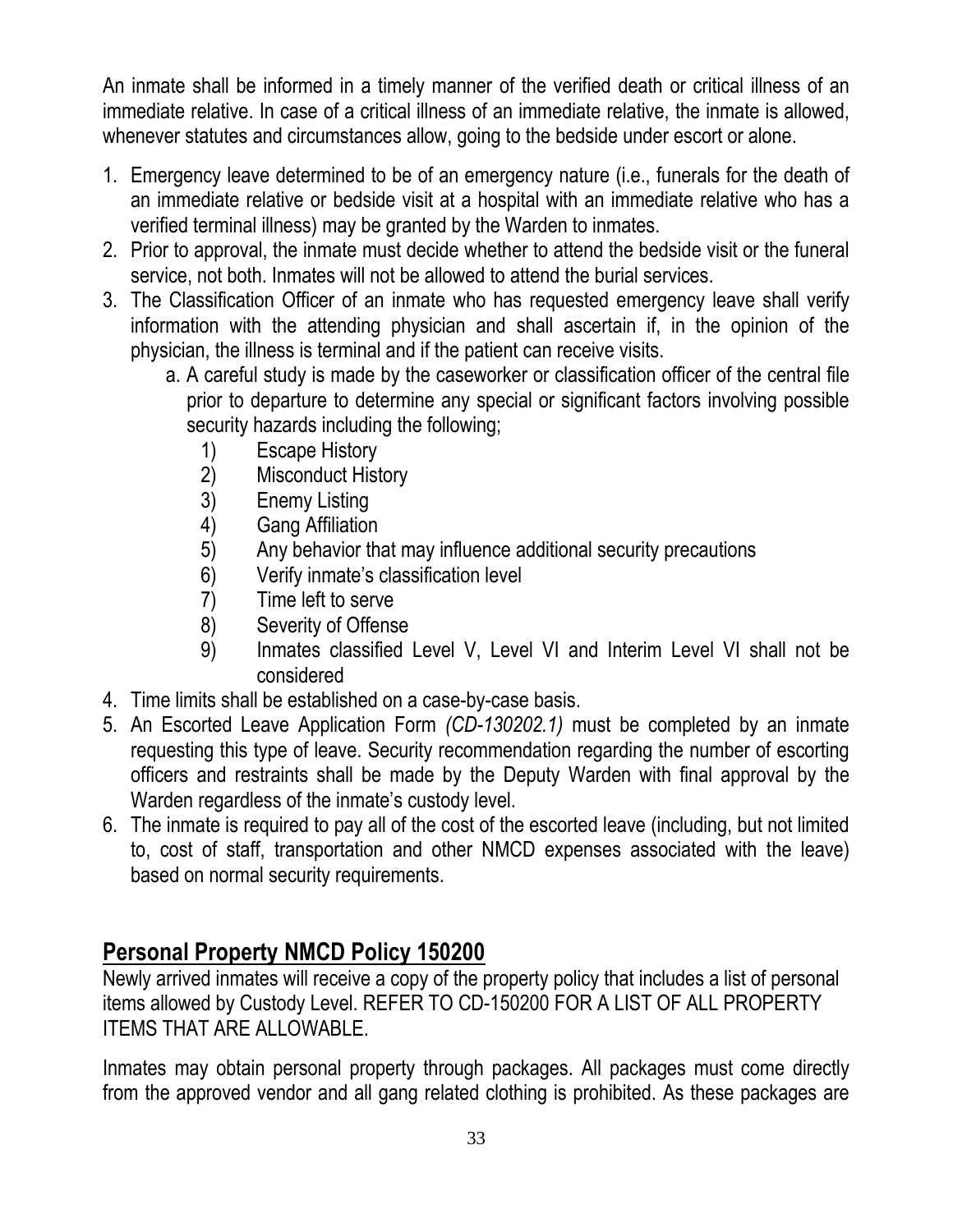considered a privilege, and can be suspended or terminated. Packages will be processed as soon as possible upon receipt and are not allowed to be sent from home. All vendor packages must comply with custody levels in the inmate property policy. All property must be property stored and may not exceed property limits.

# Vendor Orders

Inmates will be permitted to place an order from the approved vendors through Property. Walkenhorst's and Union Supply are examples of approved vendors, which have been approved to provide clothing items, shoes, and cassettes while incarcerated at this facility. Books must come from a vendor, which comply with policy requirements.

# Clothing for Release

Thirty (30) days prior to an inmate's release from the facility, he/she may request to have civilian clothing brought in with the visitor that will be picking him/her up. Articles to be worn on the day of release: top, pants, shoes, belts, and underclothes. Make sure to request the correct sizes to insure the clothes will fit correctly.

# **CORRECTIONS INDUSTRIES (PRISON INDUSTRIES)**

Working in Corrections Industries is available to Level III inmates only at this time. Inmates must submit an application and must be interviewed by the Corrections Industries Supervisor and must be screened by the Classification Committee, Unit Manager and Warden prior to hire.

# IMPORTANT INFORMATION ABOUT YOUR DURAN RIGHTS WHILE IN PRISON

What is the Duran lawsuit?

Duran v. Lujan Grisham, No. 1:77-cv-00721-KG-KK, is a federal class action civil rights lawsuit

filed in 1977 that concerns overcrowding in certain New Mexico prisons.

What is the Duran lawsuit about?

A 1991 Settlement Agreement in the Duran lawsuit contains the following restrictions on

overcrowding at certain New Mexico prisons:

Provisions Regarding Dayrooms:

"[H]ousing prisoners in dayrooms that were not originally designed as housing areas does not constitute an appropriate long-term solution to overcrowding. However, from time to time, [New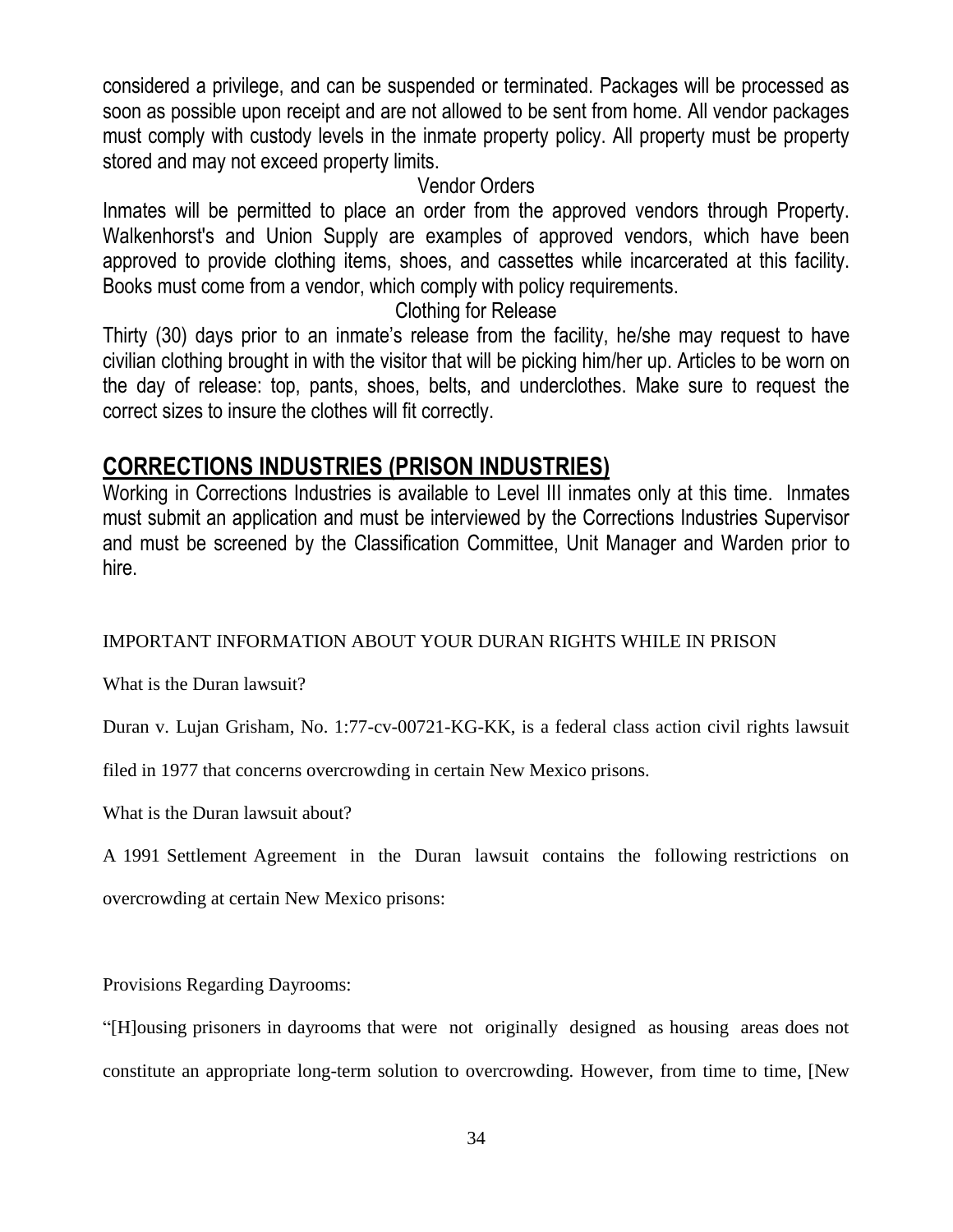Mexico prisons] may need to place prisoners in dayrooms on a temporary basis to accommodate increasing population levels while other alternatives are developed."

At "Existing Facilities," which are correctional facilities that were in existence on December 20, 1991, "[n]o more than five [5] prisoners per dayroom [may be] assigned to dayrooms."

At "Newly Constructed Facilities," which are correctional facilities that were completed or additions to an existing facility that were completed after December 20, 1991, "dayroom housing must provide a minimum of sixty [60] square feet of combined living and sleeping space for each prisoner housed in the dayroom, as well as a reasonable amount of activity space for the other prisoners assigned to that housing unit."

"No individual prisoner [may be] housed in a dayroom for more than 120 consecutive days."

Provisions Regarding Cells:

New Mexico prisons "will not assign more than one [1] prisoner to a cell in Existing Facilities."

New Mexico prisons "may assign two[2] prisoners to a cell in Newly Constructed Facilities if that cell contains at least sixty (60) square feet per prisoner."

Provisions Regarding Dormitories and Multiple Occupancy Rooms:

"[A]ny multiple occupancy rooms or dormitories used for the housing of prisoners shall provide each occupant at least sixty [60] square feet of combined living and sleeping space."

Additionally, "Areas, including dayrooms, not designed for housing prisoners may be utilized for the housing of prisoners only as provided in this settlement agreement." The 1991 Settlement Agreement does not allow for housing in areas not designed for housing inmates such as gyms, except under emergencies, such as circumstances caused by a riot, fire, or other similar event not caused intentionally by the New Mexico Corrections Department, its agents or employees and including, in some cases, construction delays or labor disputes.

You may review the complete 1991 Settlement Agreement through your Law Library where it is available to inmates.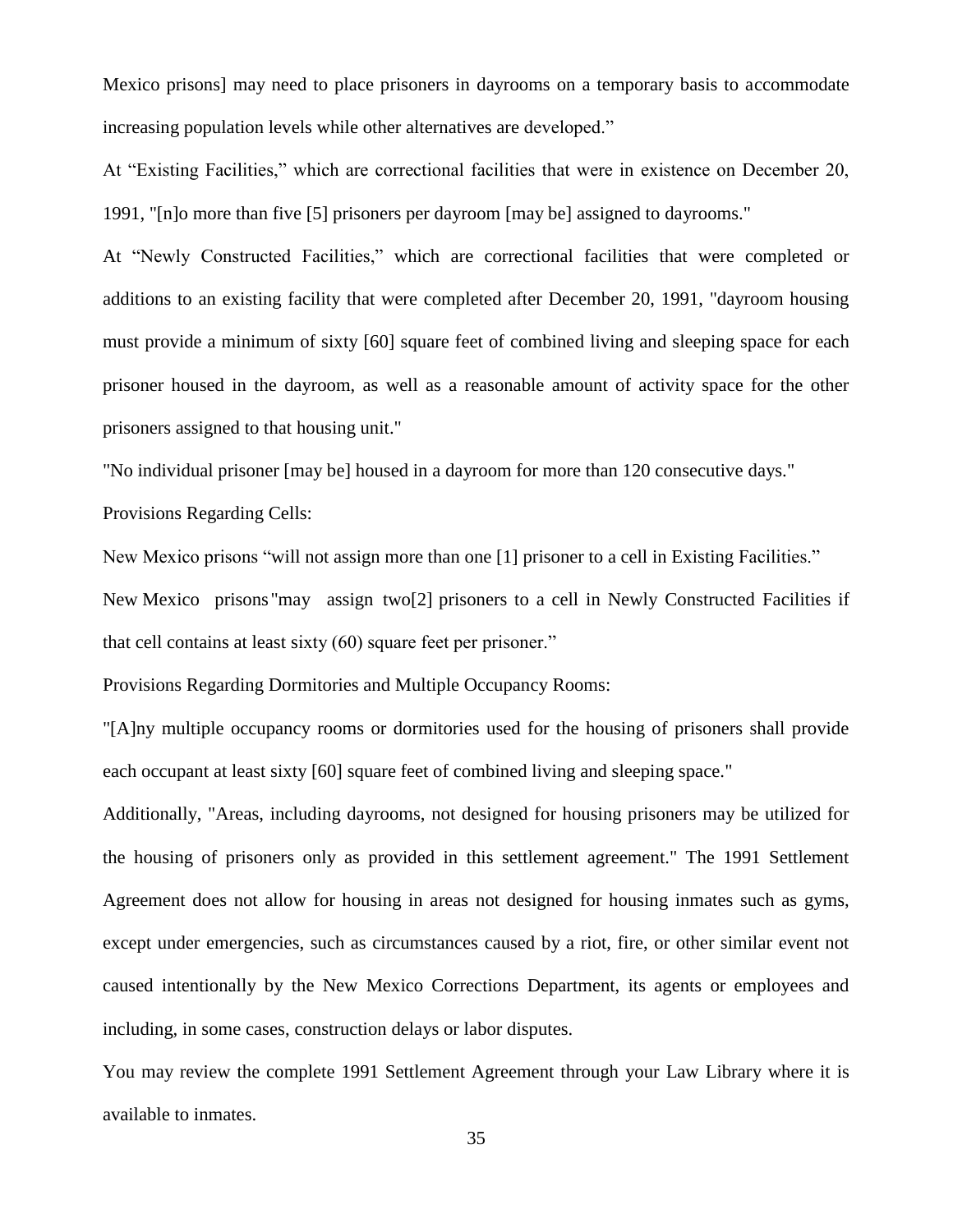Am I a class member?

Prisoners at CNMCF (excluding its "Level II facility" and the "Farm"), GCCF, LCCF, NENMDF, NWNMCF, OCPF (excluding federal inmates), PNM (excluding the Minimum Restrict Unit ("MRU")), SNMCF (excluding the Paul Oliver Unit ("POU")), and WNMCF, and are automatically class members of the Duran lawsuit. You do not need to do anything to join the lawsuit.

If these provisions are being violated at your prison, please contact the Duran attorneys.

This Second Revised Settlement Agreement was approved by the Court on February 14, 2020.

If you have any questions about the Agreement, you can contact class counsel.

Alexandra Freedman Smith Law Office of Alexandra Freedman Smith 925 Luna Cir. NW Albuquerque, NM 87102, Office (505) 314-8884

Katherine Loewe Law Office of Ryan J. Villa 5501 Eagle Rock Ave, NE, Suite C2 Albuquerque, NM 87113

#### **IN THE UNITED STATES DISTRICT COURT**

#### **FOR THE DISTRICT OF NEW MEXICO**

| <b>DWIGHT DURAN, et al.,</b> |  |  |  |
|------------------------------|--|--|--|
|------------------------------|--|--|--|

Plaintiffs

v.

#### **MICHELLE LUJAN GRISHAM**

1:77-cv-00721-KG-KK

**Governor, et al.,** 

Defendants.

#### **SECOND REVISED SETTLEMENT AGREEMENT**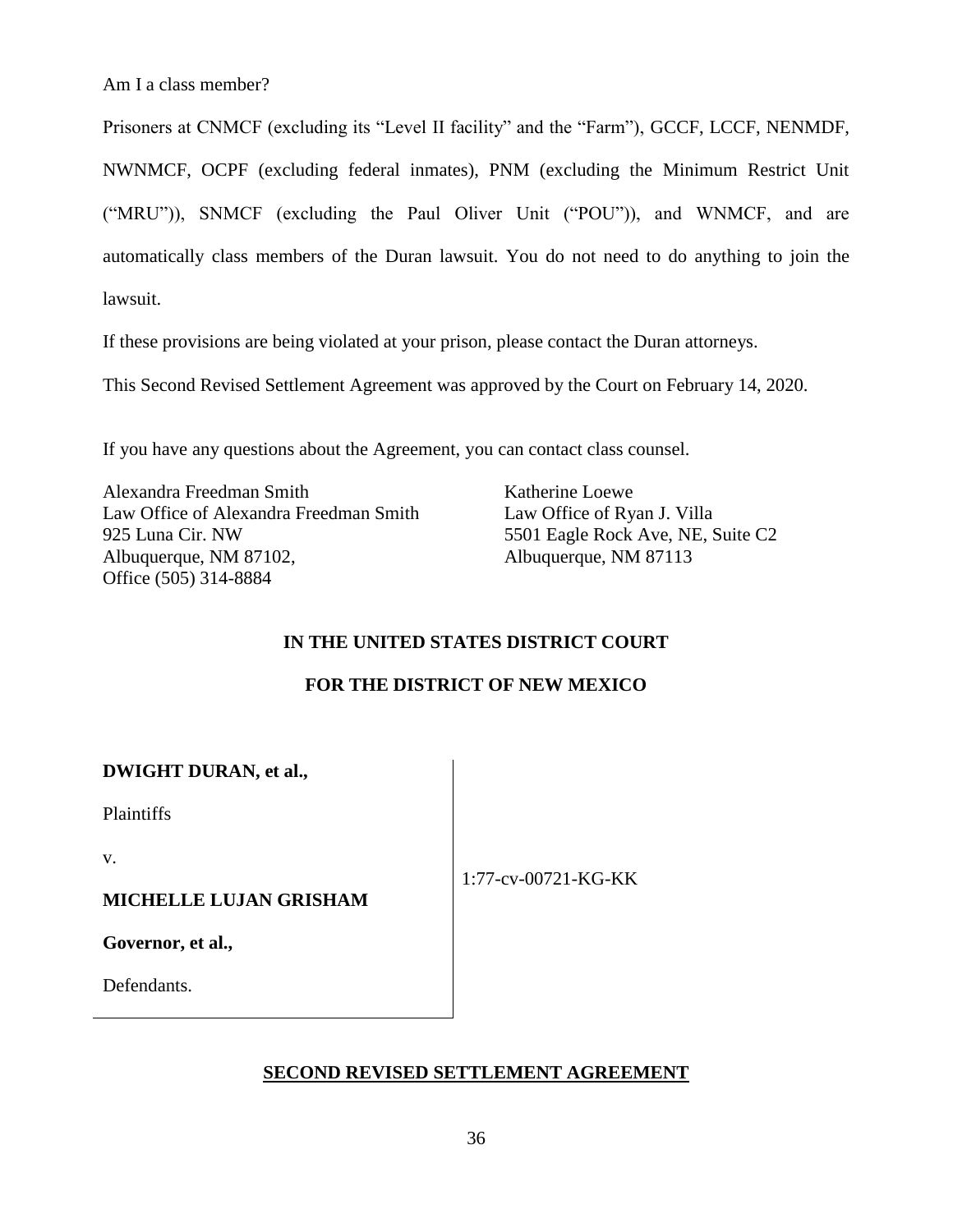The parties to this action held settlement conferences before United States magistrate judge Steven C. Yarbrough on February 25, 2019, March 29, 2019, and April 30, 2019, in an effort to resolve the disputed issues in this case. As a result of the settlement conferences, the parties reached an agreement which they reduced to writing and executed on the 14th day of May, 2019. Following a hearing with United States magistrate judge Kirtan Khalsa on June 11, 2019, the parties agreed to clarify certain terms of their agreement. The parties incorporated those clarifications into a revised settlement agreement and they, through their undersigned counsel, executed the revised settlement agreement on August 14, 2019.

Following the court's preliminary approval of the revised settlement agreement on September 5, 2019, the parties agreed to certain modifications to the revised settlement agreement, which have been incorporated into this second revised settlement agreement. This second revised settlement agreement (referred to herein as the "revised settlement agreement") is now the operative Version of the settlement agreement and it supersedes the May 14, 2019, and August 14, 2019, versions of the agreement.

- 1. The New Mexico Corrections Department ("NMCD") agrees to take the following measures to reduce overcrowding and prevent further overcrowding in the future:
	- a. NMCD will ensure that each inmate housed in a dormitory or multiple occupancy room will have no less than 50 square feet of combined living and sleeping space, excluding dayrooms and bathrooms.
	- b. NMCD will take the following steps to reduce the number of inmates in the following facilities:
		- i. Northwest New Mexico Correctional Facility (NWNMCF) Within 18 months from entry of this Court's preliminary approval order, NMCD will reduce NWNMCF's rated capacity from 748 inmates to 673 inmates and will not exceed the new rated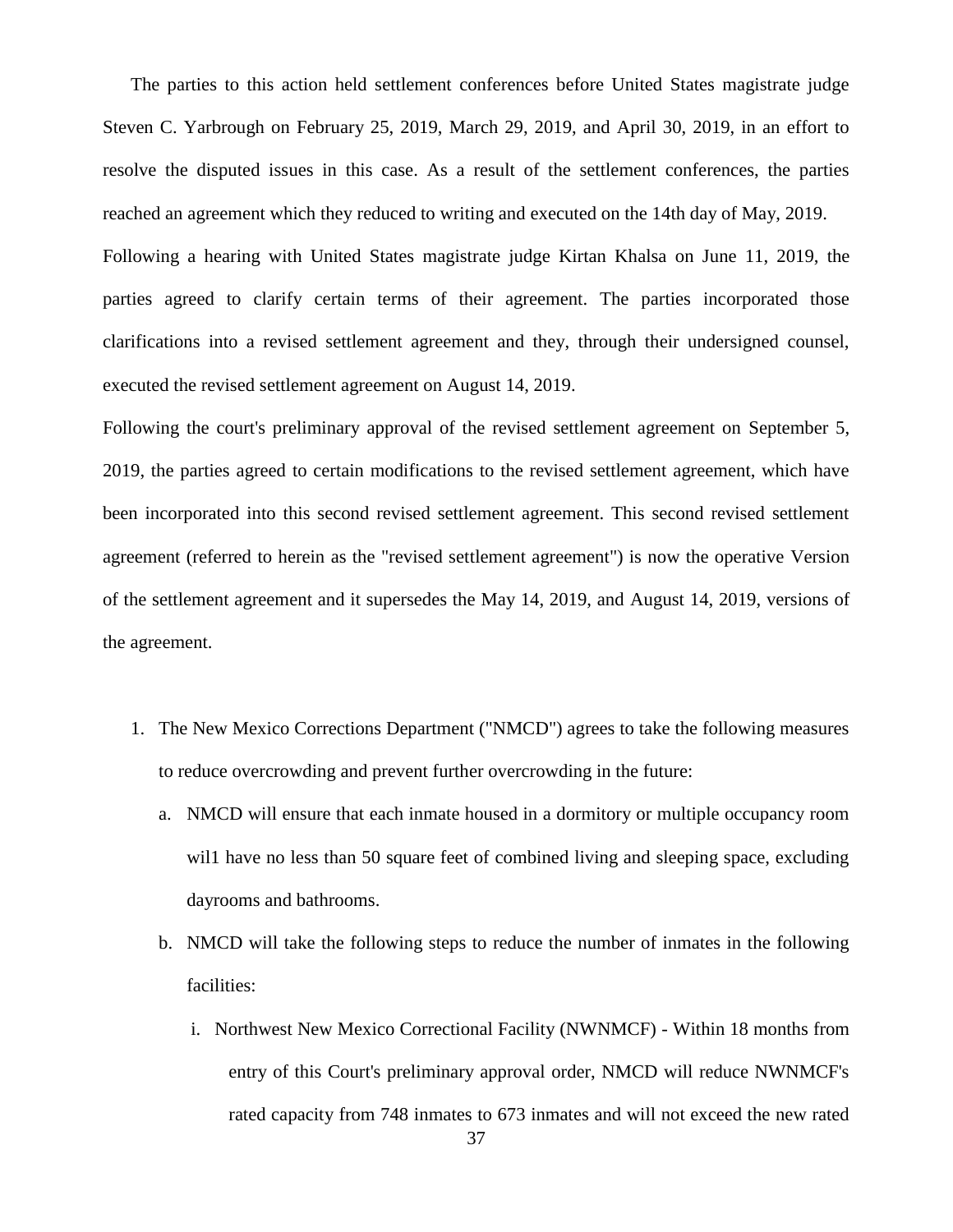capacity except as provided in this Revised Settlement Agreement. NMCD will accomplish this change by transferring at least 75 inmates from the dormitories to other New Mexico facilities with adequate space. Plaintiffs agree that by complying with this subparagraph  $(1)(b)(i)$ , NMCD will have established at least 50 square feet of combined living and sleeping space, excluding dayrooms and bathrooms.

- ii. Springer Correctional Center (SCC) Within 18 months from the entry of this Court' s preliminary approval order, NMCD will reduce SCC' s rated capacity from 437 inmates to 308 inmates and will not exceed the new rated capacity except as provided in this Revised Settlement Agreement. NMCD will accomplish this change by transferring at least 129 inmates from the dormitories to other New Mexico facilities with adequate space. Plaintiffs agree that by complying with this subparagraph  $(l)$  (b)(ii), NMCD will have established at least 50 square feet of combined living and sleeping space, excluding dayrooms and bathrooms.
- iii. Western New Mexico Correctional Facility (WNMCF)- Within 18 months from entry of this Court' s preliminary approval order, NMCD will reduce WNMCF's rated capacity from 393 inmates to 353 inmates and will not exceed the new rated capacity except as provided in this Revised Settlement Agreement. NMCD will accomplish this change by transferring at least 40 inmates from the dormitories and multiple occupancy rooms at WNMCF to other New Mexico facilities with adequate space. Plaintiffs agree that by complying with this subparagraph (l)(b)(iii), NMCD will have established at least 50 square feet of combined living and sleeping space, excluding dayrooms and bathrooms.
- iv. Otero County Prison Facility (OCPF)- Within 18 months from entry of this Court' s preliminary approval order, NMCD will reduce OCPF' s rated capacity from 647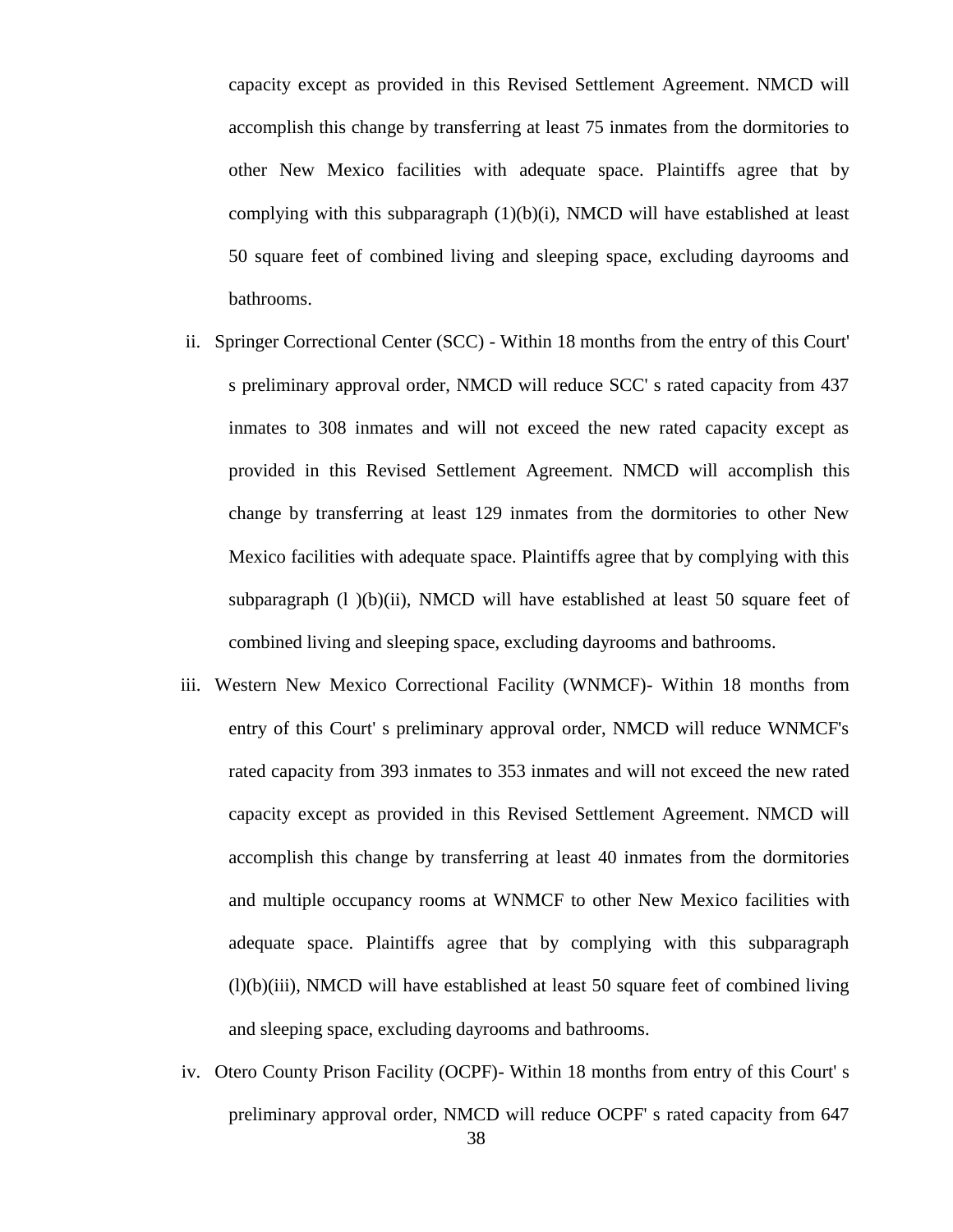inmates to 607 inmates and will not exceed the new rated capacity except as provided in this Revised Settlement Agreement. NMCD will accomplish this change by transferring as least 40 inmates from the dormitories to other New Mexico facilities with adequate space. Plaintiffs agree that by complying with this subparagraph (1)(b)(iv), NMCD will have established at least 50 square feet of combined living and sleeping space, excluding dayrooms and bathrooms.

- v. Once NMCD has reduced the number of inmates in dormitories as provided in subparagraphs  $(1)(b)(i)-(iv)$  above, for purposes of disengagement, it will maintain the reduced number of inmates resulting from those moves for a period of at least six months. Defendants shall not make a motion for substantial compliance with this provision until the end of that six month period.
- c. NMCD will not house more than one inmate in a cell unless that cell contains at least 120 square feet, and such cells must allow prisoners direct access to hygiene facilities without assistance from a staff member.
	- i. Exception to subparagraph  $(l)(c)$ : The S-Unit (now HU3) at WNMCF may be used for double occupancy housing, but because these rooms do not contain toilets, sinks, or any running water, the doors to these rooms must remain open at all times unless there is a bona fide emergency or an occupant requests that his or her door be locked. In these events, care must be taken to unlock the door promptly whenever any occupant of a locked room requests that the door be unlocked. An emergency is defined as a circumstance caused by a riot, fire, or similar event not caused intentionally by Defendants, their agents, or employees.
- d. Areas, including dayrooms, not designed for housing prisoners may be utilized for the housing of prisoners only as provided in this Revised Settlement Agreement.
	- i. From time to time, NMCD may need to place prisoners in dayrooms on a temporary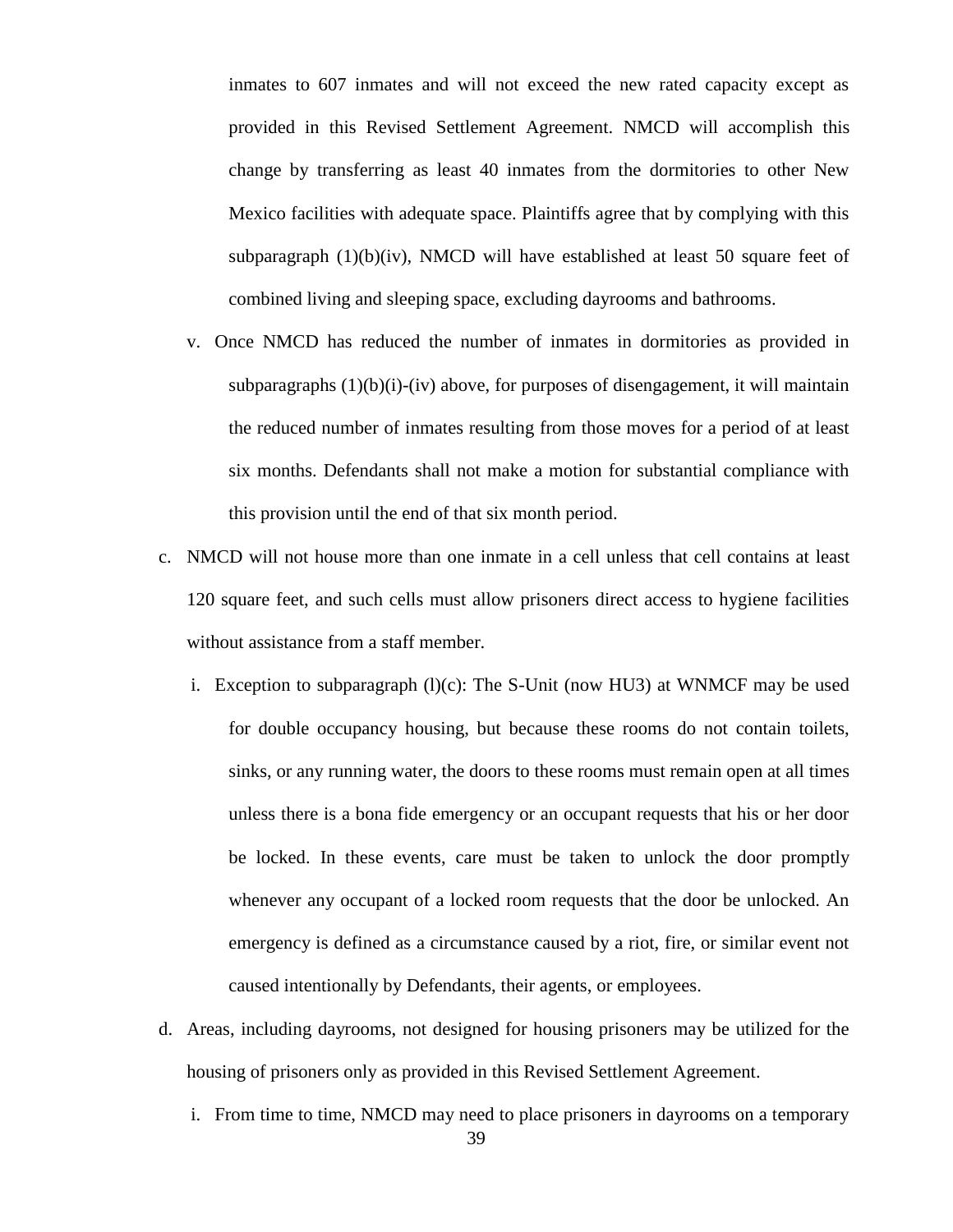basis to accommodate increasing population levels while other alternatives are developed.

- ii. NMCD may house prisoners in dayrooms only if the following conditions are met:
	- 1. When a need arises for prisoners to be housed in any dayroom, if vacancies exist at any minimum or medium security facility, NMCD shall make conscientious efforts through the application of its classification procedures in operation at that time to identify medium security prisoners eligible for reclassification and reassignment to minimum security facilities or reassignment to other medium security facilities where non-dayroom beds are available. In order to accomplish this objective, NMCD shall notify caseworkers in all medium security facilities of the need to evaluate likely candidates for reclassification and reassignment as promptly as possible, consistent with the normal and efficient operation of the classification process.
	- 2. Only dayrooms in general population medium or minimum security housing units are utilized to house prisoners; provided, however, that dayrooms in the Reception and Diagnostic Centers for male and female inmates may be used to house prisoners whose preliminary classification review by someone trained in classification procedures indicates that those prisoners can be housed appropriately in a dayroom setting. This review shall consist, at a minimum, of (a) the assignment of the prisoner to a cell for a period of at least three days prior to the prisoner's assignment to a dayroom, (b) an opportunity for the prisoner to meet privately with the classification person to discuss any concerns the prisoner may have concerning the prisoner' s possible assignment to a dayroom, and (c) a documented preliminary determination that the prisoner can be housed appropriately in a dayroom.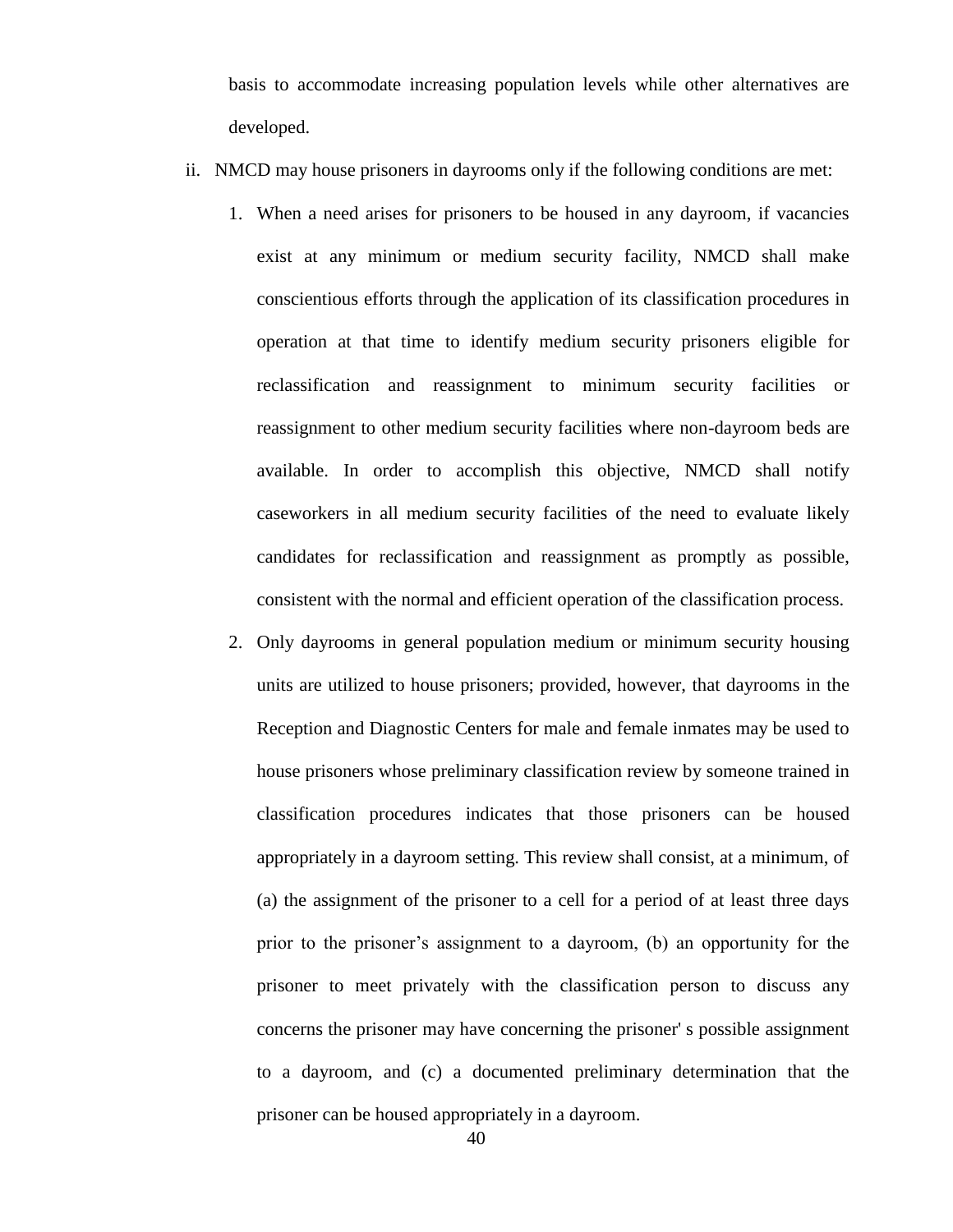- 3. No more than five prisoners per day room shall be assigned to dayrooms in any facility and the dayroom housing must provide a minimum of 50 square feet of combined living and sleeping space per inmate (excluding the cell left open for hygiene, as set forth below).
- 4. One cell in any pod in which prisoners are housed in the dayroom must be vacated so that the hygiene facilities in that cell are available for use by prisoners housed in the dayroom. This provision shall not apply if the prisoners housed in the dayroom have direct access without assistance from a staff member to suitable hygiene facilities at all times.
- 5. No individual prisoner is housed in a dayroom for more than 120 consecutive days.
- 6. No general population prisoner classified as maximum or close custody is housed in a dayroom.
- iii. NMCD may not house more than 120% of the design capacity at a particular facility. NMCD may not house a total of more than 500 prisoners for the entire prison system in dayrooms.
- iv. Whenever NMCD houses inmates in dayrooms pursuant to this Revised Settlement Agreement, NMCD shall notify Plaintiffs' counsel in writing prior to doing so if reasonably possible and in no event later than the 10th day of the month following the housing of inmates in dayrooms.
- e. Notwithstanding any other provisions in this Revised Settlement Agreement, Defendants shall not make a motion for substantial compliance with subparagraphs (l)(a), (c) or (d) unless and until they have been found to be in substantial compliance with respect to all provisions of subparagraph  $(1)(b)$ .
- 2. NMCD has initiated a study, which is being performed by the Institute for Social Research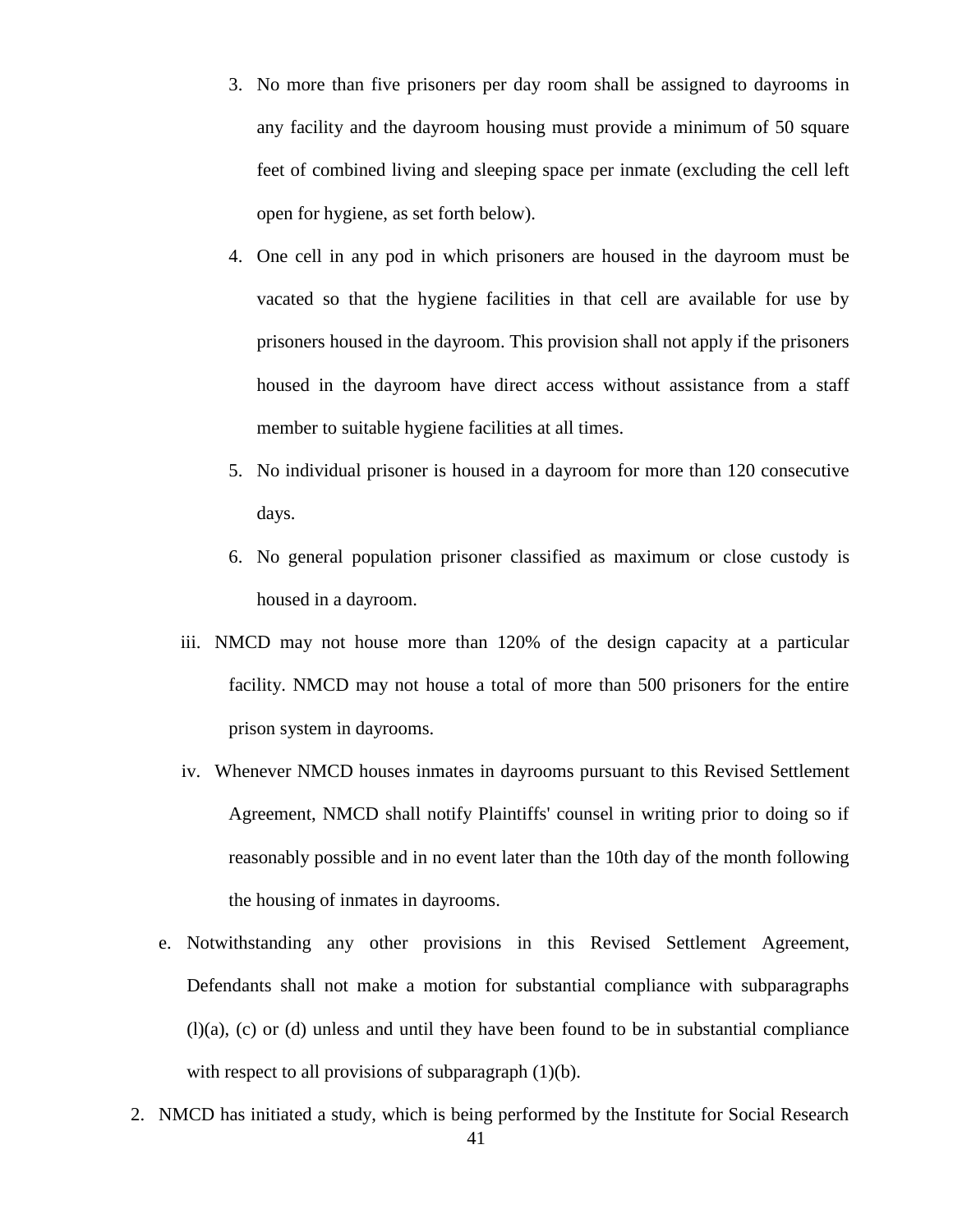("ISR"). The ISR study is assessing the potential benefits of revising the classification process, including establishing separate classification systems for male and female inmates. NMCD will ensure that the ISR study is completed and implemented and will pay Dr. James Austin his hourly rate of \$175 per hour, up to \$20,000, to provide input to ISR on these matters. Compliance with this provision is established upon the completion and substantial implementation of the ISR study. Plaintiffs and Defendants may agree that NMCD has complied with this provision and submit a stipulated order to that effect. In the event that Defendants have ben found to be in sustained compliance with all other provisions of this Revised Settlement Agreement except this paragraph 2, then Plaintiffs' counsel will limit their monitoring relating to this Revised Settlement Agreement to matters directly related to the completion and implementation of the ISR study.

- 3. NMCD will conduct at least two hiring fairs and host at least one satellite academy, which shall be undertaken in different locations around the state, in each of the two years following the date of the Court's final approval of this Revised Settlement Agreement.
- 4. To decrease staff vacancies, within three months of the entry of this Court's final approval order, NMCD will adopt new hiring policies that reevaluate the physical fitness needs for various positions with a goal towards enlarging the applicant pool. These new policies will be provided to the Plaintiffs and to the Court.
- 5. Within three months of the entry of this Court's final approval order, and consistent with the limitations provided in NMSA 1978, §§ 33-2-34 (E) and (F), NMCD will allow inmates to receive one month good time lump sum awards ("LSAs") for each individual stage of the Residential Drug Abuse Program. The stages of this program currently include: (1) Orientation and Rational Thinking; (2) Criminal Lifestyle-Living With Others; and (3) Recovery, Maintenance, and Transition Living.
- 6. Within three months of the entry of this Court's final approval order, NMCD will modify its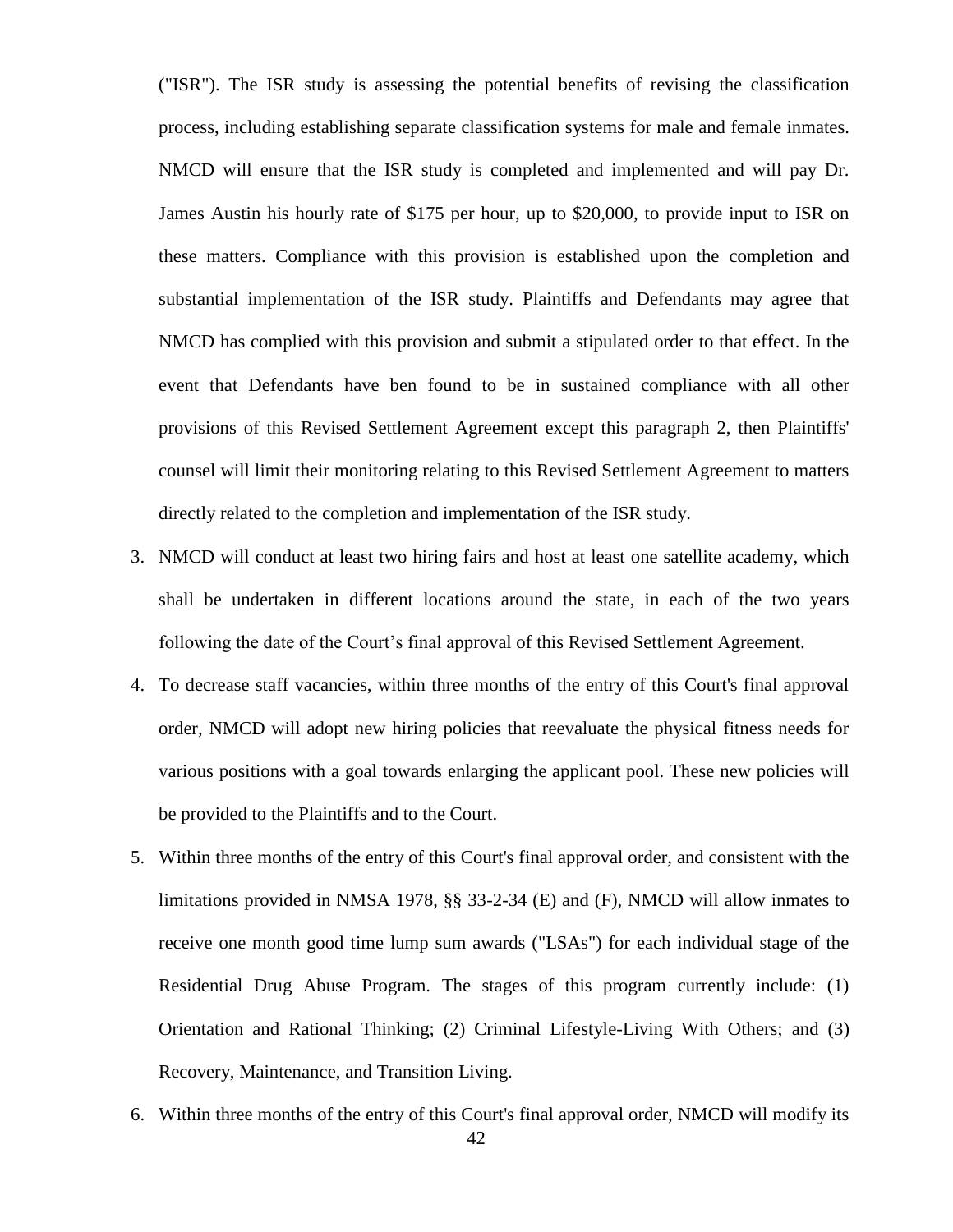LSA policy prohibiting inmates who are within 90 days of their release date from being awarded LSAs. Inmates who are 45 days or more from their release date shall be eligible for LSAs.

- 7. NMCD will meet American Correctional Association ("ACA") standards regarding toiletto-inmate ratios, and will ensure toilets are working within 48 hours of a verbal or written inmate complaint regarding plumbing problems. NMCD shall not seek a waiver of these requirements from the ACA.
- 8. NMCD will meet ACA standards regarding shower-to-inmate ratios. NMCD shall not seek a waiver of these requirements from the ACA.
- 9. NMCD will ensure there is an adequate supply of safe drinking water at the Springer Correctional Center. This provision is intended to address those situations in which the local municipality has raised concerns regarding the quality of the municipal water supply. If the municipal water supply is unsafe or inadequate, NMCD will provide inmates with bottled water.
- 10. NMCD will retain professionally licensed exterminators to be deployed at least monthly for the duration of this revised settlement agreement at WNMCF and NWNMCF to mitigate concerns about rodents and vermin at the facilities.
- 11. Within eighteen months of the entry of this Court's final approval order, NMCD will retrain records staff regarding file audit reviews and good time calculations to improve the accuracy of those reviews and calculations. NMCD will provide a copy of the training materials to Plaintiffs' counsel and provide regular updates to Plaintiffs' counsel regarding the progress of this training until it is completed. Plaintiffs may not approve or disapprove of these training materials. This provision is satisfied once all records staff have been retrained.
- 12. The Classification Supervisor will ensure that the Parole Board Docket Form is accurate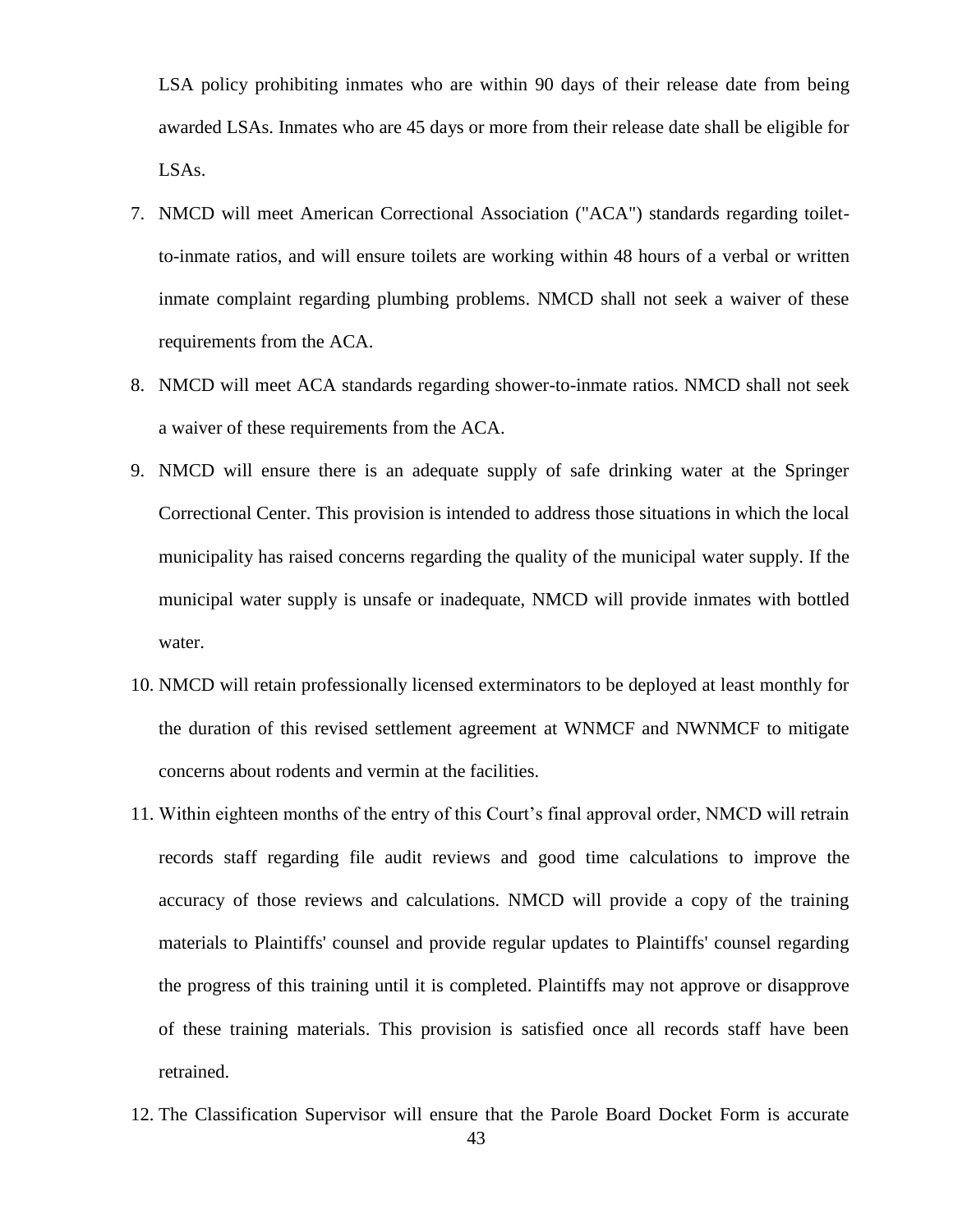and that it, along with the Parole Plan, is submitted to the Adult Parole Board ("Board") via e-mail no later than 90 days prior to a class member's projected release date for class members that will serve parole in New Mexico and no later than 120 days prior to the class member's projected release date if the class member will serve parole out of state. NMCD will ensure that class members are timely released on their certified release date following receipt of parole board certificate and, where applicable, when there is available space at a halfway house, transitional living center, or long-term residential treatment center. Substantial compliance with this provision means that NMCD complies with the provisions of this section at least 85% of the time. Beginning no later than thirty days after the entry of this Court's final approval order, NMCD will provide Plaintiffs' counsel with monthly reports documenting production of the Parole Board Docket Form, Parole Plan, and release date for all class members.

- 13. NMCD will not take away good time or otherwise discipline class members for reporting in good faith alleged PREA violations, as provided in PREA Standard 28 C.F.R.115.78(f). However, NMCD does not waive its rights under PREA Standard 28 C.F.R.  $115.52(g)$ .
- 14. All men confined to a medium or higher custody facility and all women of any classification level in NMCD custody will receive the benefits of this Revised Settlement Agreement.
- 15. Medical/Geriatric Parole NMCD shall identify geriatric, permanently incapacitated, and terminally ill class members eligible for geriatric or medical parole based on rules established by the Board and give notice to those inmates no later than December 31, 2019 and on an annual basis thereafter. NMCD shall forward an application and documentation in support of parole eligibility to the Board within thirty days of receipt of an application from a class member. The documentation shall include information concerning the class member' s age, medical history and prognosis, institutional behavior and adjustment and criminal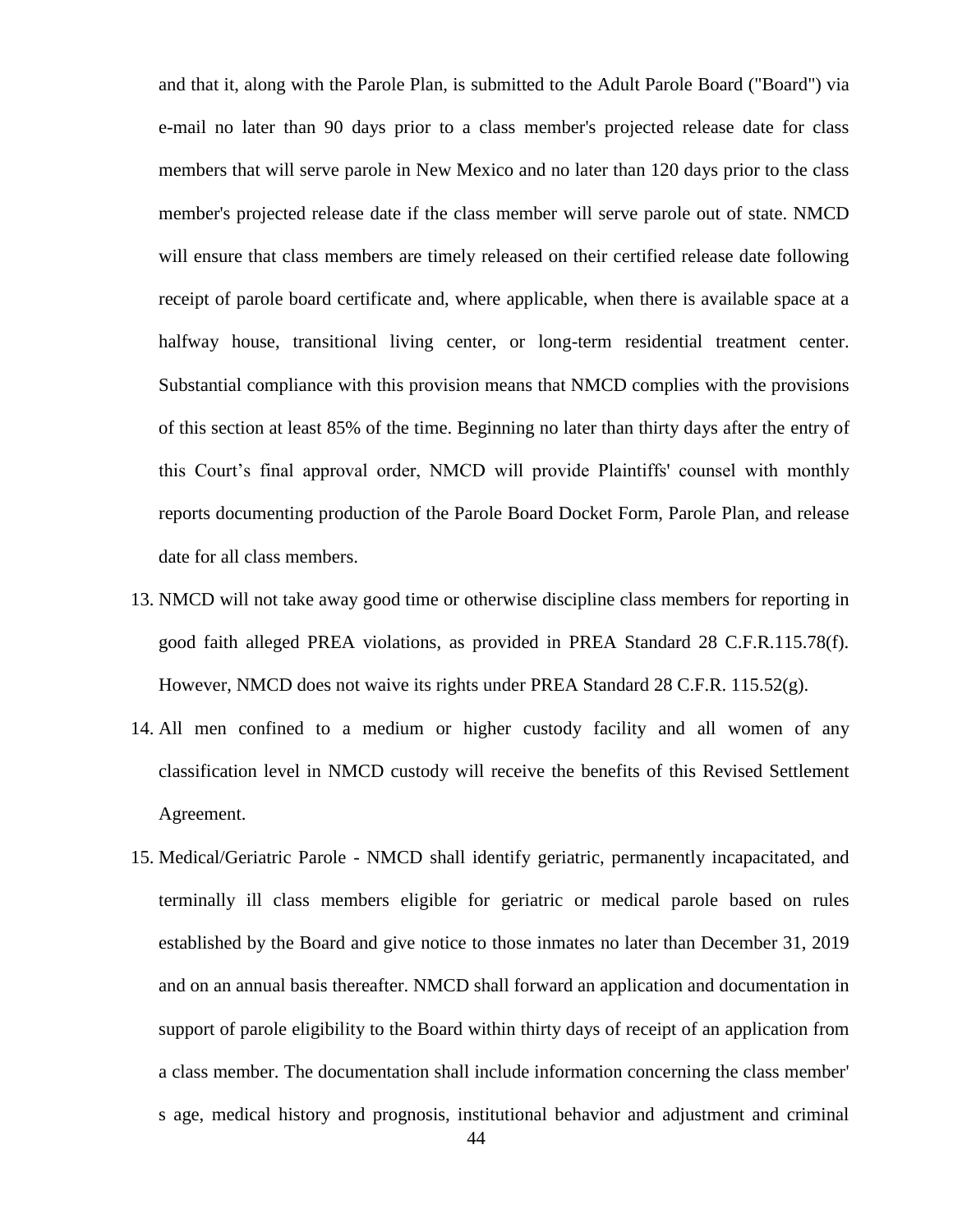history. The class member or his or her representative may submit an application to the Board. NMCD will adhere to these provisions for the duration of this Revised Settlement Agreement.

- 16. With respect to any parolee who is a class member at the time he or she is released, who comes under the supervision of the probation and parole department, and serves one-half of his or her required parole time without a major violation, NMCD will provide a written recommendation to the Board that such parolee's parole time be reduced by one-half. This provision is not intended to expand the scope of the class and does not apply to:
	- a. Sex offenders;
	- b. Serious violent offenders; and
	- c. Offenders who are serving sentences for a DWI sixth or higher.
- 17. As remedial relief, NMCD agrees to award one month's worth of good time consistent with NMSA 1978, § 33-2-34(A) (2015) to the following inmates: (1) any inmate who was housed for at least 60 days in dormitories at NWNMCF from March 1, 2014 until the date the Court finds that Defendants are in substantial compliance with subparagraph  $(1)(b)(i)$  of this Revised Settlement Agreement; (2) any inmate who was housed for at least 60 days at SCC from October 1, 2016 until the date the Court finds that Defendants are in substantial compliance with subparagraph  $(l)(b)(ii)$  of this Revised Settlement Agreement; (3) any inmate housed for at least 60 days in dormitories at WNMCF from October 1, 2016 until the date the Court finds Defendants are in substantial compliance with subparagraph (1) (b) (iii) of this Revised Settlement Agreement; and (4) any inmate housed for at least 60 days in dormitories at OCPF from October 1, 2016 until the date the Court finds Defendants are in substantial compliance with subparagraph (l)(b)(iv) of this Revised Settlement Agreement. Only one award will be made to eligible inmates. Excluded from this provision are any inmates who have a sustained finding of assault against a staff member. Also excluded from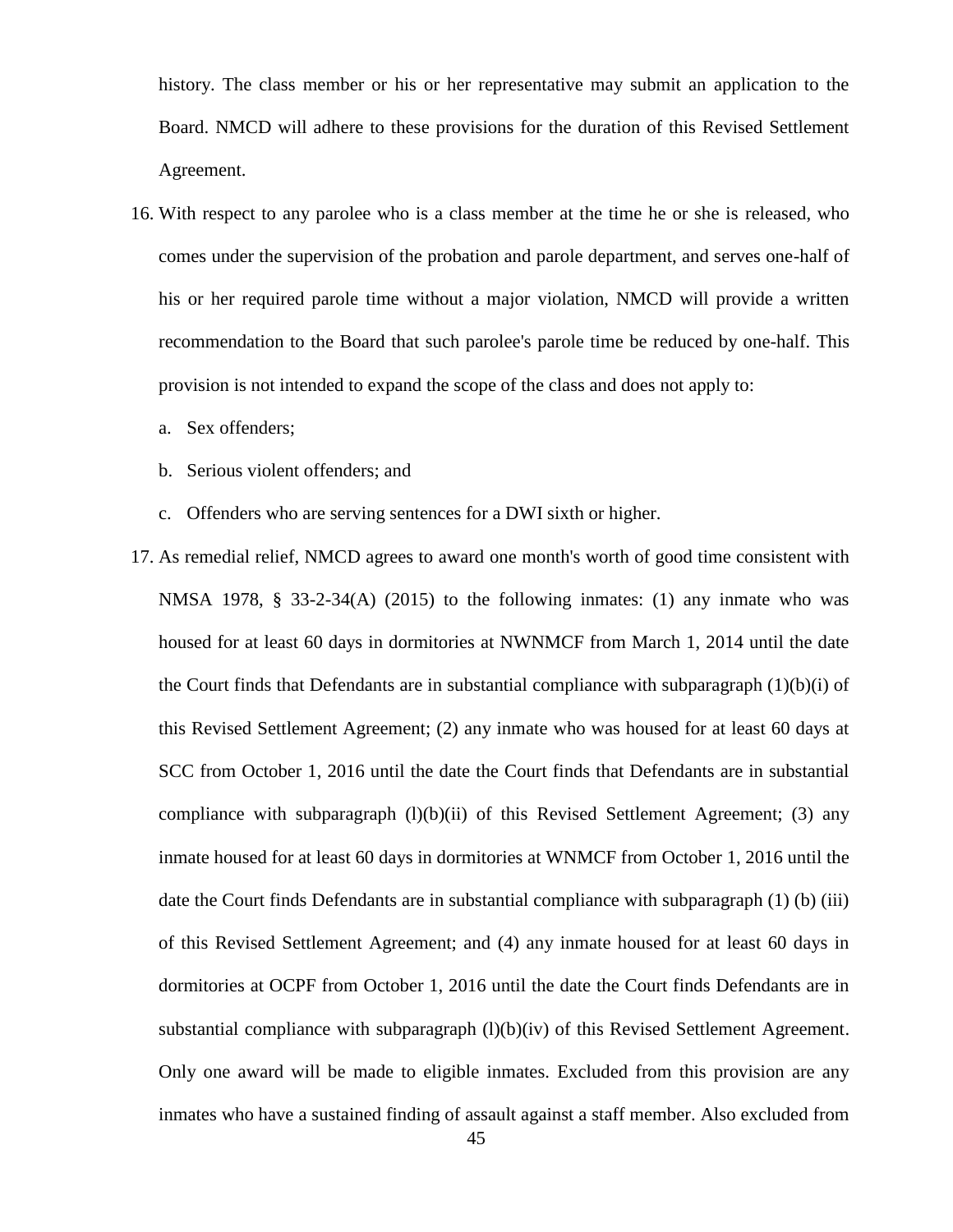this provision are those inmates who have less than 45 days of time left to serve on their sentence as measured from the entry of this Court's final approval order. These good time awards shall be made within 30 days of this Court's final approval order. For inmates who become eligible for these good time awards after the date of the final approval order, the awards shall be made within 30 days of the date the inmate becomes eligible.

- 18. Unless otherwise stated in this Revised Settlement Agreement, each provision will go into effect on the date this Court enters its final approval order.
- 19. The parties will agree to an access order that reasonably permits Plaintiffs to monitor compliance with this Revised Settlement Agreement. If the parties cannot agree to an access order by the date upon which objections to the Revised Settlement Agreement are due to the Court, the parties will present competing access orders to the Court, and the Court will adopt an access order of its choosing.
- 20. The parties agree to collaborate in the exchange of information necessary to ensure the Defendants' compliance with and the expeditious resolution of this Revised Settlement Agreement. Where absolutely necessary, and only after conferring with Defendants, Plaintiffs may seek formal discovery through specific requests that address the terms of this Revised Settlement Agreement. The Defendants do not relinquish their right to object or otherwise seek limitations to the proffered discovery. Any dispute regarding discovery will be resolved by the Court.
- 21. When the Defendants believe they have substantially complied with any of the items set forth in this Revised Settlement Agreement, they will notify the Plaintiffs in writing. The notice will state the basis for asserting substantial compliance. At any time after thirty days from this notice, the Defendants may file a motion for a finding of substantial compliance as to the item(s) addressed in the notice. If the motion is contested, the parties will request that the Court hold a hearing and enter its findings and conclusions. If the Court determines that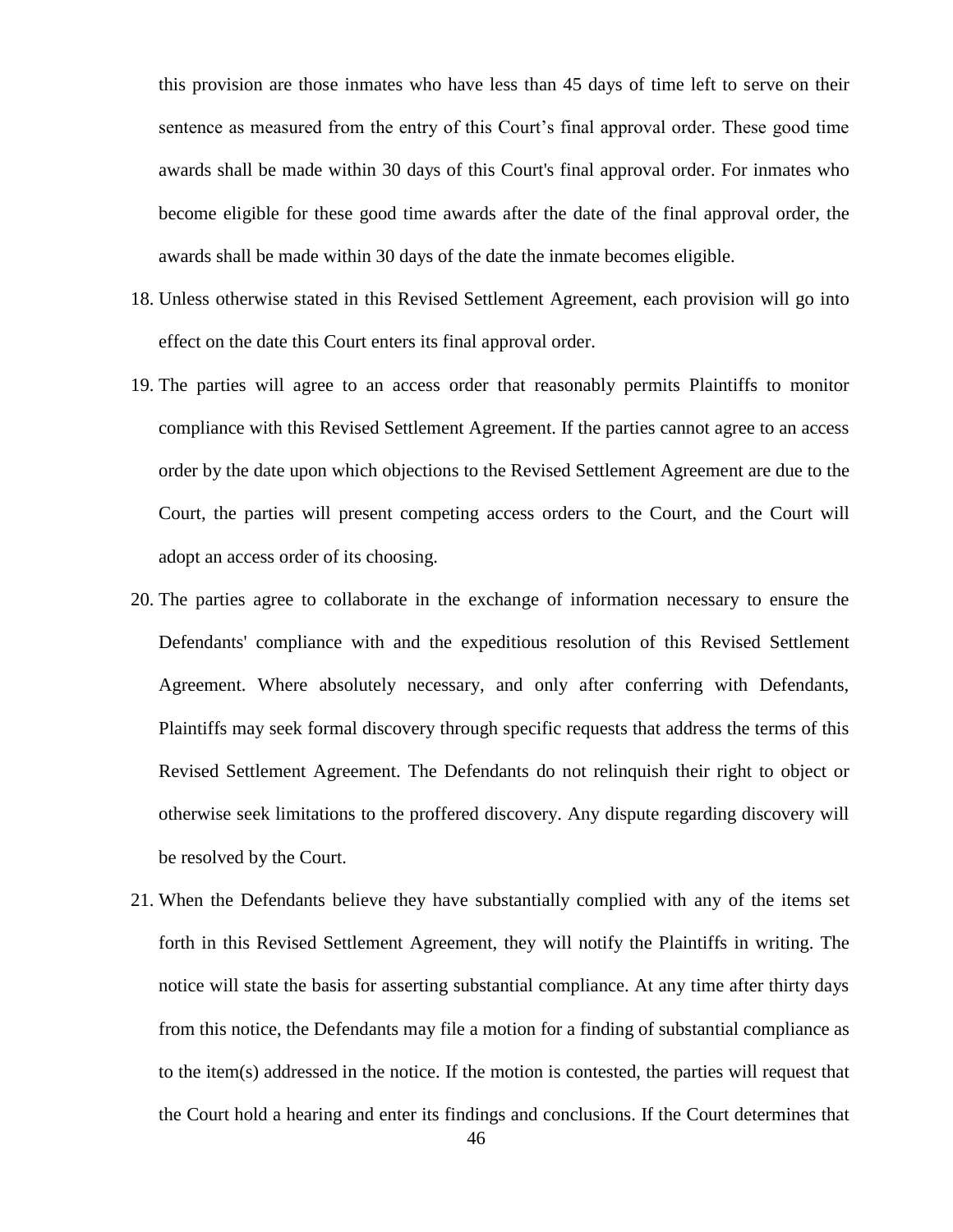the Defendants have substantially complied with the item(s) of this Revised Settlement Agreement to which the motion pertains, it will enter an order finding substantial compliance as to the item(s) to which the motion pertains. If Defendants maintain sustained compliance for 6 months from the date of the Court' s order finding substantial compliance, and the Defendants' sustained compliance is unchallenged, the Court's will enter an order terminating its oversight of and disengaging such item(s). If the Plaintiffs challenge Defendants' proffer of sustained compliance, the Court will resolve the dispute after a hearing. Upon a determination of sustained compliance as to an item and the Court' s resulting termination of the oversight of and disengagement of that item, either by agreement of the parties or as a result of the Court' s determination, the Defendants will no longer be required to report on that item or compensate the Plaintiffs for attorney, paralegal, or investigator time spent monitoring that item.

- 22. Upon the Court's termination of its oversight of and the disengagement of all of the items in this Revised Settlement Agreement, Defendants will be deemed to have complied with the terms of this Revised Settlement Agreement and all provisions of the Revised Settlement Agreement and all prior consent decrees will be vacated.
- 23. Defendants agree not to file a motion to terminate pursuant to the PLRA until they have achieved sustained compliance with the provisions of this Revised Settlement Agreement, as provided in Section 21. Plaintiffs agree not to seek expansion of this Revised Settlement Agreement or to monitor facilities beyond the scope of this Revised Settlement Agreement.
- 24. Plaintiffs agree that NMCD has no authority over the Adult Parole Board and do not now, and will not in the future, make any claims that this Revised Settlement Agreement is being violated due to the conduct, actions, or decisions of the Board.
- 25. The parties agree not to move to modify this Revised Settlement Agreement.
- 26. Plaintiffs' counsel reserve the right to argue for an award of attorneys' fees and expenses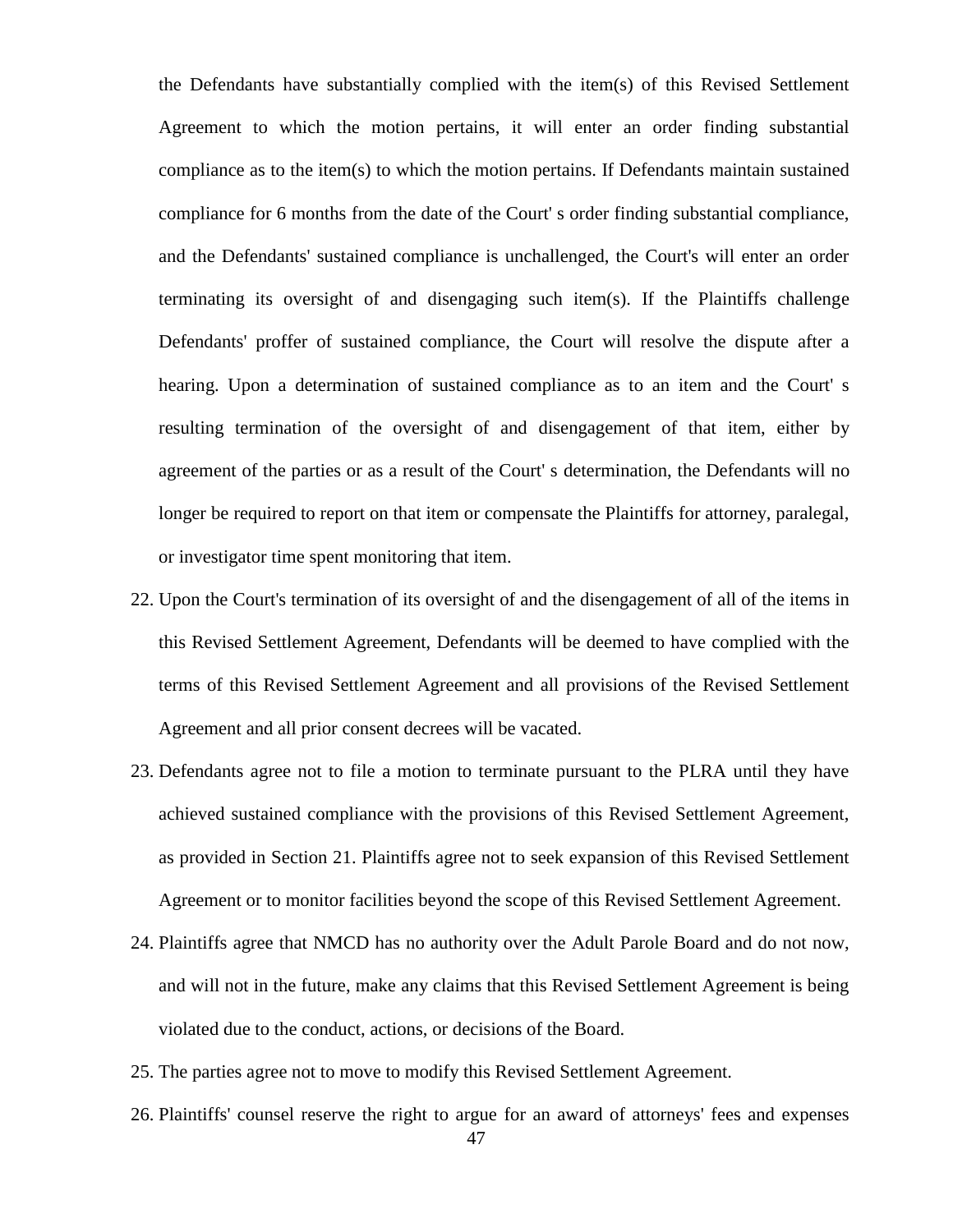incurred for their reasonable and necessary work in negotiating and securing this Revised Settlement Agreement, as well as any attorneys' fees and expenses for prior work in this litigation, and Defendants reserve the right to object to those attorneys' fees and expenses.

- 27. The court shall retain jurisdiction over any dispute that may arise with respect to the interpretation or enforcement of this revised settlement agreement. The parties agree that if a dispute arises regarding interpretation or enforcement of this revised settlement agreement, they must first confer prior to filing any motion. Except, in the case of an emergency, a party may file an emergency motion.
- 28. Based upon the entire record, the parties stipulate and jointly request that the Court find that the relief set forth in this Revised Settlement Agreement is narrowly drawn, extends no further than necessary to correct the violation of Plaintiffs' federal rights, and is the least intrusive means necessary to correct the violation of Plaintiffs' federal rights.
- 29. Plaintiffs agree that this Revised Settlement Agreement constitutes the entire set of obligations and duties necessary for Defendants' full release from this litigation and all attendant Court orders in both the Duran and Klatt lawsuits.
- 30. The intention of this Revised Settlement Agreement is to allow for final resolution of this litigation and to allow Defendants to dissolve the consent decree in this litigation.

\_\_\_\_\_\_\_\_\_\_\_\_\_\_\_\_\_\_\_\_\_\_\_\_\_\_\_\_\_\_\_ \_\_\_\_\_\_\_\_\_\_\_\_\_\_\_\_\_\_\_\_\_\_\_\_\_\_\_\_\_\_\_\_\_\_\_\_\_

\_\_\_\_\_\_\_\_\_\_\_\_\_\_\_\_\_\_\_\_\_\_\_\_\_\_\_\_\_\_\_ \_\_\_\_\_\_\_\_\_\_\_\_\_\_\_\_\_\_\_\_\_\_\_\_\_\_\_\_\_\_\_\_\_\_\_\_\_

Executed: February 10, 2020

Alexandra Freedman Smith Matthew L. Garcia FREEDMAN SMITH, LLC MICHELLE LUJAN GRISHAM

Katherine Loewe Alisha Tafoya Lucero LAW OFFICE OF RYAN J. VILLA CABINET SECRETARY FOR

LAW OFFICE OF ALEXANDRA GENERAL COUNSEL FOR GOVERNOR

THE NEW MEXICO CORRECTIONS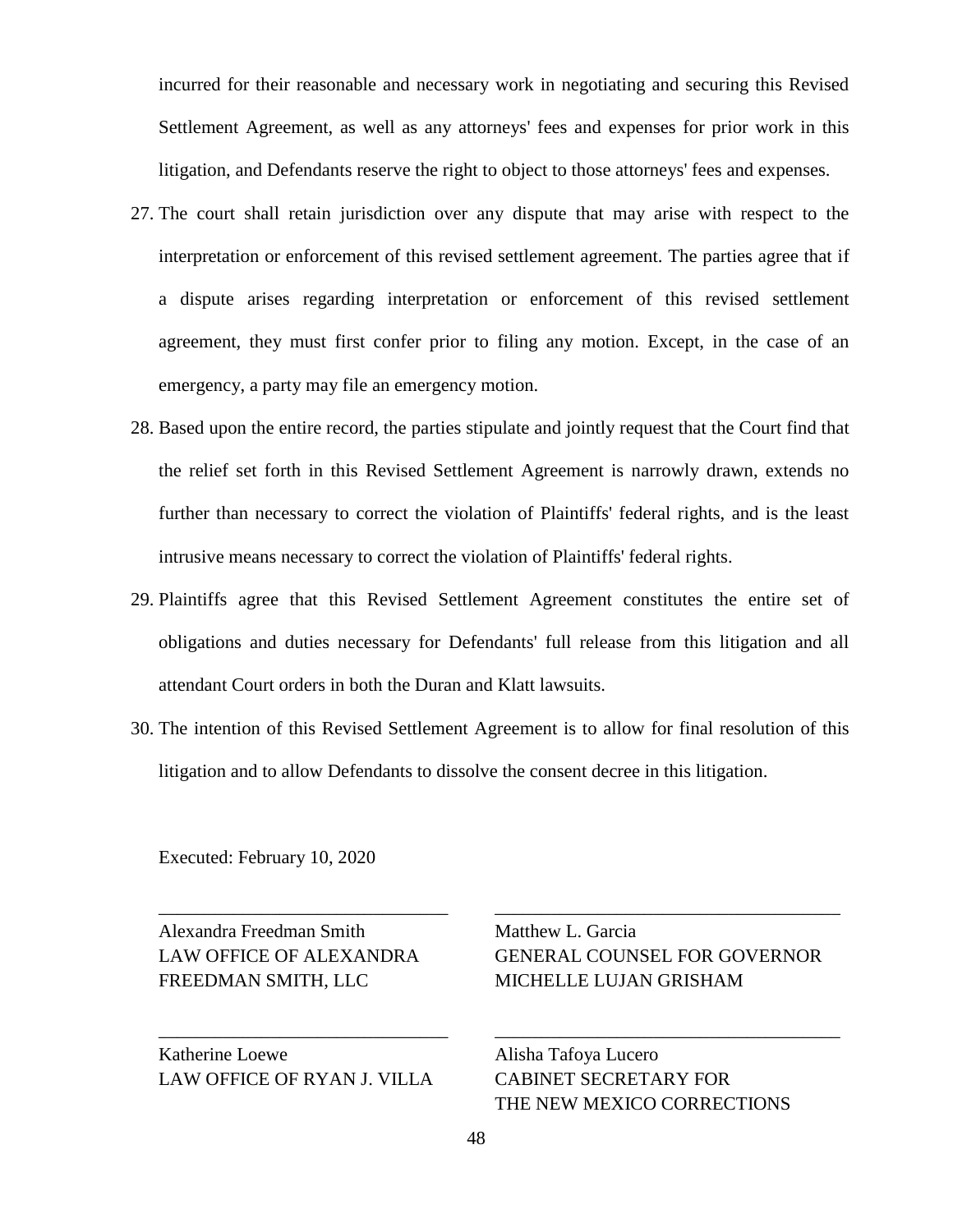*Counsel for Plaintiffs* DEPARTMENT

Jennifer Saavedra ASSISTANT NEW MEXICO ATTORNEY **GENERAL** *Defendants and Counsel for Defendants*

\_\_\_\_\_\_\_\_\_\_\_\_\_\_\_\_\_\_\_\_\_\_\_\_\_\_\_\_\_\_\_\_\_\_\_\_\_

#### **EN EL TRIBUNAL FEDERAL DE PRIMERA INSTANCIA PARA EL DISTRITO DE NUEVO MÉXICO**

DWIGHT DURAN, et. al.,

Demandantes,

**Contra** 

1:77-cv-00721-KG-KK

Demandados.

Gobernadora, et. al.,

MICHELLE LUJAN GRISHAM,

#### **SEGUNDO ACUERDO RESOLUTORIO MODIFICADO**

Las partes de esta demanda participaron en conferencias resolutorias ante el Juez Federal de Garantía Steven C. Yarbrough el día 25 de febrero de 2019, el 29 de marzo de 2019 y el 30 de abril de 2019 en un esfuerzo por resolver los temas disputados en este caso. Como resultado de las conferencias resolutorias, las partes llegaron a un acuerdo que plasmó por escrito y se firmó el 14 de mayo de 2019. Tras una audiencia ante la Juez Federal de Garantía Kirtan Khalsa el 11 de junio de 2019, las partes acordaron esclarecer ciertos términos del acuerdo. Las partes incorporaron esas aclaraciones a un Acuerdo Resolutorio Modificado y ellos, por medio de sus representantes legales que firman a continuación, firmaron el Acuerdo Resolutorio Modificado el 14 de agosto de 2019. Después de la aprobación preliminar de la Juez del Acuerdo Resolutorio Modificado el 5 de septiembre de 2019, las partes acordaron ciertas modificaciones al Acuerdo Resolutorio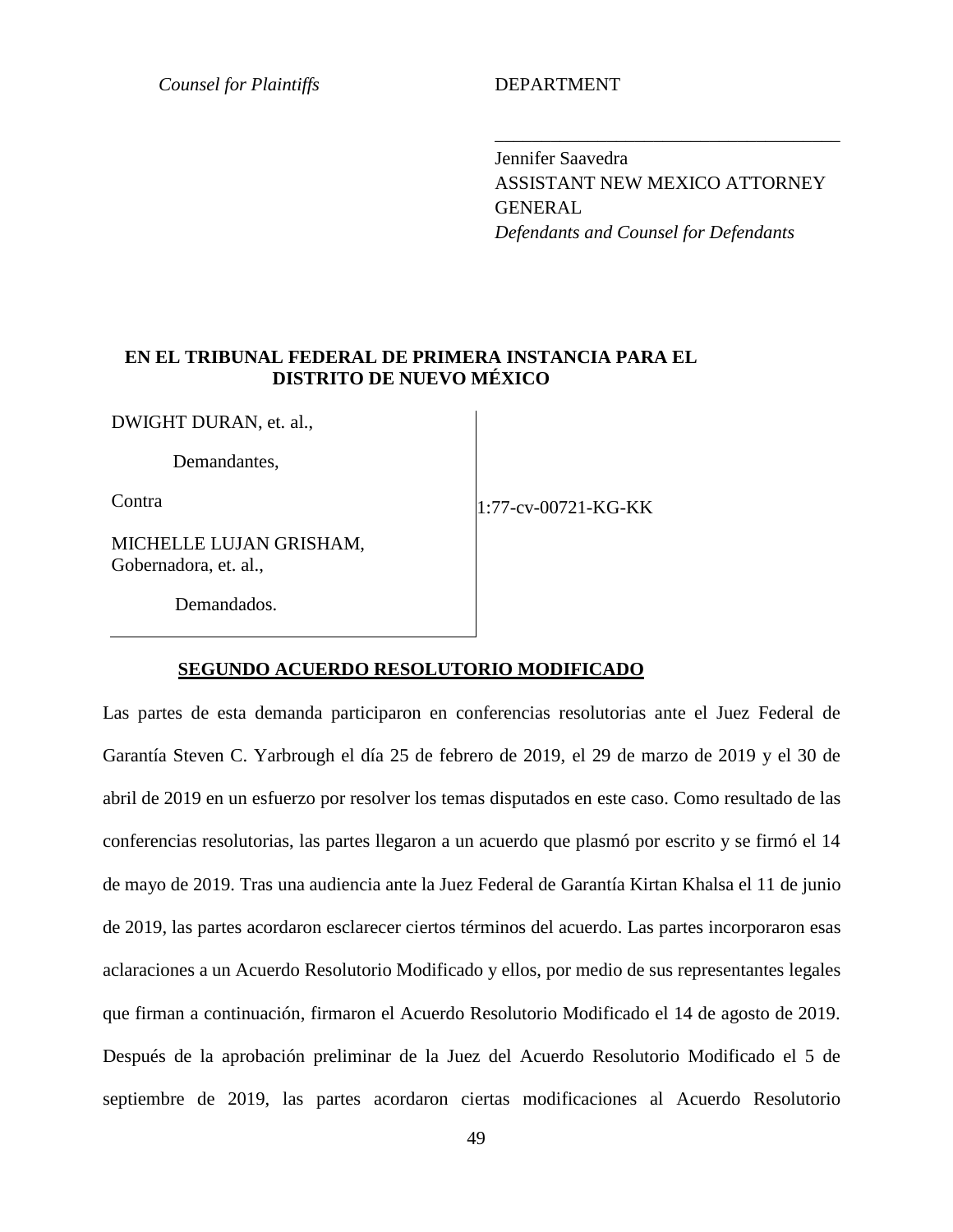Modificado, que se han incorporado en este Segundo Acuerdo Resolutorio Modificado. Este Segundo Acuerdo Resolutorio Modificado (al cual se refiere en este documento como el "Acuerdo Resolutorio Modificado") ahora es la versión operativa del Acuerdo Resolutorio y sustituye las versiones del Acuerdo del 14 de mayo de 2019 y del 14 de agosto de 2019.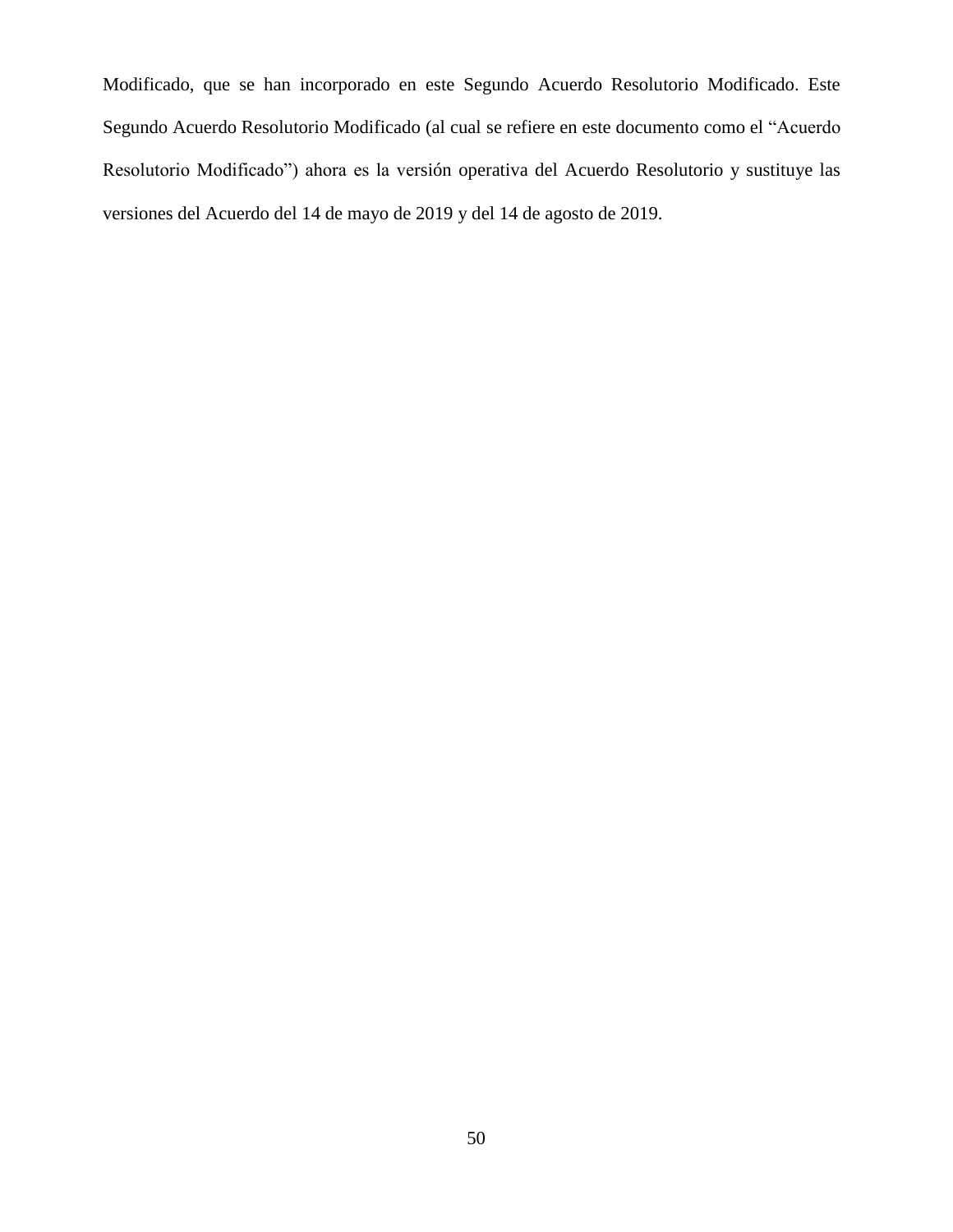- 1. El Departamento Correccional de Nuevo México [New Mexico Corrections Department, o "NMCD" por sus siglas en inglés] acuerda tomar las siguientes medidas para reducir el hacinamiento y prevenir más hacinamiento en el futuro:
	- a. NMDC asegurará que cada recluso albergado en un dormitorio o cuarto de ocupación múltiple tenga como mínimo 50 pies cuadrados de espacio combinado para vivir y dormir, excluyendo salas de recreo y baños.
	- b. NMCD tomará las siguientes medidas para reducir el número de presos en las siguientes instituciones:
		- i. El Centro Correccional del Noroeste de Nuevo México [Northwest New Mexico Correctional Facility o "NWNMCF" por sus siglas en inglés] – Dentro de 18 meses del registro de esta orden preliminar de aprobación de parte del/de la Juez, NMCD reducirá la capacidad máxima establecida de NWNMCF de 748 presos a 673 presos, y no excederá la nueva capacidad máxima con la excepción de lo dispuesto en este Acuerdo Resolutorio Modificado. NMCD logrará este cambio al transferir por lo menos 75 reclusos de los dormitorios a otras instituciones en Nuevo México con el espacio adecuado. Los/las Demandantes acuerdan que para cumplir con este subpárrafo (1)(b)(i), NMCD habrá establecido por lo menos 50 pies cuadrados de espacio combinado para vivir y dormir, excluyendo cuartos de día y baños.
		- ii. El Centro Correccional de Springer [Springer Correctional Center o "SCC" por sus siglas en inglés] – Dentro de 18 meses del registro de esta orden preliminar de aprobación de parte del/de la Juez, NMCD reducirá la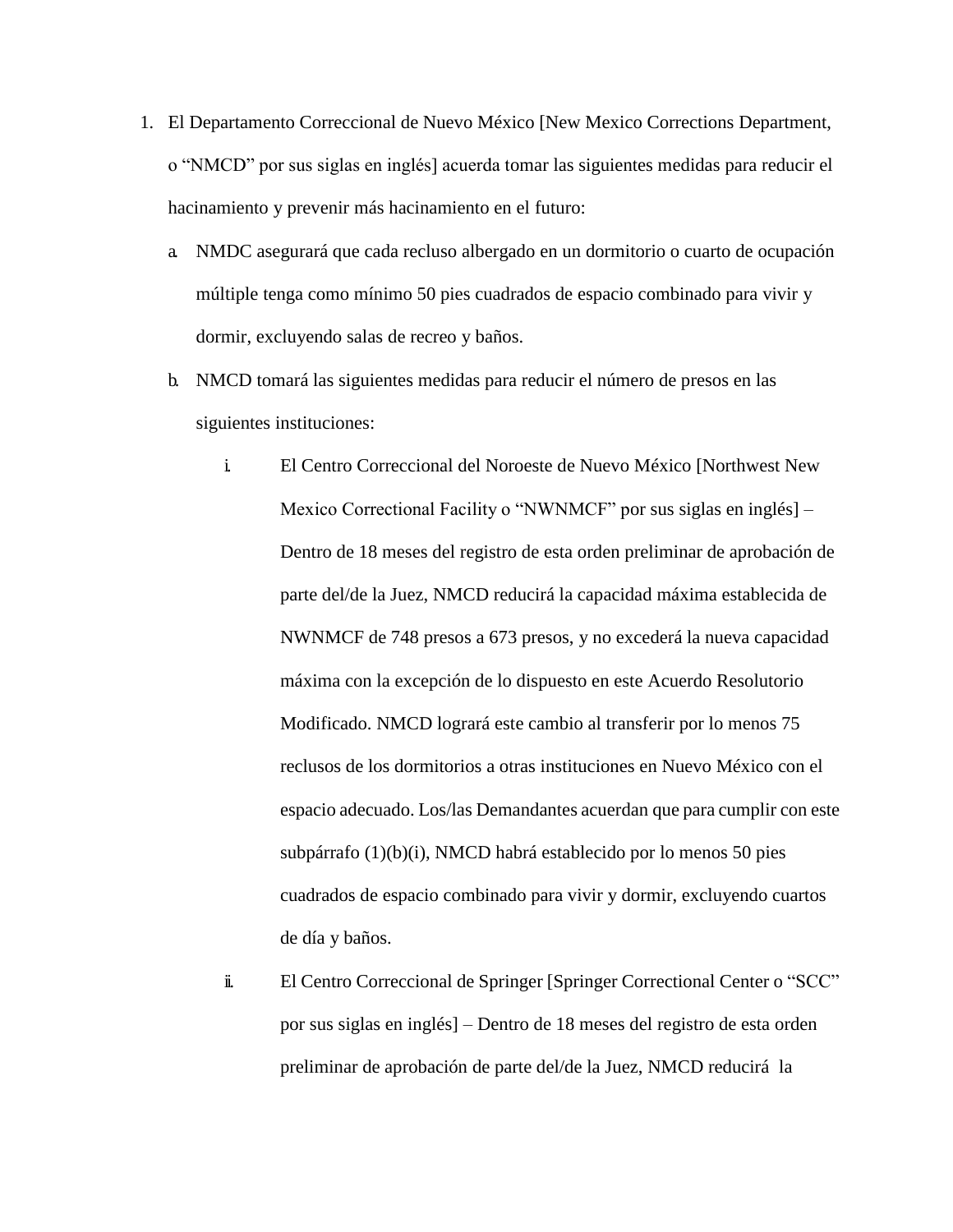capacidad máxima establecida de SCC de 437 presos a 308 presos, y no excederá la nueva capacidad máxima establecida con la excepción de lo dispuesto en este Acuerdo Resolutorio Modificado. NMCD logrará este cambio al transferir por lo menos 129 presos de los dormitorios a otras instituciones en Nuevo México con espacio adecuado. Los/las Demandantes acuerdan que para cumplir con este subpárrafo (1)(b)(ii), NMCD habrá establecido por lo menos 50 pies cuadrados de espacio combinado para vivir y dormir, excluyendo cuartos de día y baños.

- iii. Centro Correccional del Oeste de New Mexico [Western New Mexico Correctional Facility o "WNMCF" por sus siglas en inglés] – Dentro de 18 meses del registro de esta orden preliminar de aprobación de parte del/de la Juez, NMCD reducirá la capacidad máxima establecida para WNMCF de 393 presos a 353 presos, y no excederá la nueva capacidad máxima con la excepción de lo dispuesto en este Acuerdo Resolutorio Modificado. NMCD logrará este cambio al transferir por lo menos 40 presos de los dormitorios a otras instituciones en Nuevo México con el espacio adecuado. Los/las Demandantes acuerdan que para cumplir con este subpárrafo (1)(b)(ii), NMCD habrá establecido por lo menos 50 pies cuadrados de espacio combinado para vivir y dormir, excluyendo cuartos de día y baños.
- iv. Prisión del Condado de Otero [Otero County Prison Facility o "OCPF" por sus siglas en inglés] – Dentro de 18 meses del registro de esta orden preliminar de aprobación de parte del/de la Juez, NMCD reducirá la capacidad máxima establecida para OCPF de 647 reclusos a 607 reclusos,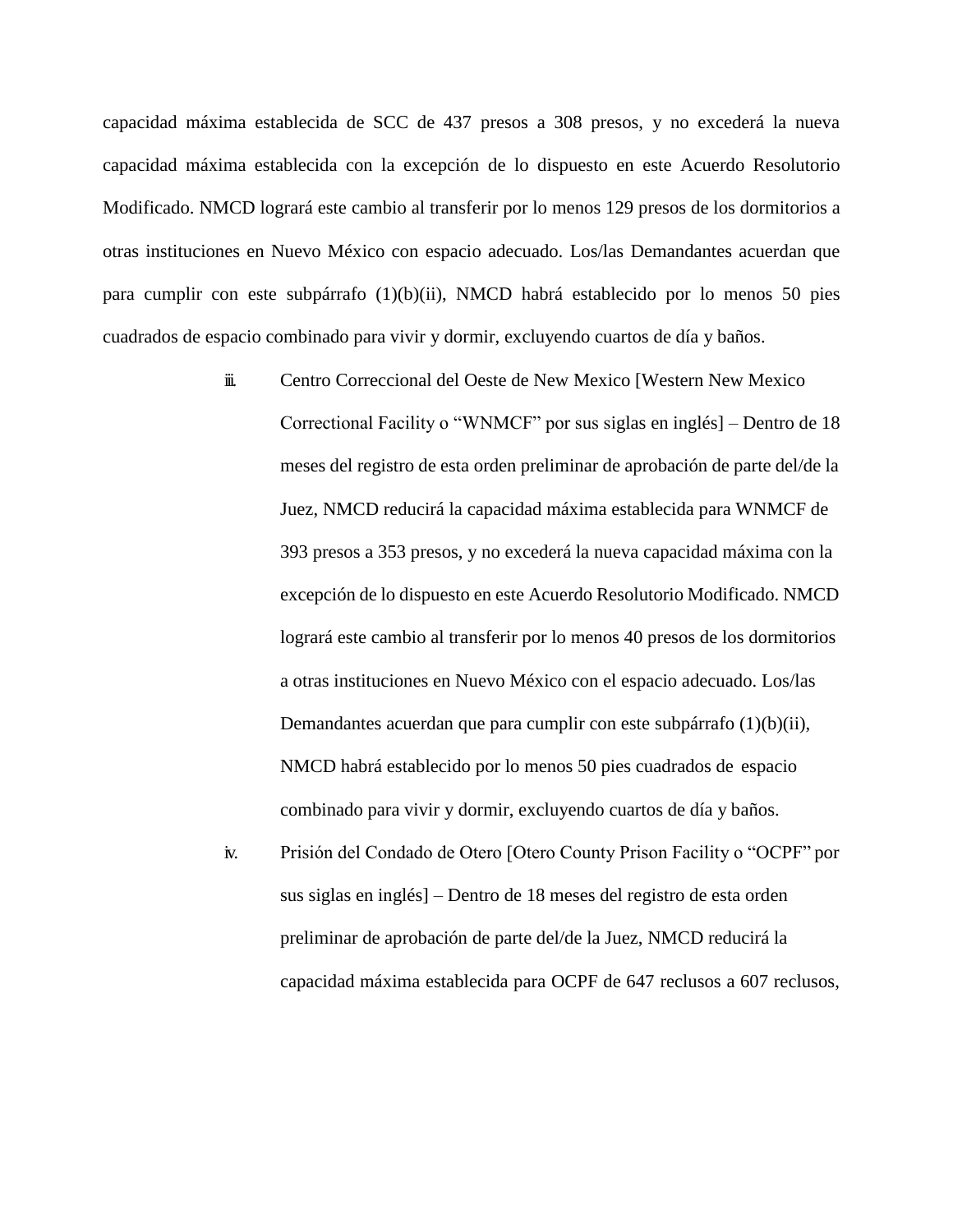y no excederá la nueva capacidad máxima con la excepción de lo dispuesto en este Acuerdo Resolutorio Modificado. NMCD logrará este cambio al transferir por lo menos 40 presos de los dormitorios a otras instituciones en Nuevo México con el espacio adecuado. Los/las Demandantes acuerdan que para cumplir con este subpárrafo (1)(b)(ii), NMCD habrá establecido por lo menos 50 pies cuadrados de espacio combinado para vivir y dormir, excluyendo cuartos de día y baños.

- v. Una vez que NMCD haya reducido la cantidad de presos en los dormitorios, como se detalla en los subpárrafos (1)(b)(i)-(iv) arriba, para los propósitos del desprendimiento, mantendrá los números reducidos de presos que resulten de esas transferencias por un plazo mínimo de seis meses. Los Demandados no deberán hacer un pedimento argumentando cumplimiento sustancial con esta disposición hasta el final del plazo de seis meses.
- c. NMCD no albergará a más de un preso en una celda a menos que esa celda cuente con por lo menos 120 pies cuadrados, y dichas celdas deben permitir a los presos tener acceso directo a los servicios higiénicas sin la intervención de un empleado.
	- i. Excepción al subpárrafo (1)(c): La Unidad-S (ahora HU3) en WNMCF puede usarse para albergue de ocupación doble, pero como estos cuartos no incluyen inodoro, lavamanos, ni agua, las puertas de estos cuartos deberán mantenerse abiertas en todo momento a menos que sea por una emergencia verdadera o que un ocupante solicite que se cierre con llave la puerta. En estos eventos, hay que estar atento para abrir la puerta de manera oportuna si cualquier ocupante del cuarto cerrado solicite que se abra la puerta. Se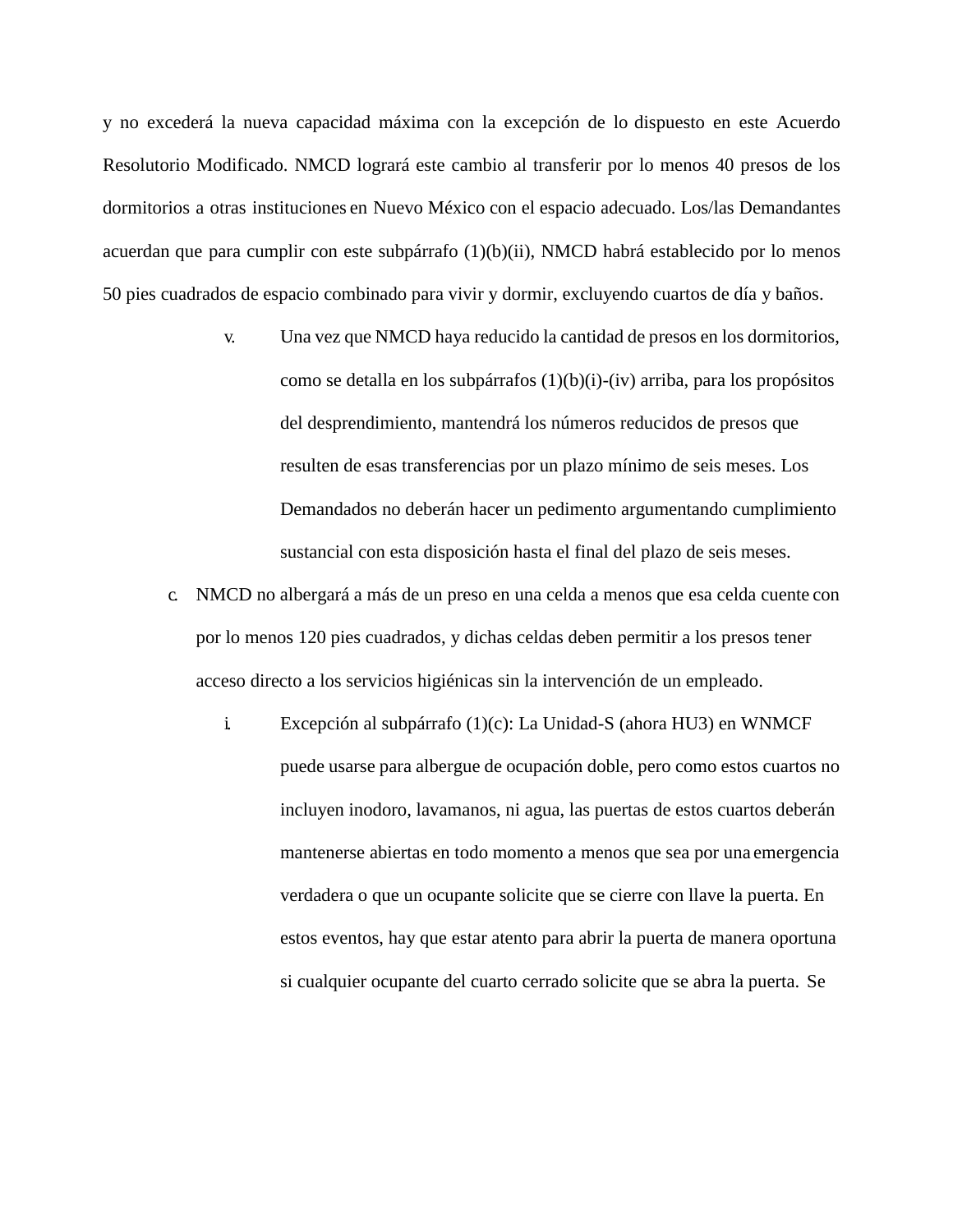define a una emergencia como circunstancias provocadas por algún motín, incendio, u otro evento no provocado de manera intencional por los Demandados, sus representantes o empleados.

- d. Las áreas, incluyendo salas de recreo, que no fueron diseñadas para albergar a los presos podrán ser usados para albergar a los presos solamente según las disposiciones en este Acuerdo Resolutorio Modificado.
	- i. De vez en cuando, NMCD podrá verse en la necesidad de ubicar a los presos en salas de recreo de manera temporal para acomodar niveles de población en aumento, mientras se desarrollan otras alternativas.
	- ii. NMCD puede albergar a los presos en salas de recreo solamente si se cumplen con las siguientes condiciones:
		- 1. Cuando surge la necesidad para albergar a presos en cualquier sala de recreo, si existe vacantes en cualquier institución de seguridad mínima o mediana, NMCD deberá hacer esfuerzos diligentes por medio de sus procedimientos de clasificación en vigencia en ese momento, para identificar a presos de mediana seguridad para ser reclasificados y volver a designarlos a instituciones de seguridad mínima, o volver a designarlos a otras instituciones de seguridad mediana donde hay cuartos disponibles que no son salas de recreo. Para lograr este objetivo, NMCD debe notificar a los trabajadores sociales [*case workers*] en todas las instituciones de seguridad mediana sobre la necesidad de evaluar a probables candidatos para ser reclasificados y designados lo más pronto posible, de acuerdo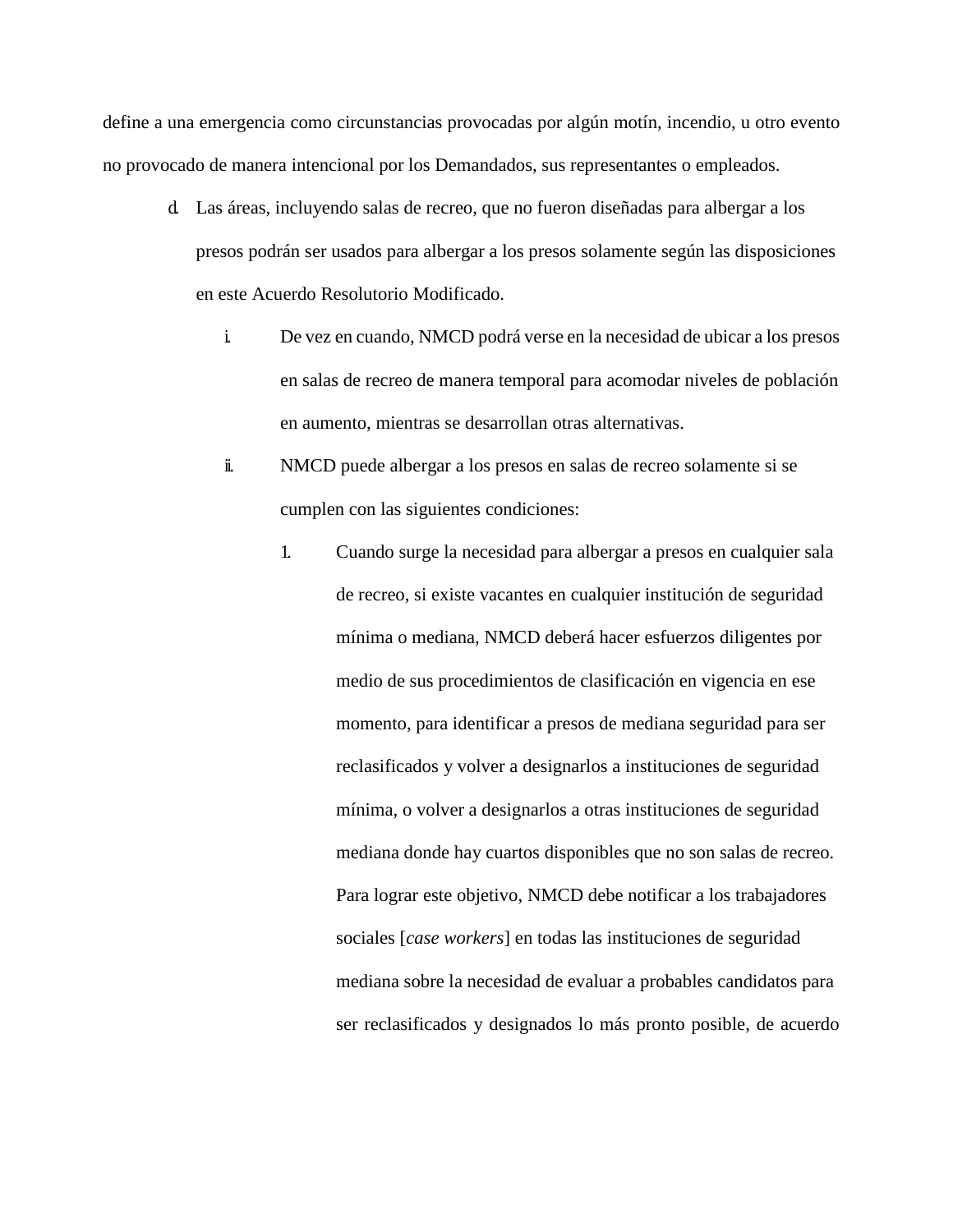con el funcionamiento normal y eficiente del proceso de clasificación.

- 2. Solo se utilizan salas de recreo para albergar presos en unidades de seguridad mediana o mínima; sin embargo, se puede utilizar las salas de recreo en Centros de Recepción y Diagnóstico para presos masculinos y femeninos para albergar a reos cuya revisión preliminar de clasificación por una persona capacitada en procedimientos de clasificación indica que esos reclusos podrán ser albergados de manera apropiada en el entorno de una sala de recreo. Esta revisión deberá incluir, como mínimo, (a) la designación del reo a una celda por un período de por lo menos tres días antes de la designación del reo a la sala de recreo, (b) una oportunidad para el preso de reunirse en privado con el personal de clasificación para hablar sobre cualquier inquietud que el preso puede tener sobre su posible designación a una sala de recreo, y (c) una determinación preliminar documentada que el preso pueda ser albergado de manera apropiada en una sala de recreo.
- 3. No se designarán a más de cinco presos por sala de recreo en ninguna institución y el alberque en salas de recreo debe asegurar un mínimo de 50 pies cuadrados de espacio combinado para vivir y dormir por preso (excluyendo la celda que queda abierta para higiene, como se expone a continuación).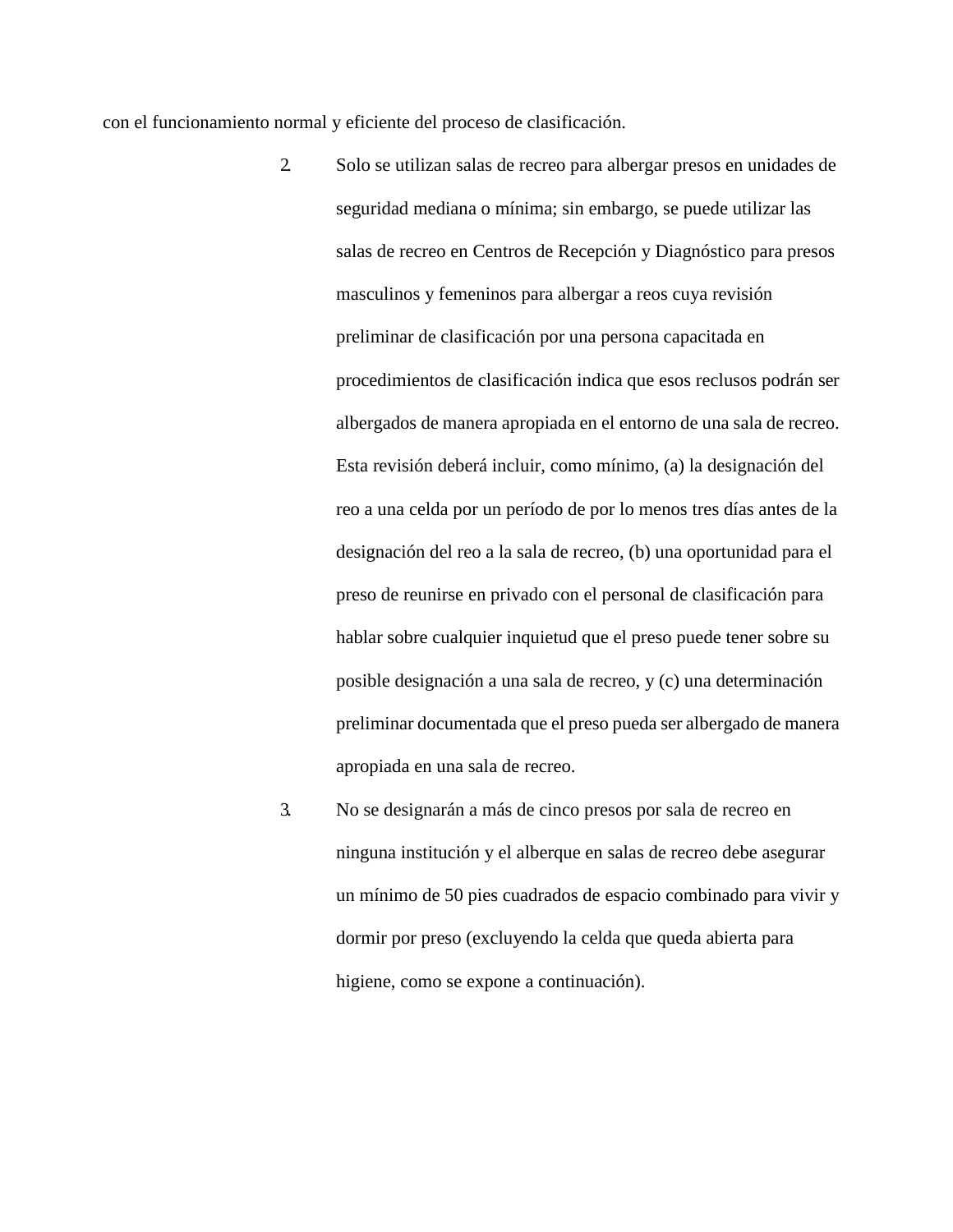- 4. En una unidad en la que los presos son albergados en una sala de recreo debe vaciarse una celda para que los servicios higiénicos de esa celda puedan ser usados por los presos albergados en la sala de recreo. Esta disposición no aplicará a los presos albergados en la sala de recreo que tengan acceso directo, sin intervención del personal de la institución, a servicios higiénicas apropiadas en todo momento.
- 5. Ningún preso individual será albergado en una sala de recreo por más de 120 días consecutivos.
- 6. Ningún preso de la población general clasificado como de seguridad máxima, o de reclusión cerrado, se albergará en una sala de recreo.
- iii. NMCD no podrá albergar a más de 120% de la capacidad diseñada en una institución específica. NMCD no podrá albergar un total de más de 500 presos para todo el sistema de prisiones en salas de recreo.
- iv. Cuando NMCD alberga a presos en salas de recreo conforme a este Acuerdo Resolutorio Modificado, NMCD deberá notificar a los abogados de los Demandantes por escrito, si es razonablemente posible, antes de hacerlo, pero en ningún caso después del día 10 del mes después de albergar a los presos en salas de recreo.
- e. No obstante cualquier otra disposición en este Acuerdo Resolutorio Modificado, los Demandados no deberán presentar un pedimento de cumplimiento sustancial con los subpárrafos (1)(a), (c) o (d) a menos que hayan estado en cumplimiento sustancial con referencia a las disposiciones de subpárrafo (1)(b).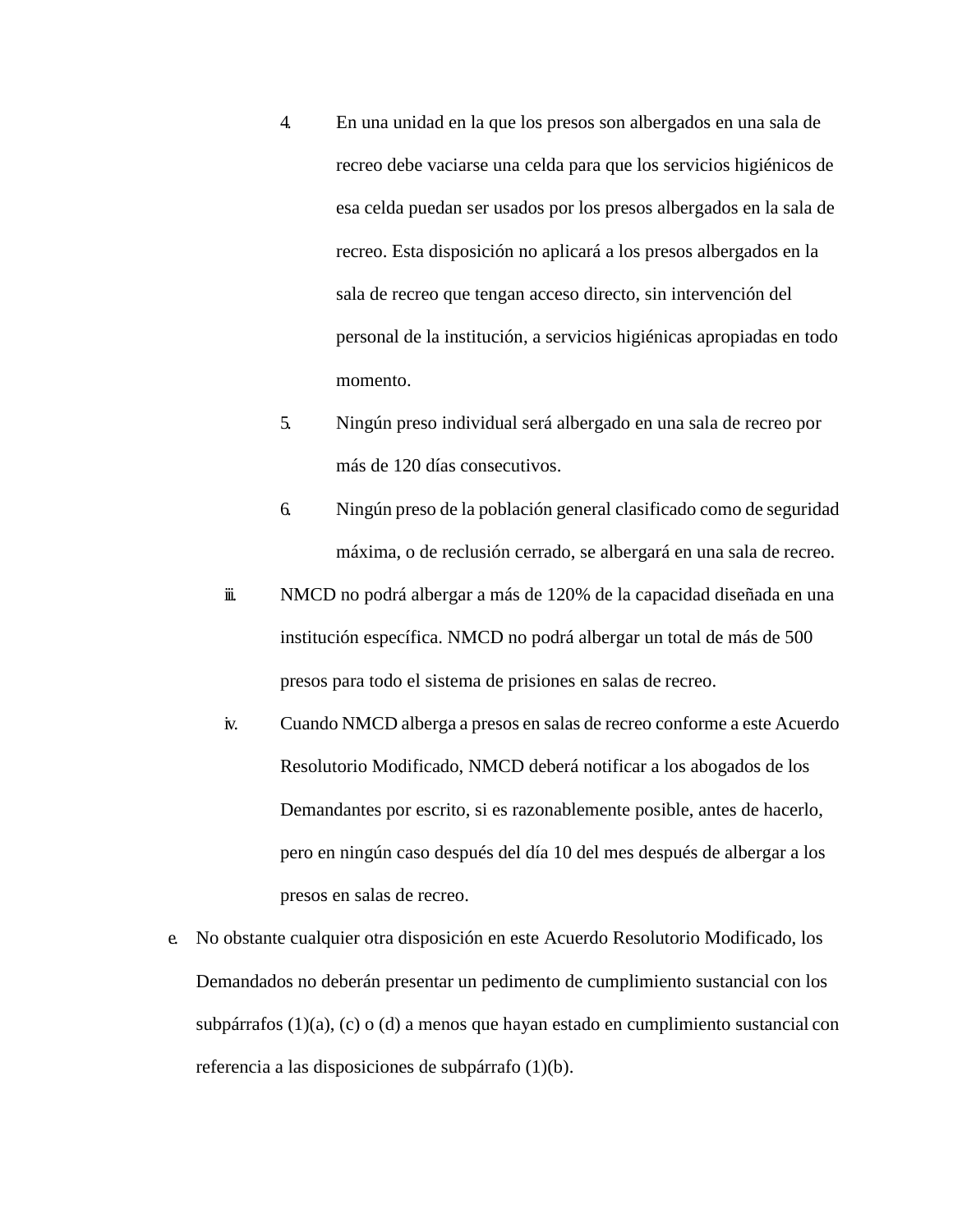- 2. NMCD ha iniciado un estudio, realizado de parte del Instituto para la Investigación Social [Institute for Social Research, o "ISR" por sus siglas en inglés]. El estudio de ISR es para evaluar los posibles beneficios de modificar el proceso de clasificación, incluyendo establecer sistemas independientes de clasificación para presos masculinos y femeninos. NMCD asegurará que el estudio de ISR sea completado y puesto en práctica, y pagarán al Dr. James Austin su honorario de \$175 por hora, hasta un total de \$20,000 para aconsejar a ISR sobre estos asuntos. Se habrá establecido el cumplimiento con esta disposición al completar e implementar de manera sustancial el estudio de ISR. Los Demandantes y Demandados podrán acordar que NMCD ha cumplido con esta disposición y presentar una orden estipulada en este sentido. En caso que los Demandados se encuentren en cumplimiento sustancial de todas las otras disposiciones de este Acuerdo Resolutorio Modificado, con la excepción de este párrafo 2, entonces los abogados de los Demandantes limitarán su monitoreo relacionado con este Acuerdo Resolutorio Modificado a asuntos relacionados directamente con la terminación y puesta en práctica del estudio ISR.
- 3. NMCD realizará por lo menos dos eventos públicos de contratación y auspiciará por lo menos una academia satélite, que se llevará a diferentes lugares del estado, en cada uno de los dos años después de la fecha de la aprobación definitiva de parte del/de la Juez de este Acuerdo Resolutorio Modificado.
- 4. Para disminuir vacantes de personal, dentro de tres meses de la orden del/de la Juez de aprobación definitiva, NMCD adoptará nuevas políticas de contratación que modifican los requisitos de destrezas físicas para varios puestos con el fin de ampliar el grupo de solicitantes potenciales. Estas nuevas políticas serán entregadas a los Demandantes y al/a la Juez.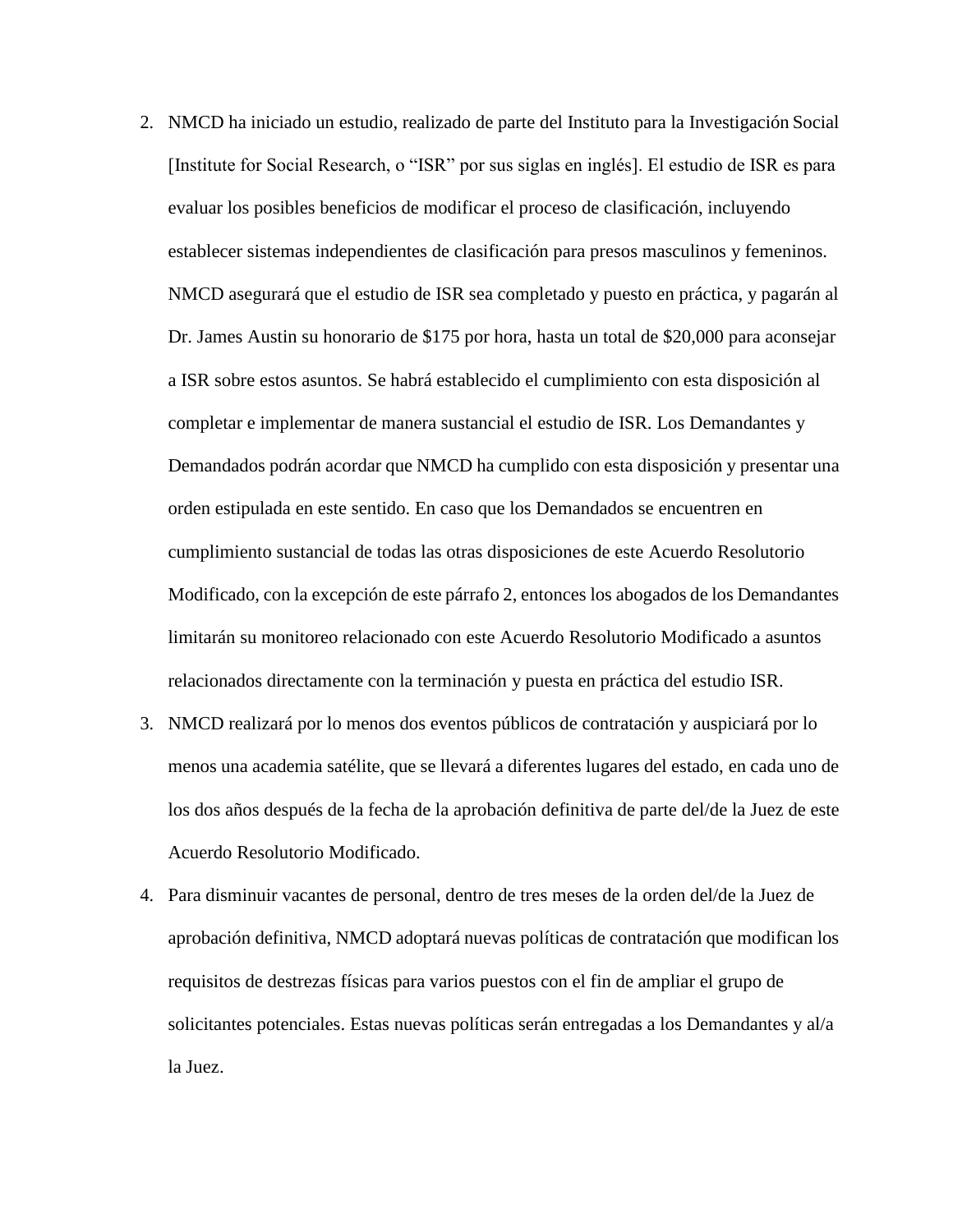- 5. Dentro de tres meses del registro de la aprobación definitiva del/de la Juez, y de acuerdo con los limitantes dispuestos en NMSA 1978 §§ 33-2-34 (E) y (F), NMCD permitirá a los presos recibir un mes de adjudicación por buena conducta como suma alzada (lump sum awards, o "LSA" por sus siglas en inglés) por cada etapa individual del Programa Residencial de Abuso de Drogas. Las etapas de este programa actualmente incluyen: (1) Orientación y Pensamiento Racional; (2) Estilo de Vida Delictiva – Vivir con Otros; (3) Recuperación, Mantenimiento y Vida de Transición.
- 6. Dentro de tres meses del registro de la orden definitiva de aprobación de este/esta Juez, NMCD modificará su política de LSA que prohíbe a los presos de recibir LSA si les falta 90 días o menos para su fecha de liberación. Los presos a quienes les falta más de 45 días para su fecha de liberación tendrán derecho a recibir LSA.
- 7. NMCD cumplirá con las normas de la Asociación Correccional Americana [American Correctional Association o "ACA" por sus siglas en inglés] con referencia a las relaciones de inodoros por presos, y asegurará que, dentro de 48 horas de una queja oral o escrita de un preso sobre problemas de plomería, los inodoros estén funcionando. NMCD no deberá solicitar una exención de estos requisitos de la ACA.
- 8. NMCD cumplirá con las normas de ACA con referencia a la relación de duchas por recluso. NMCD no solicitará una exención de estos requisitos de la ACA.
	- 9. NMCD asegurará un abastecimiento adecuado de agua potable seguro en el Centro Correccional de Springer. Esta disposición tiene la intención de enfrentar a aquellas situaciones en las que la municipalidad local ha tenido inquietudes sobre la calidad del abastecimiento municipal de agua. Si el abastecimiento municipal de agua no es apto para el consumo o es inadecuado, NMCD entregará agua embotellada a los presos.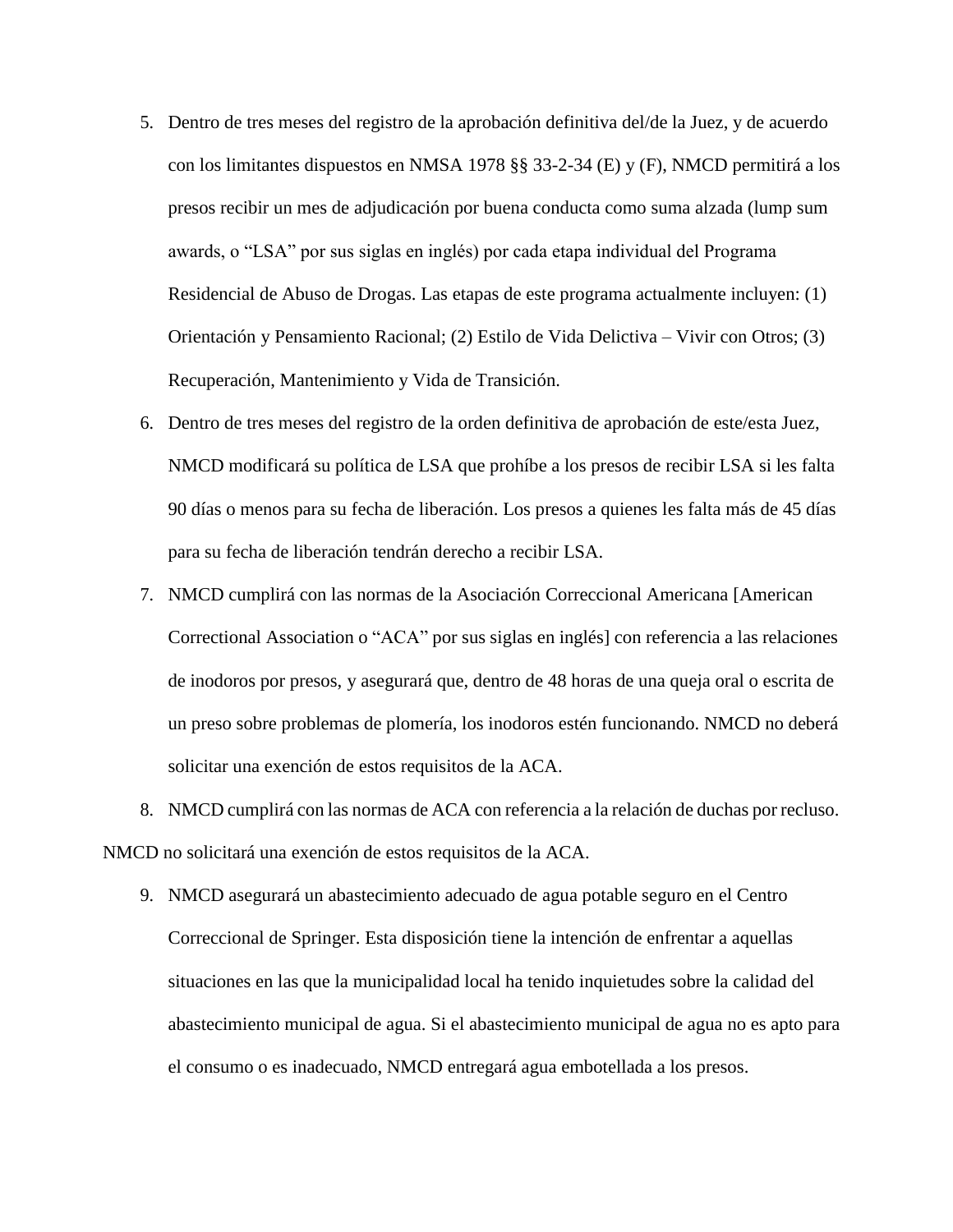- 10. NMCD contratará a exterminadores profesionales con licencia para ser desplegados porlo menos mensualmente durante la duración de este Acuerdo Resolutorio Modificado en WNMCF y NWNMCF para mitigar inquietudes sobre roedores y bichos en estas instituciones.
- 11. Dentro de dieciocho meses del registro de la orden definitiva de aprobación de este/esta Juez, NMCD volverá a entrenar su personal que trabaja en expedientes sobre la auditoría a expedientes y cálculos de buena conducta para mejorar la precisión de estas revisiones y cálculos. NMCD entregará copia de los materiales de capacitación a los abogados de los Demandantes y dará actualizaciones regulares a los abogados de los Demandantes sobre los avances en esta capacitación, hasta que se haya completado. Los Demandantes no podrán aprobar ni rechazar los materiales de capacitación. Esta disposición se considerará satisfecha una vez que se hayan entrenado nuevamente a todo el personal que trabaja con expedientes.
- 12. El/la Supervisor de Clasificación asegurará que sea correcto el Formulario de La lista de Casos para la Comisión de Libertad Vigilada y que, junto con el Plan de Libertad Vigilada, sea presentada ante la Comisión de Libertad Vigilada para Adultos (la "Comisión") por medio de correo electrónico a más tardar 90 días antes de la fecha proyectada de liberación para los miembros de la clase que cumplirán libertad vigilada en Nuevo México y a más tardar 120 días antes de la fecha proyectada de liberación si el miembro de la clase cumplirá libertad vigilada en otro estado. NMCD asegurará que los miembros de la clase son liberados de manera oportuna en su fecha certificada de liberación, tras recibir el certificado de la comisión de libertad vigilada y, cuando corresponde, cuando hay espacio disponible en un programa residencial [*halfway house],* centro de vivienda transicional, o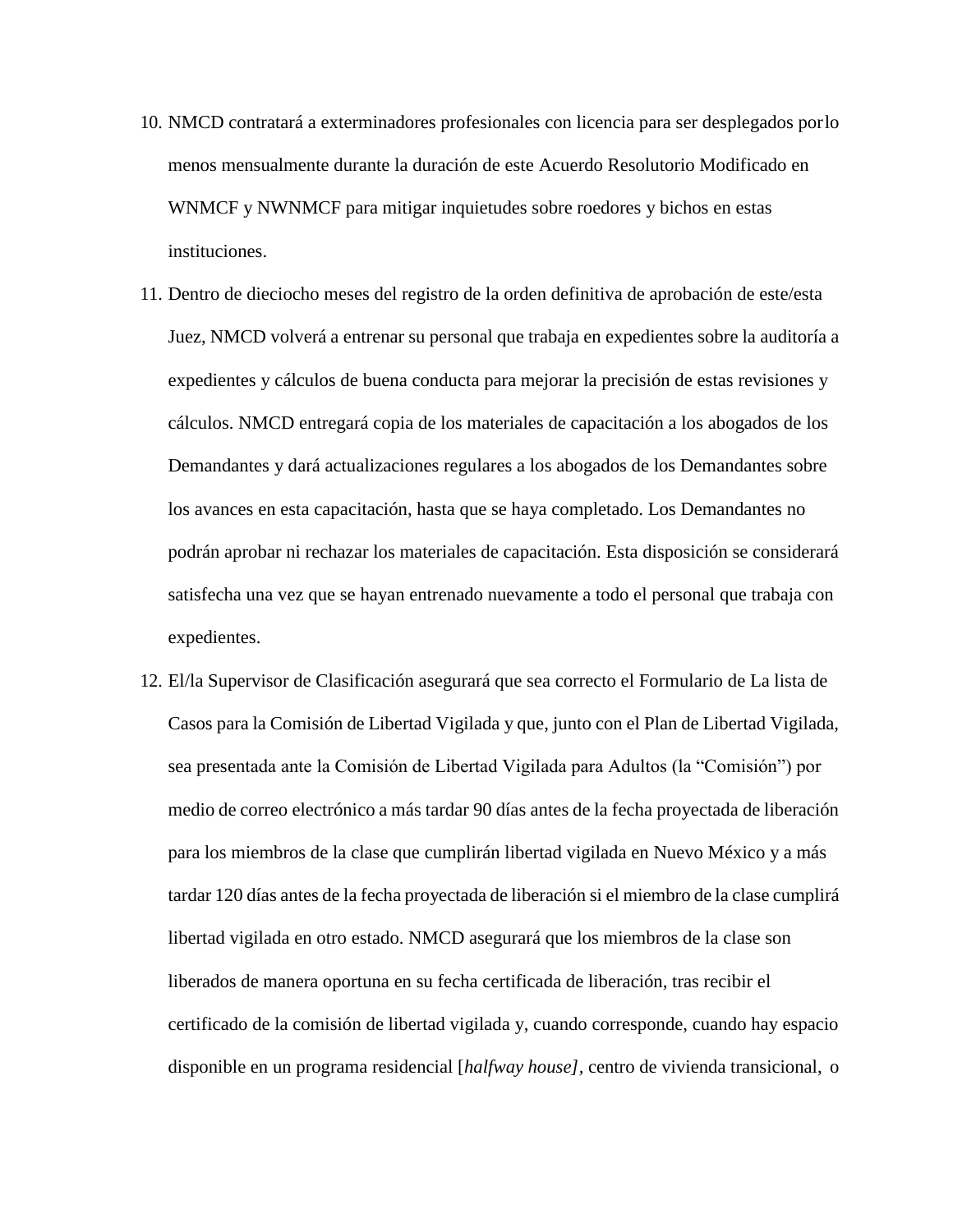centro de tratamiento residencial a largo plazo. El cumplimiento sustancial con esta disposición significa que NMCD habrá cumplido con las disposiciones de esta sección por lo menos el 85% del tiempo. A partir de a más tardar treinta días después del registro de la orden de aprobación final de este/esta Juez, NMCD entregará a los abogados de las partes Demandantes informes mensuales que muestran la producción del Formulario de la Lista de Casos para la Comisión de Libertad Vigilada, el Plan de Libertad Vigilada, y las fechas de liberación para todos los miembros de la clase.

- 13. NMCD no quitará reducciones por buena conducta ni impondrá otro tipo de medida disciplinaria contra los miembros de la clase que de buena fe informan sobre supuestos incumplimientos con PREA de conformidad con la Norma de PREA 28 C.F.R. 115.78(f). Sin embargo, NMCD no renuncia a sus derechos conforme a la Norma de PREA 28 C.F.R.  $115.52(g)$ .
- 14. Todos los hombres recluidos en instituciones de seguridad mediana o más alta y todas las mujeres, de cualquier nivel de clasificación, detenidas con NMCD recibirán beneficios de este Acuerdo Resolutorio Modificado.
- 15. Libertad Vigilada Médica/Geriátrica NMCD deberá identificar a presos miembros de la clase geriátricos, con discapacidades permanentes y desahuciados que podránbeneficiarse de libertad vigilada geriátrica o por motivos médicos en base a las reglas establecidas por la Comisión de Libertad Vigilada y darán notificación a aquellos presos a más tardar el 31 de diciembre de 2019, y posteriormente cada año. A más tardar treinta días después de recibir una solicitud de un miembro de la clase, NMCD enviará una solicitud y documentación de apoyo para cumplir con los requisitos de libertad vigilada de la Comisión. La documentación deberá incluir información sobre la edad, antecedentes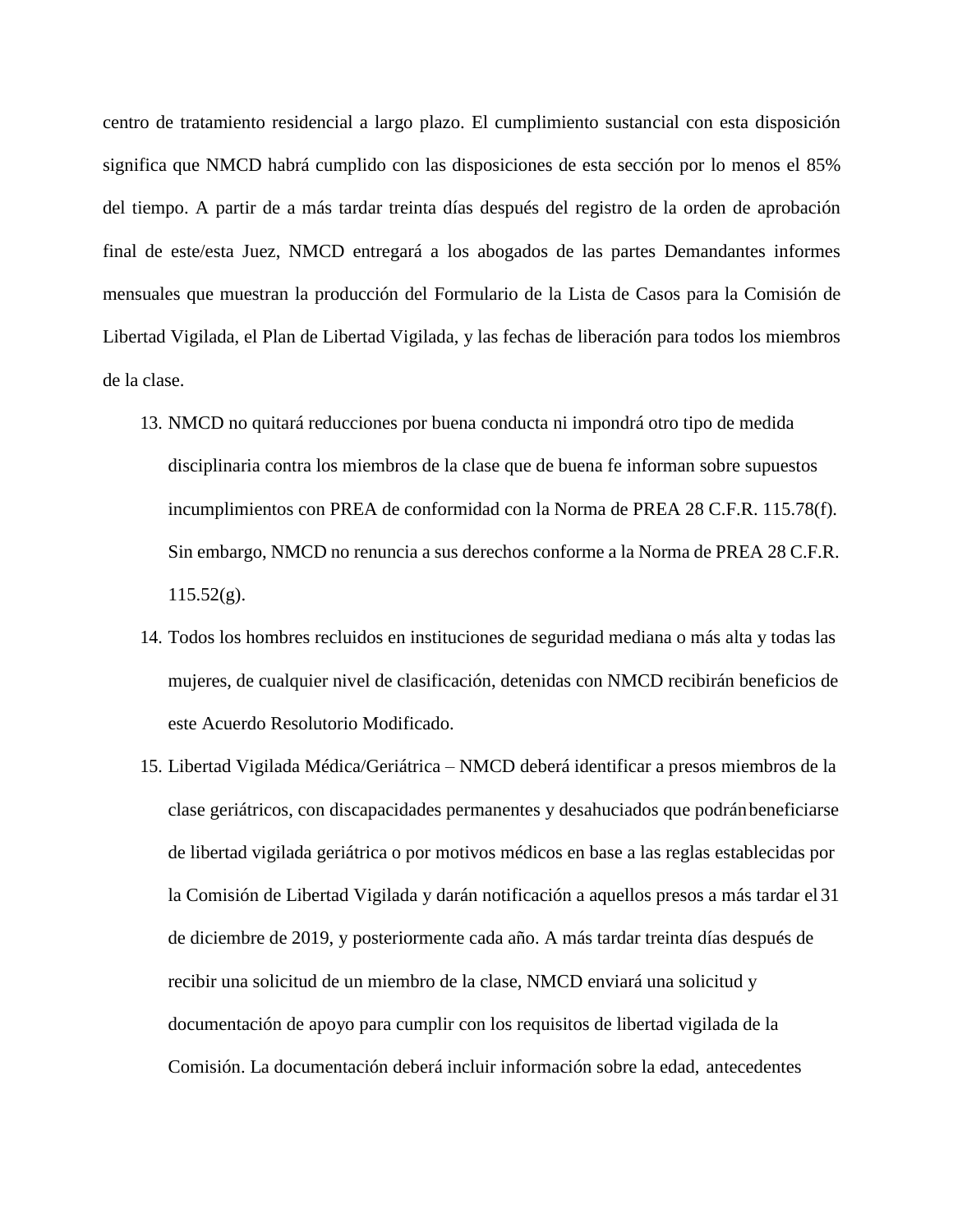médicos y pronóstico, comportamiento y ajuste institucional y antecedentes penales del miembro de la clase. El o la miembro de la clase o su representante podrá presentar una solicitud a la Comisión. NMCD cumplirá con estas disposiciones durante todo el tiempo de vigencia de este Acuerdo Resolutorio Modificado.

- 16. Con referencia a cualquier persona en libertad vigilada [*parolee*] que sea miembro de la clase al momento de su liberación que se encuentre bajo la supervisión del departamento de libertad condicional o libertad vigilada [*probation* o *parole*] que cumple la mitad de su tiempo de libertad vigilada requerido sin un incumplimiento mayor, NMCD hará una recomendación escrita a la Comisión que el tiempo de libertad vigilada de dicha persona debe reducirse por la mitad. Esta disposición no tiene la intención de ampliar ladefinición de la clase, y no aplica a los siguientes:
	- a. Condenados por delitos sexuales;
	- b. Condenados por delitos violentos serios; y,
	- c. Presos que están cumpliendo sentencias por un sexto o subsiguiente DWI.
- 17. Como un recurso correctivo, NMCD acuerda adjudicar un mes de tiempo por buena conducta de acuerdo con NMSA 1978 § 33-2-34 (A) (2015) a los siguientes recluidos: (1) cualquier preso que estuvo albergado por lo menos 60 días en los dormitorios de NWNMCF entre el 1 de marzo de 2014 y la fecha en la que la Juez determina que los Demandados hayan cumplido de manera sustancial con el subpárrafo (1)(b)(i) de este Acuerdo Resolutorio Modificado; (2) cualquier preso que estuvo albergado por lo menos 60 días en SCC entre el 1 de octubre de 2016 y la fecha en la que la Juez determina que los Demandados hayan cumplido de manera sustancial con el subpárrafo (1)(b)(ii) de este Acuerdo Resolutorio Modificado; (3) cualquier preso que estuvo albergado por lo menos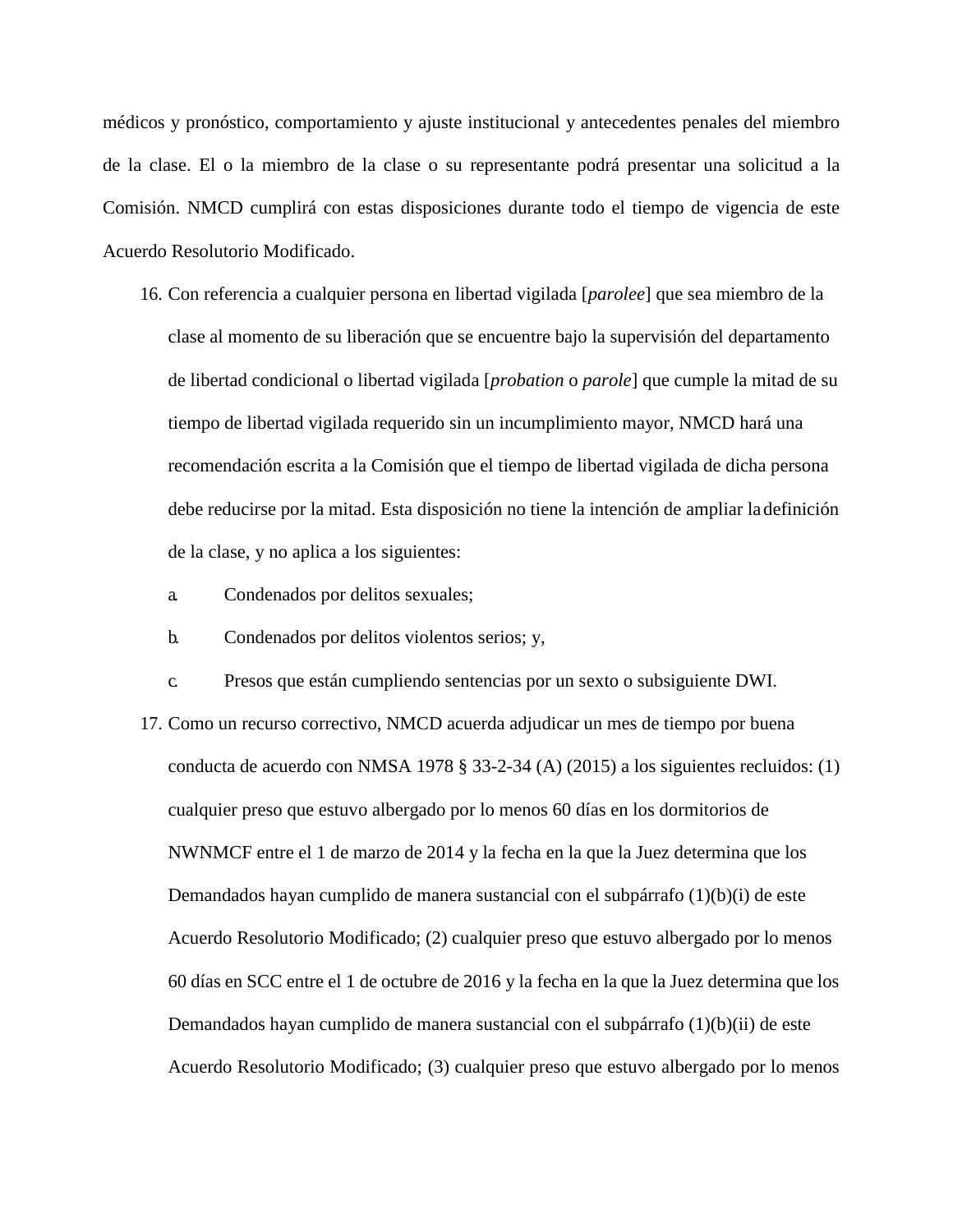60 días en los dormitorios de WNMCF entre el 1 de octubre de 2016 y la fecha en la que la Juez determina que los Demandados hayan cumplido de manera sustancial con el subpárrafo (1)(b)(iii) de este Acuerdo Resolutorio Modificado; y (4) cualquier preso albergado por lo menos 60 días en dormitorios en OCPF entre el 1 de octubre de 2016 y la fecha en la que la Juez determina que los Demandados hayan cumplido de manera sustancial con el subpárrafo (1)(b)(iv) de este Acuerdo Resolutorio Modificado. Los presos que cumplen con los requisitos tendrán derecho a una sola adjudicación. Se excluyen de esta disposición a los reos que tengan un fallo sostenido de agresión contra algún personal del reclusorio. También se excluyen de esta disposición a aquellos presos a quienes les falta menos de 45 días para terminar su sentencia, medida desde el registro de la orden de aprobación definitiva del/de la Juez. Estas adjudicaciones por buena conducta deberán concederse dentro de 30 días de la orden de aprobación definitiva del/de la Juez. Para aquellos presos que se vuelven elegibles para esta adjudicación de buena conducta después de la orden de aprobación definitiva, las adjudicaciones se harán dentro de 30 días de la fecha en que se vuelve elegible el preso.

- 18. Salvo se indique lo contrario en este Acuerdo Resolutorio Modificado, cada disposición entrará en vigencia en la fecha en la que el/la Juez ordena su aprobación definitiva.
- 19. Las partes acordarán una orden de acceso que permite dentro de lo razonable a los Demandantes controlar el cumplimiento con este Acuerdo Resolutorio Modificado. Si las partes no pueden acordar una orden de acceso antes de la fecha en que deben entregar al/a la Juez las objeciones al Acuerdo Resolutorio Modificado, las partes presentarán las ordenes de acceso en disputa al/a la Juez, y el/la Juez adoptará la orden de acceso que él/ella prefiere.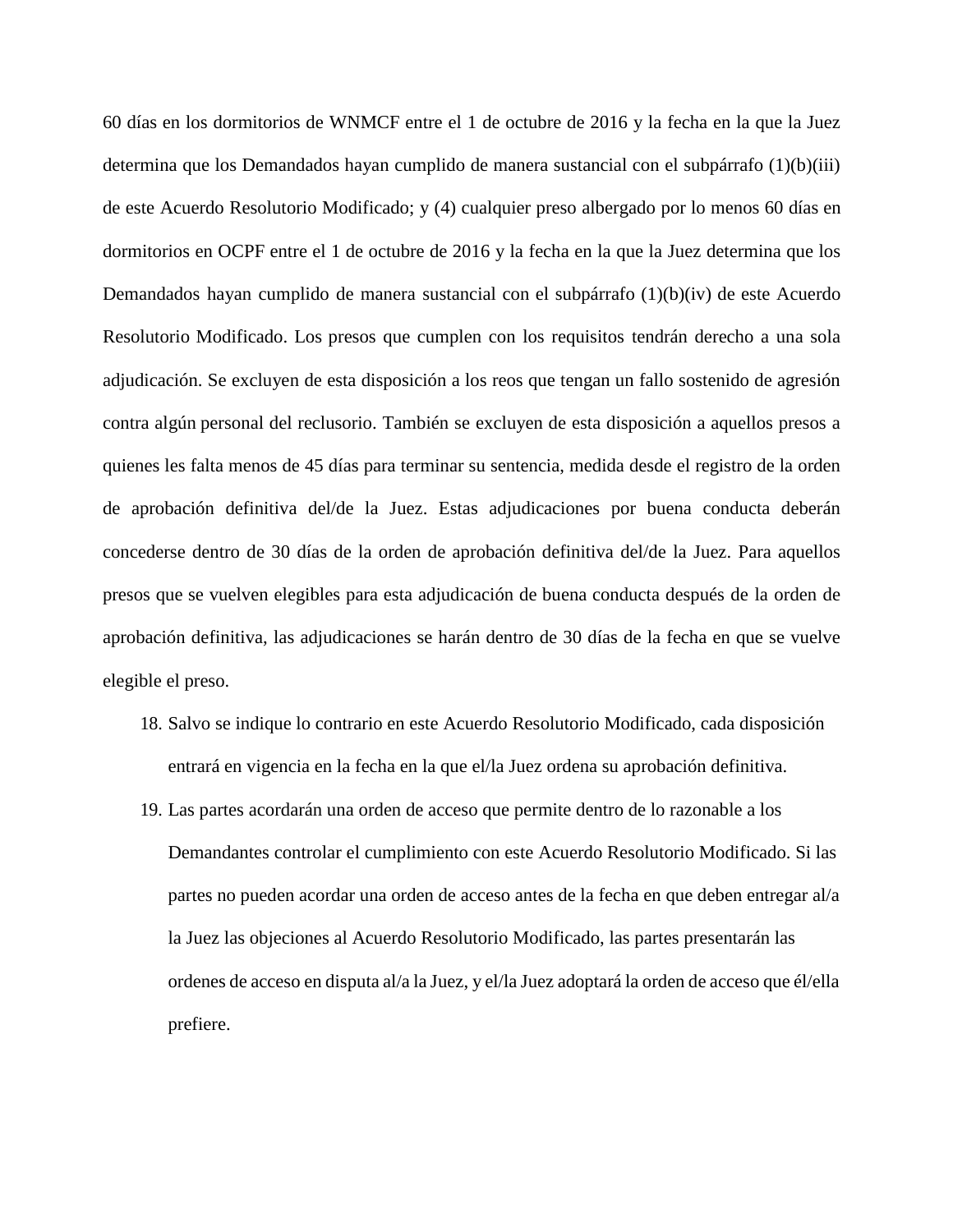- 20. Las partes acuerdan colaborar con el intercambio de la información necesaria para asegurar el cumplimiento de los Demandados con, y la resolución oportuna de, este Acuerdo Resolutorio Modificado. Cuando sea absolutamente necesario, y sólo después de consultar con los Demandados, los Demandantes podrán solicitar la entrega formal de divulgación [*discovery*] por medio de solicitudes específicas referentes a los términos de este Acuerdo Resolutorio Modificado. Los Demandados no renuncian a su derecho a oponerse o de otra manera a limitar la divulgación ofrecida. Cualquier disputa referente a la divulgación será resuelta por el/la Juez.
- 21. Cuando los Demandados opinan que han cumplido de manera sustancial con alguno de los puntos expuestos en este Acuerdo Resolutorio Modificado, notificarán a los Demandantes por escrito. Esta notificación incluirá las razones para afirmar dicho cumplimiento sustancial. En cualquier momento después de treinta días de esta notificación, los Demandados podrán presentar un pedimento para una decisión de cumplimiento sustancial referente a los temas abarcados en la notificación. Si hay oposición al pedimento, las partes solicitarán que el/la Juez tenga una audiencia y que dicte sus hallazgos y conclusiones. Si el/la Juez determina que los Demandados han cumplido de manera sustancial con los temas de este Acuerdo Resolutorio Modificado a los cuales se refiere el pedimento, presentará una orden fallando el cumplimiento sustancial en cuanto a los temas a los cuales se refiere el pedimento. Si los Demandados mantienen el cumplimiento sostenido durante 6 meses a partir de la fecha en la que el/la Juez encontró el cumplimiento sostenido, y no hay oposición a la afirmación de cumplimiento sostenido de los Demandados, entonces el/la Juez registrará una orden poniendo fin a su supervisión de, y desprendimiento de dichos temas. Si los Demandantes se oponen a la afirmación de cumplimiento sostenido de los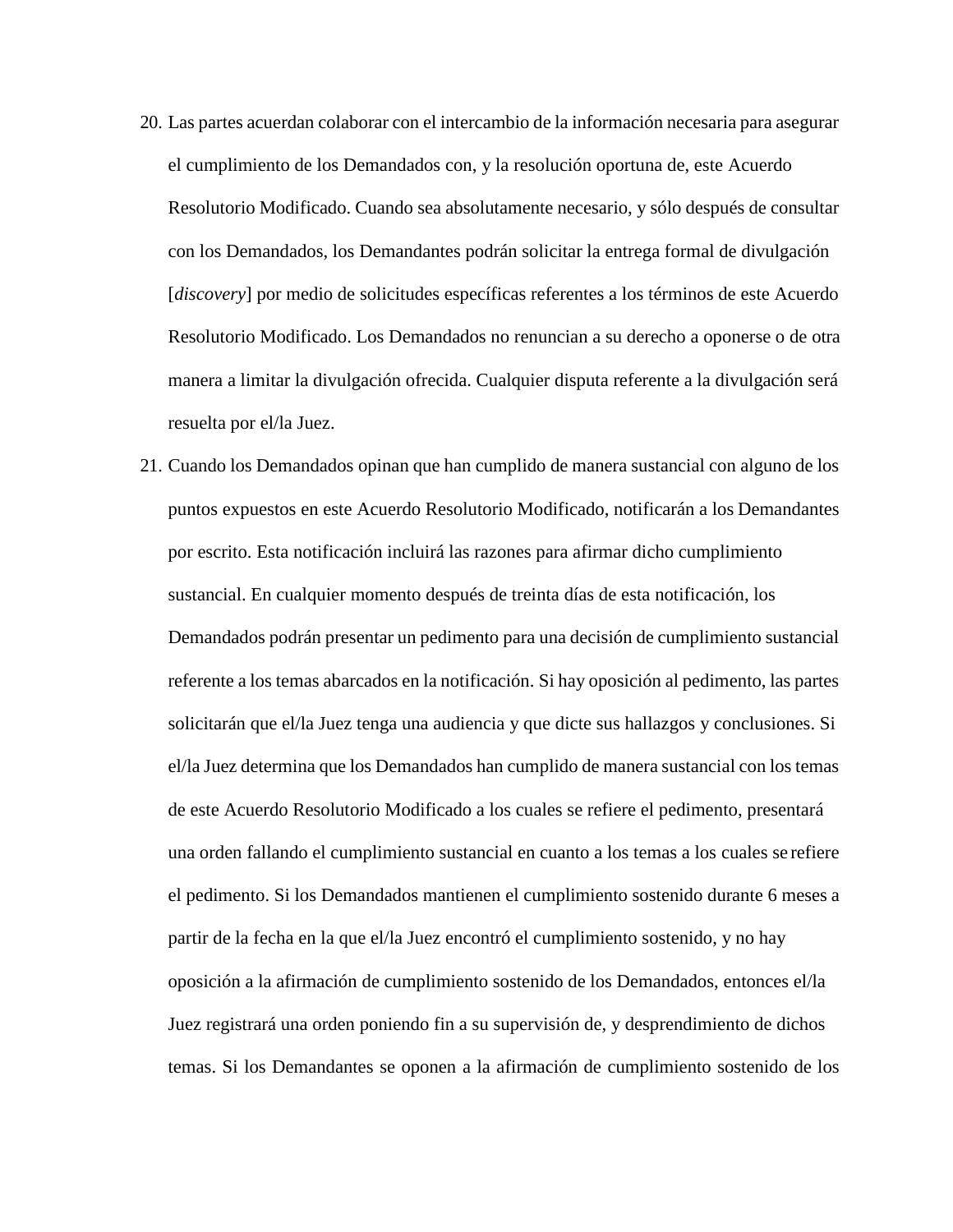Demandados, el/la Juez resolverá la disputa tras una audiencia. Si hay una determinación de cumplimiento sostenido sobre un tema y el/la Juez pone fin a la supervisión y se desprende de tal tema, o por acuerdo entre las partes o como resultado de una decisión del/de la Juez, los Demandados ya no tendrán la obligación de informar sobre este tema ni compensar a los Demandantes por el tiempo dedicado por abogados, asistentes legales o investigadores en la supervisión de ese tema.

- 22. Al terminar el/la Juez su supervisión y desprenderse de todos los temas en este Acuerdo Resolutorio Modificado, se considerará que los Demandados habrán cumplido con los términos de este Acuerdo Resolutorio Modificado y quedarán nulas todas las disposiciones del Acuerdo Resolutorio Modificado, así como otros decretos de consentimiento anteriores.
- 23. Los Demandados acuerdan no presentar un pedimento de terminación conforme a PLRA hasta que hayan logrado el cumplimiento sostenido con las disposiciones de este Acuerdo Resolutorio Modificado, como se establece en la Sección 21. Los Demandantes acuerdan no buscar una ampliación de este Acuerdo Resolutorio Modificado o a monitorear a las instituciones más allá de lo que abarca este Acuerdo Resolutorio Modificado.
- 24. Los Demandantes acuerdan que NMCD no tiene autoridad sobre la Comisión de Libertad Vigilada para Adultos no hacen ni harán en el futuro reclamos que este Acuerdo Resolutorio Modificado está siendo violado debido al comportamiento, las acciones o las decisiones de la Comisión.
- 25. Las partes acuerdan no pedir la modificación de este Acuerdo Resolutorio Modificado.
- 26. Los abogados de los Demandantes guardan el derecho de presentar argumentos para una adjudicación de honorarios de abogados y gastos incurridos por su trabajo razonable y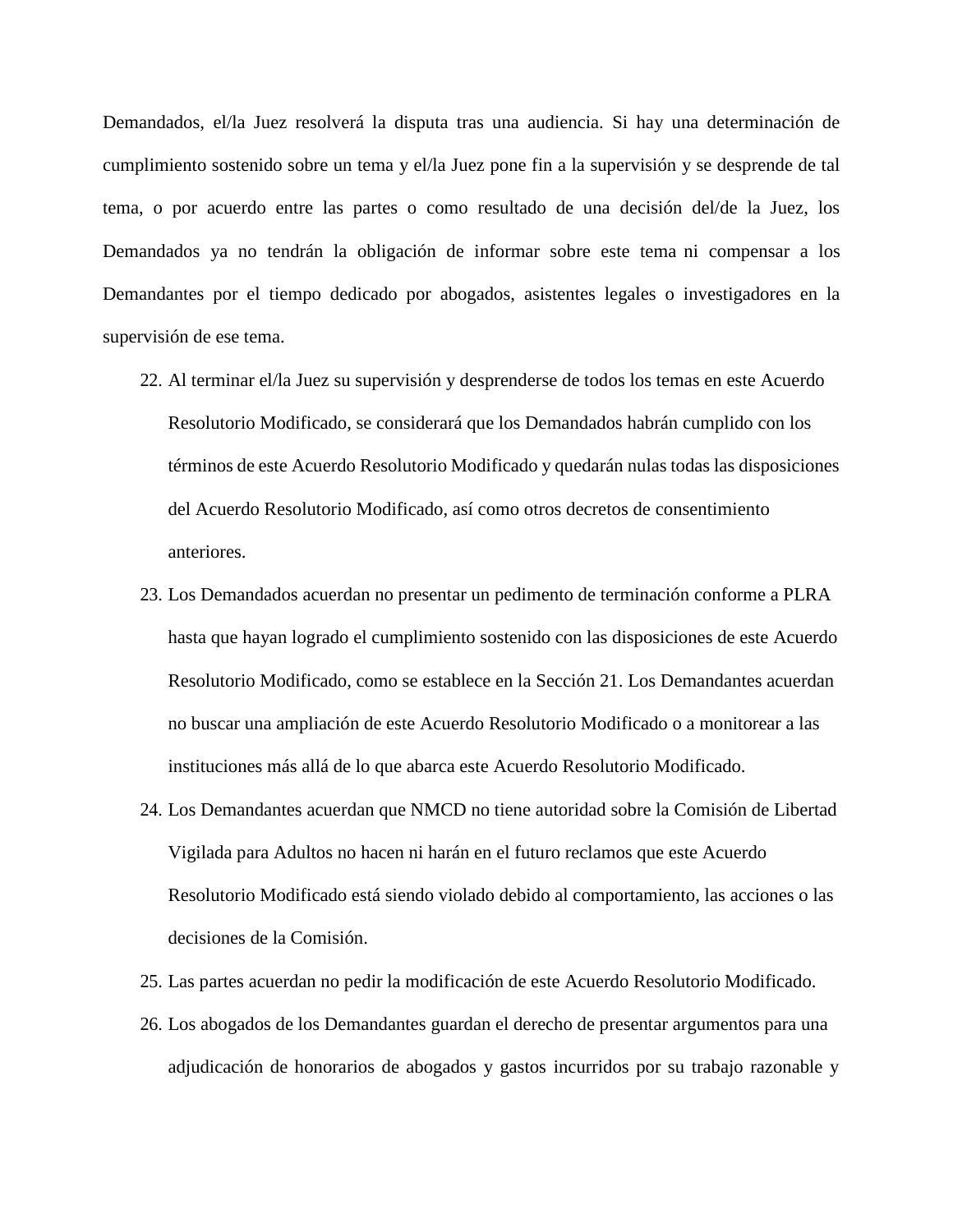necesario al negociar y asegurar este Acuerdo Resolutorio Modificado, así como honorarios de abogados y gastos por trabajo previo en este litigio, y los Demandados guardan el derecho a oponerse a esos honorarios de abogados y gastos.

- 27. El/la Juez mantendrá competencia sobre cualquier disputa que pudiera surgir con referencia a la interpretación o el cumplimiento con este Acuerdo Resolutorio Modificado. Las partes convienen que, si surge una disputa con referencia a la interpretación o el cumplimiento con este Acuerdo Resolutorio Modificado, deberán consultar entre ellos antes de presentar cualquier pedimento. La excepción es que, en caso de emergencia, una parte puede presentar un pedimento de emergencia.
- 28. En base a todo lo presentado, las partes estipulan y solicitan de manera conjunta que el/la Juez dictamine que las medidas correctivas expresadas en este Acuerdo Resolutorio Modificado están definidas de manera precisa, y no van más allá de lo necesario para corregir la violación de los derechos federales de los Demandantes, y que es el medio menos intrusivo necesario para corregir la violación de los derechos federales de los Demandantes.
- *29.* Los Demandantes convienen que este Acuerdo Resolutorio Modificado constituye un conjunto completo de obligaciones y deberes necesarios para la liberación total de los Demandados de este litigio y de todas las órdenes judiciales relacionadas con las demandas de *Duran* y de *Klatt.*
- 30. La intención de este Acuerdo Resolutorio Modificado es permitir una resolución definitiva de este litigio y para permitir a los Demandados disolver el decreto de consentimiento en este litigio.